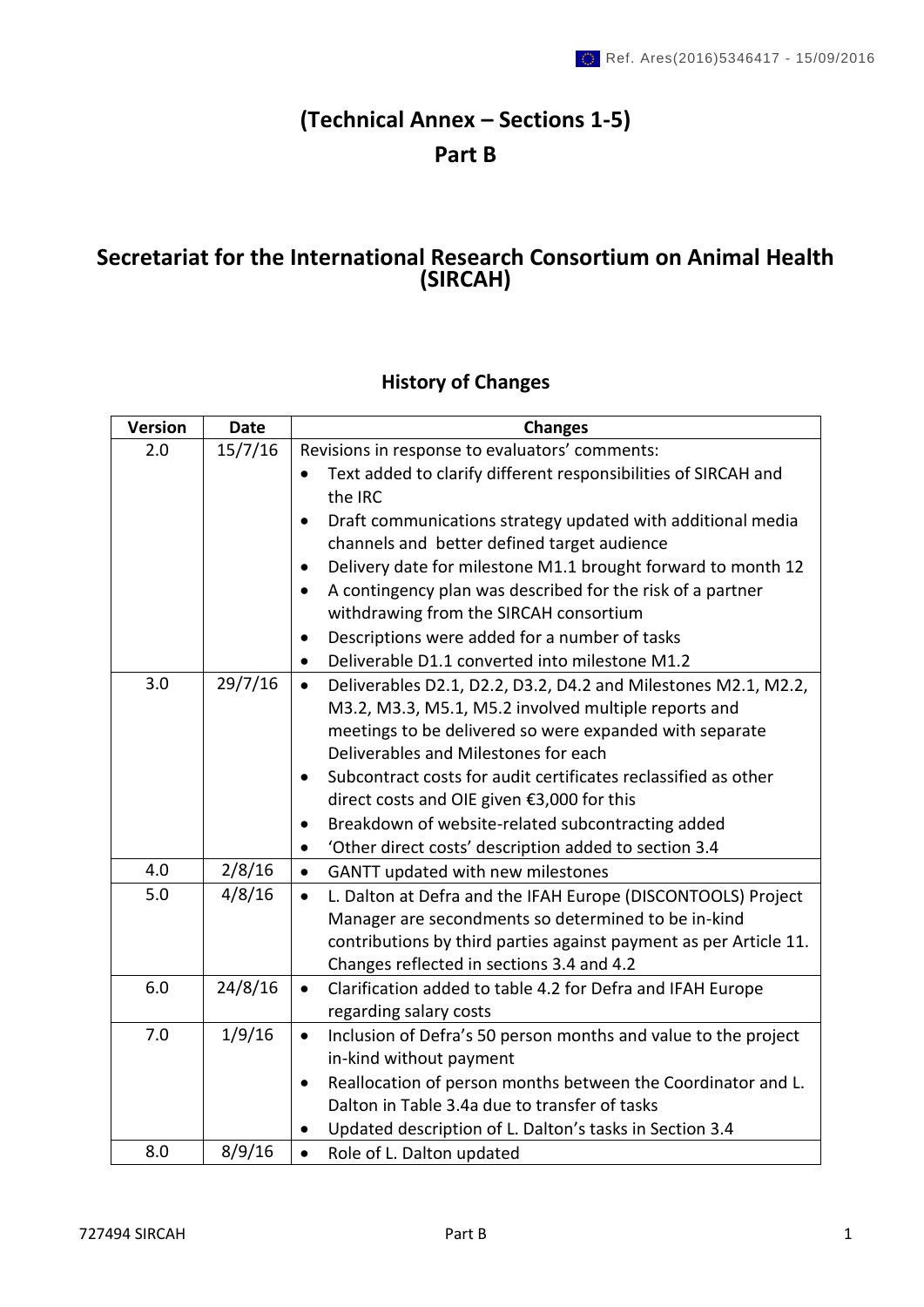## **Table of Contents**

| 1. |                   |                  |    |
|----|-------------------|------------------|----|
|    | 1.1               |                  |    |
|    | 1.2               |                  |    |
|    | 1.3               |                  |    |
|    |                   |                  |    |
|    |                   |                  |    |
| 2. |                   |                  |    |
|    | 2.1               |                  |    |
|    | 2.2               |                  |    |
|    |                   |                  |    |
|    |                   |                  |    |
| 3. |                   |                  |    |
|    | 3.1               |                  |    |
|    | 3.2               |                  |    |
|    | 3.3               |                  |    |
|    | 3.4               |                  |    |
|    | <b>SECTION 4:</b> |                  |    |
|    | 4.1.              |                  |    |
|    |                   |                  |    |
|    |                   |                  |    |
|    |                   |                  |    |
|    |                   |                  |    |
|    |                   | Partner $5:$ OIF | 42 |
|    | 4.2.              |                  |    |
|    | <b>SECTION 5:</b> |                  |    |
|    | 5.1               |                  |    |
|    | 5.2               |                  |    |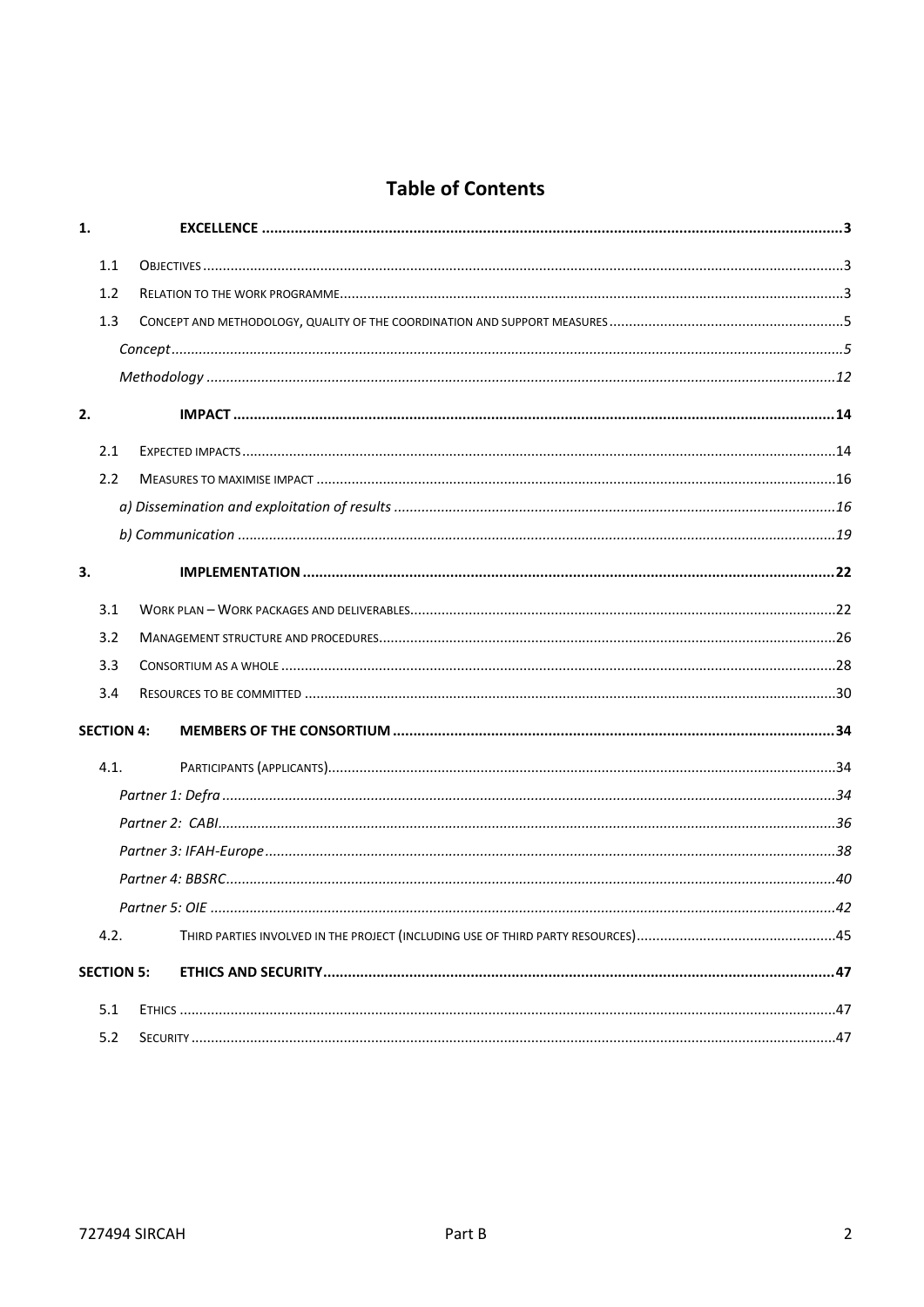## <span id="page-2-0"></span>**1. Excellence**

## <span id="page-2-1"></span>*1.1 Objectives*

The overall objective of the Secretariat for the International Research Consortium on Animal Health (SIRCAH) is to facilitate the STAR-IDAZ International Research Consortium on Animal Health (STAR-IDAZ IRC) achieving its objectives by establishing a secretariat to provide organisational and communication support to the STAR-IDAZ IRC and its various members and assisting with the development of focused research roadmaps. This will contribute to accelerating research on animal health and at reinforcing international research cooperation.

The agreed aim of the STAR-IDAZ IRC is to coordinate research at international level to contribute to new and improved animal health strategies for at least 30 priority diseases/infections/issues. The deliverables will include candidate vaccines, diagnostics, therapeutic, procedures and key scientific information/tools to support risk analysis and disease control.

The specific objectives of SIRCAH are:

- Engaging with STAR-IDAZ IRC and the wider research and stakeholder community, building confidence in and support for the STAR-IDAZ IRC objectives and activities.
- Organising meetings of the STAR-IDAZ IRC Executive Committee, Scientific Committee and working groups of researchers on priority topics
- Maintaining the STAR-IDAZ website and databases and keeping all members updated
- Providing secretarial support for STAR-IDAZ IRC
- Assisting the Scientific Committee and Working Groups in organising research gap analysis and development of roadmaps to help with the alignment of research programmes.
- Conducting, upon request, the preparation of any documents required by the STAR-IDAZ IRC committees and working groups, including bibliographic searches and organising literature reviews
- Collecting and disseminating pertinent information and results to the researchers funded by STAR-IDAZ IRC members
- Monitoring progress towards achieving the goals of STAR-IDAZ IRC.

## <span id="page-2-2"></span>*1.2 Relation to the work programme*

The Part B 3 and SIRCAH 3 This proposal relates to "SFS-12-2016: Support for international research on animal health" which it addresses by putting in place procedures to support the activities of the STAR-IDAZ International Research Consortium. STAR-IDAZ brought together programme owners or funding bodies involved in the animal health field from approximately 50 countries, identifying priority topics and developing processes for the sharing of information and initiating the establishment of working groups. STAR-IDAZ partners now move forward as a self-sustaining network under an agreed Memorandum of Understanding. However some of the partners have agreed to a higher level of commitment relating to their continued investment in priority areas, sharing of information and alignment of their research programmes forming an International Research Consortium (IRC) to speed up the delivery of new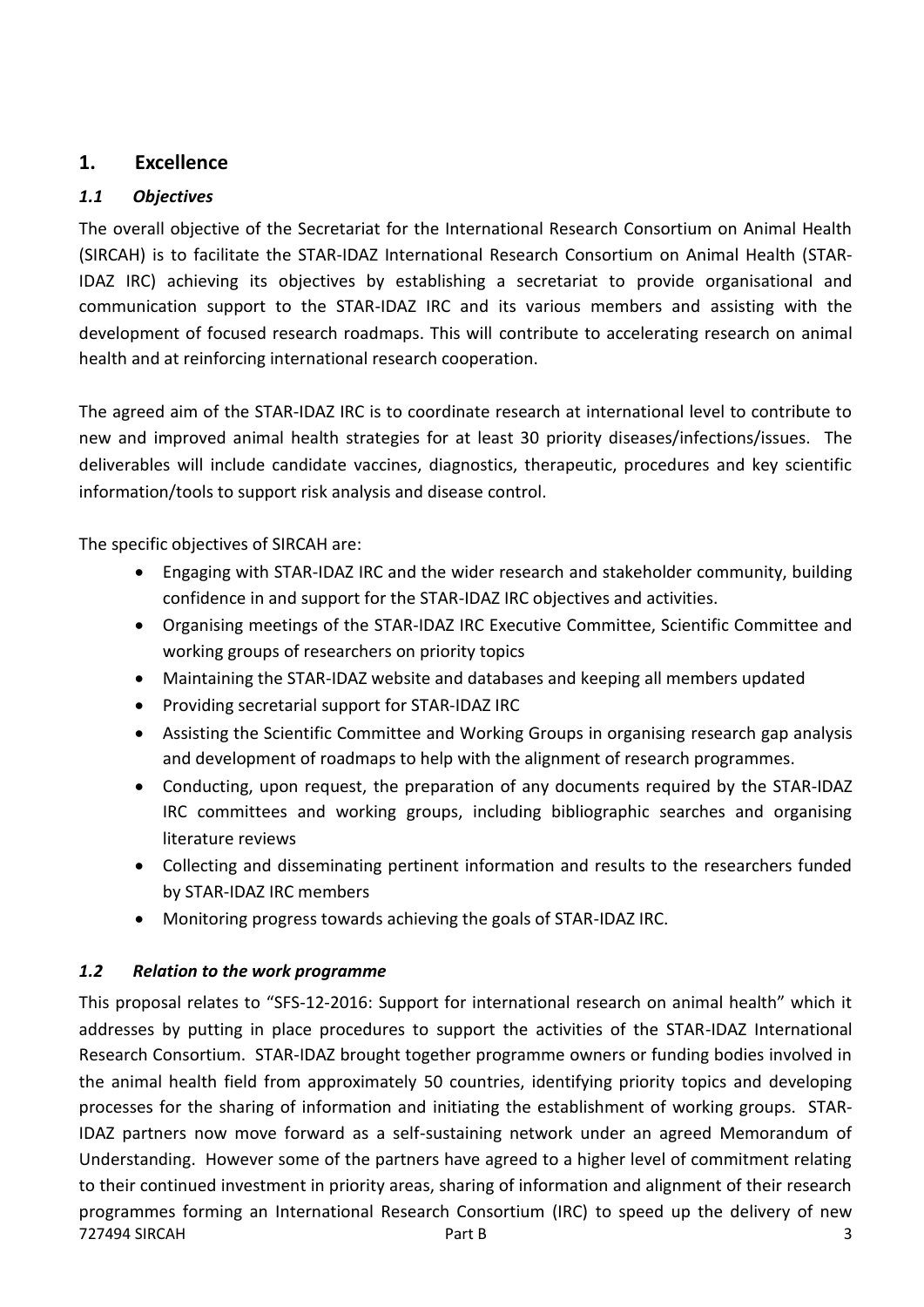disease control strategies and tools. To date, 17 partners from 12 countries with a combined five-year research budget in the region of \$2.5 billion have signed the Letter of Intent to join the IRC and it is hoped that all STAR-IDAZ partners will become involved, either individually or as groups. A Governance Structure and Modus Operandi for the IRC has been agreed, outlining the composition and roles of the Executive Committee, a Scientific Committee, Working Groups and the IRC Secretariat.

The proposed project (SIRCAH) will establish a secretariat for the IRC, as outlined in the agreed IRC Governance Document, and provide resources for a Scientific Committee (SC) and the establishment of Working Groups (WGs) on priority topics. The IRC Secretariat will provide organisational, information, and communication support to STAR-IDAZ IRC and its various members, assist with gap analysis and advise on research programme alignment. This will improve coordination of animal health research at international level so as to contribute to new and improved animal health strategies and tools (such as vaccines, and diagnostics) for at least 30 priority diseases/infections/issues. The project will support the work of the STAR-IDAZ IRC by:

- Organising meetings of the STAR-IDAZ IRC Executive Committee, Scientific Committee and Working Groups
- Maintaining the STAR-IDAZ website and databases and keeping all members updated on activities and developments
- Providing secretarial support for STAR-IDAZ IRC
- Assisting the Scientific Committee and Working Groups with research gap analysis and developing research roadmaps to cover the research gaps identified. Logical Frameworks will also be developed for each topic
- Conducting, upon request, the preparation of any document required by the STAR-IDAZ IRC committees and Working Groups, such as assisting with bibliographic searches or literature reviews
- Advising STAR-IDAZ IRC partners on how their research programmes might be aligned
- Monitoring and communicating the outputs of STAR-IDAZ partners' contributions to the IRC goals
- Collecting and disseminating pertinent information and results to the researchers funded by STAR-IDAZ IRC members
- Developing guidelines for open data and data sharing
- Disseminating results of STAR-IDAZ IRC projects with different means of communication; website, newsletters, communication materials, conferences.

The project will expand the network through identifying and making contact with programme owners/funders in non-STAR-IDAZ partner countries and by assisting current members to coordinate activities with other funders in their own countries. It will work closely with other international stakeholder bodies and help to rationalise areas of overlapping activities.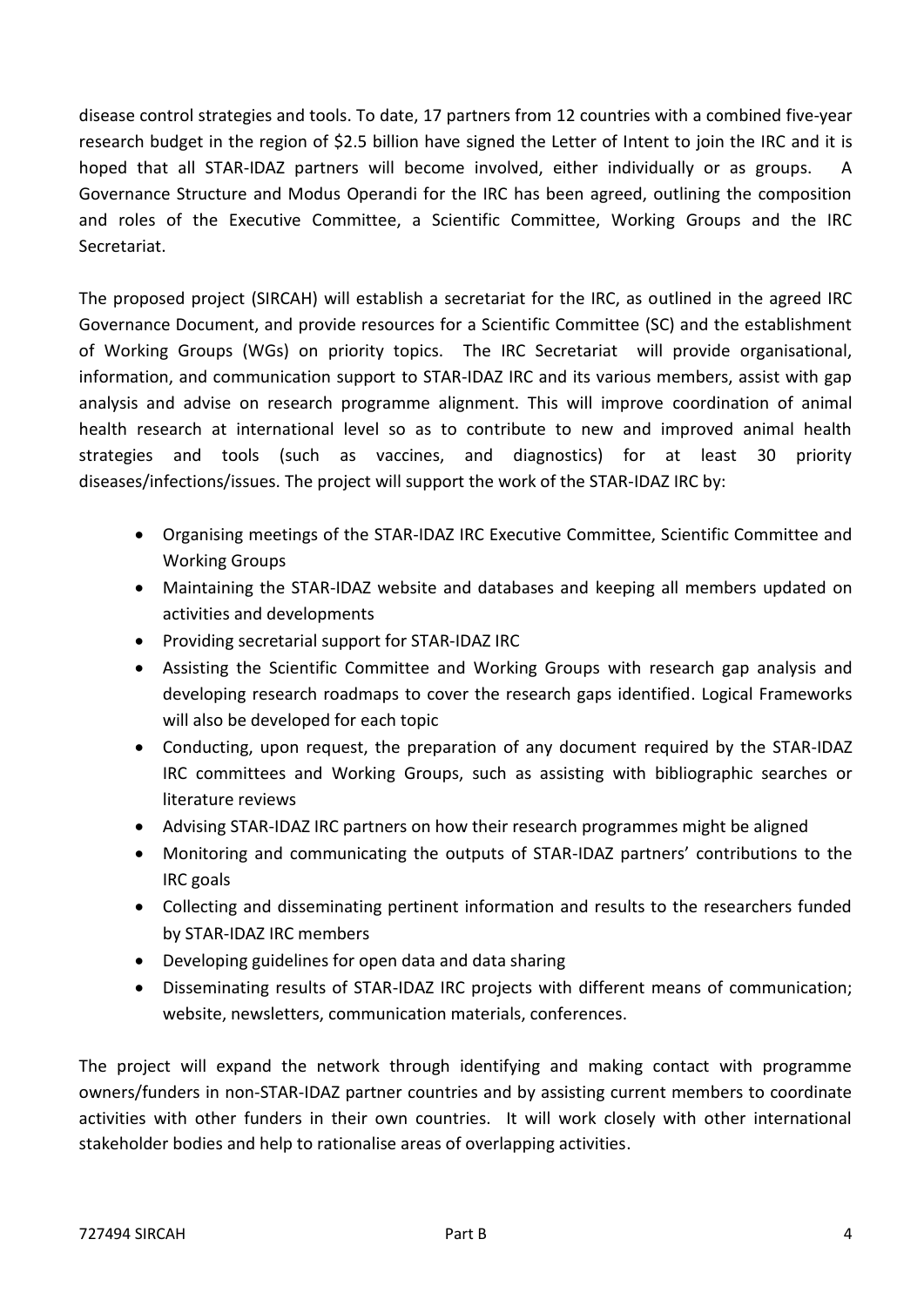#### <span id="page-4-0"></span>*1.3 Concept and methodology, quality of the coordination and support measures*

#### <span id="page-4-1"></span>**Concept**

#### *Background*

Animal diseases can cause serious social, economic and environmental damage, impact on animal welfare and in some cases directly threaten human health. An increasing number of the major disease problems or threats faced by the livestock industry are of a global nature. Global challenges need global solutions and these can only be achieved in the required timeframe through a common and coordinated research effort. Research on infectious diseases of animals is poorly funded compared to the human equivalent despite 60% of all human infectious diseases and around 75% of emerging infectious diseases being zoonotic. **However, more could be achieved, even with the current level of investment, through the coordination of this research effort and the sharing of results.** Global research activities need to be more focused and better coordinated through greater international collaboration, to ensure that the national policies and strategies regarding transboundary and other animal diseases (including zoonoses), that protect the sustainability of the livestock sector and animal health industries, are underpinned by efficient and effective research.

"Global Strategic Alliances for the Coordination of Research on the Major Infectious Diseases of Animals and Zoonoses" (STAR-IDAZ) was an FP7 project which extended the coordination of animal disease research initiated in Europe by the Collaborative Working Group for Animal Health and Welfare Research (CWG AHW) and associated ERA-Nets EMIDA and ANIHWA. The aims of STAR-IDAZ were to strengthen the linkages between and reduce the duplication of global research effort, maximise the efficient use of expertise and resources and accelerate coordinated development of control methods at the international level. To achieve this an international forum of R&D programme owners/managers and international organisations was established to share information, improve collaboration on research activities and work towards common research agendas and coordinated research funding on the major animal diseases affecting livestock production and/or human health. The scope of the project included coordination of research relevant to emerging and major infectious diseases of livestock, including fish and managed bees, and those infections of livestock that carry the risk of disease threat to human health. Diseases of wildlife were also considered where they were identified as reservoirs of infection with emerging and major infectious diseases of humans or production animals.

STAR-IDAZ was successful in establishing, through its global and regional activities, a network of organisations managing research budgets or programmes in approximately 50 countries that are committed to working together. They now continue to collaborate as a self-sustaining network under an agreed Memorandum of Understanding. It has the long-term objective of creating an open network of mutually accessible and complementary research programmes able to respond to regional and global challenges, creating the tools for improved control of the major animal diseases threatening the livestock industries and/or of public health concern by bringing forward joint research programmes. However, much more could be achieved by underpinning its activities with the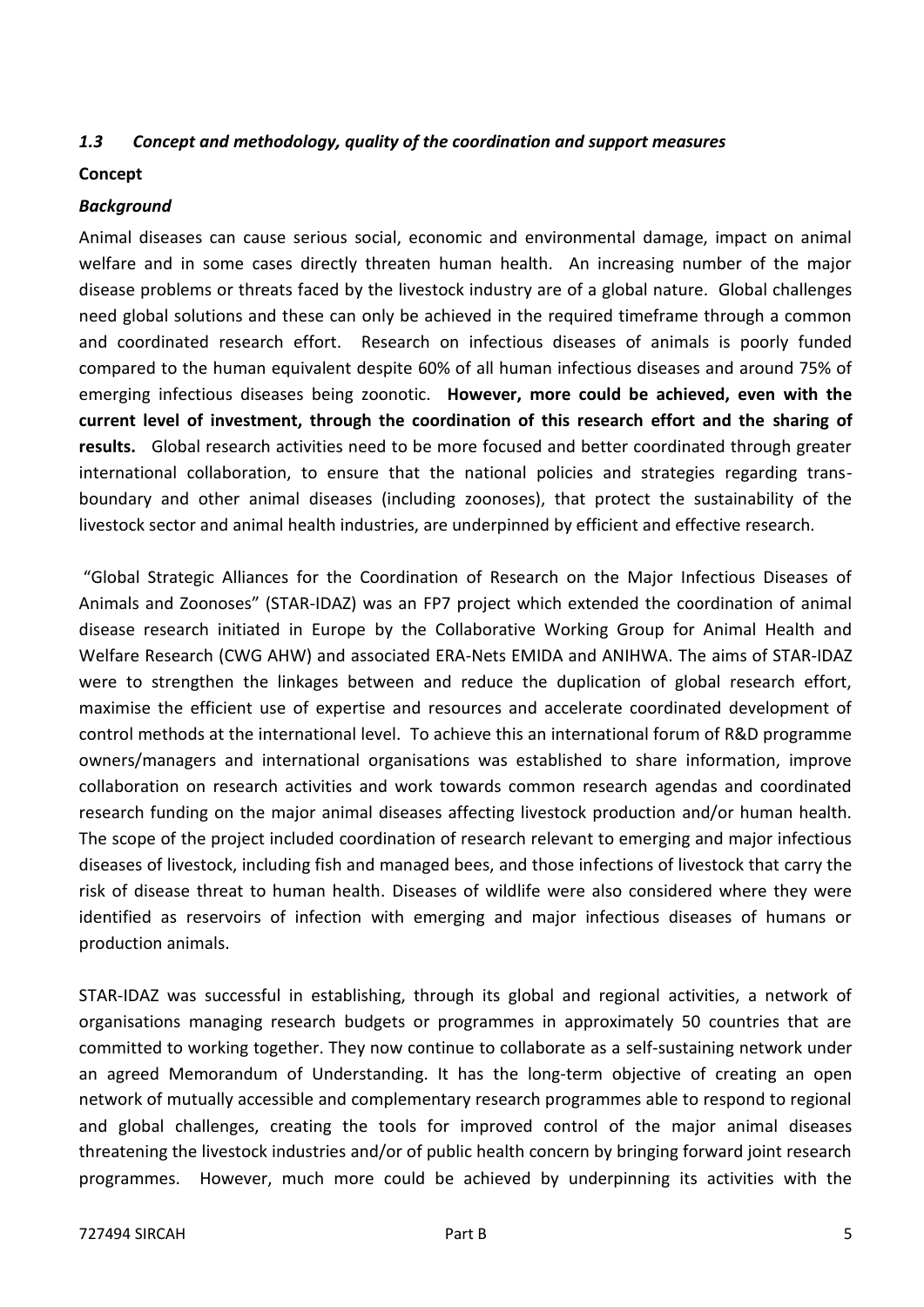resourcing of a secretariat to proactively engage with funders and programme owners to focus resources on prioritised research needs.

The European Commission has funded a range of animal health projects through the various Framework Programmes with the EMIDA and ANIHWA ERA-Nets facilitating collaboration between national research funding agencies of 20 countries in Europe and STAR-IDAZ developed structures for the extension of collaboration to a global level. However, in spite of national and European initiatives, there is still a lack of adequate diagnostics for some diseases, and no or less than ideal vaccines for many conditions including ASF, Brucella suis, PRRSV and FMD as shown by the DISCONTOOLS databases. It would appear that many of the easy challenges have been addressed and we are left with the more difficult ones.

The G20 Ministry of Agriculture Chief Scientific Advisors (MACS) agreed, at their meeting in Turkey in July 2015, to establish a working group of interested countries focusing on animal diseases, in particular high priority vaccines. The working group will explore the alignment of research priorities and collaboration with the aim of reducing gaps and avoiding duplication. STAR-IDAZ IRC will take this forward with MACS support.

Increasing the number of diagnostic, preventative and therapeutic options requires an improved understanding of host pathogen interaction, including the identification of protective mechanisms. Identification of host and pathogen gene expression at different stages of infection is essential to increase knowledge of pathophysiology of animal disease, to identify potential vaccine candidates and therapeutic targets and discover new biomarkers including ones to determine the efficacy of new vaccines and therapeutics as well as for use as diagnostics. Gap analysis is needed to identify where along the research pipeline, from fundamental to applied science, knowledge gaps exist so that research can be focused in a logical manner. Translation of research results into improved animal disease control strategies, including new or improved diagnostics and vaccines will be accelerated by focusing resources in a coordinated way and the sharing of information/data and samples.

Therefore central to the development of new diseases control strategies and development of the necessary tools is:

 *An improved understanding of the host pathogen interaction: need for identifying pathogen virulence factors and protective antigens and the protective mechanisms operating in the host.* 

Next Generation Sequencing (NGS) technologies is accelerating our understanding of disease pathophysiology and of host-pathogen interactions, thus justifying the ambitious goal of STAR-IDAZ IRC. However, the use of these technologies, producing huge amounts of genomic data, will generate challenges in their interpretation, justifying international collaboration to make sense of these data and translate them into relevant results.

 *Identification of biomarkers: need to validate already identified biomarkers and to discover new biomarkers through international studies*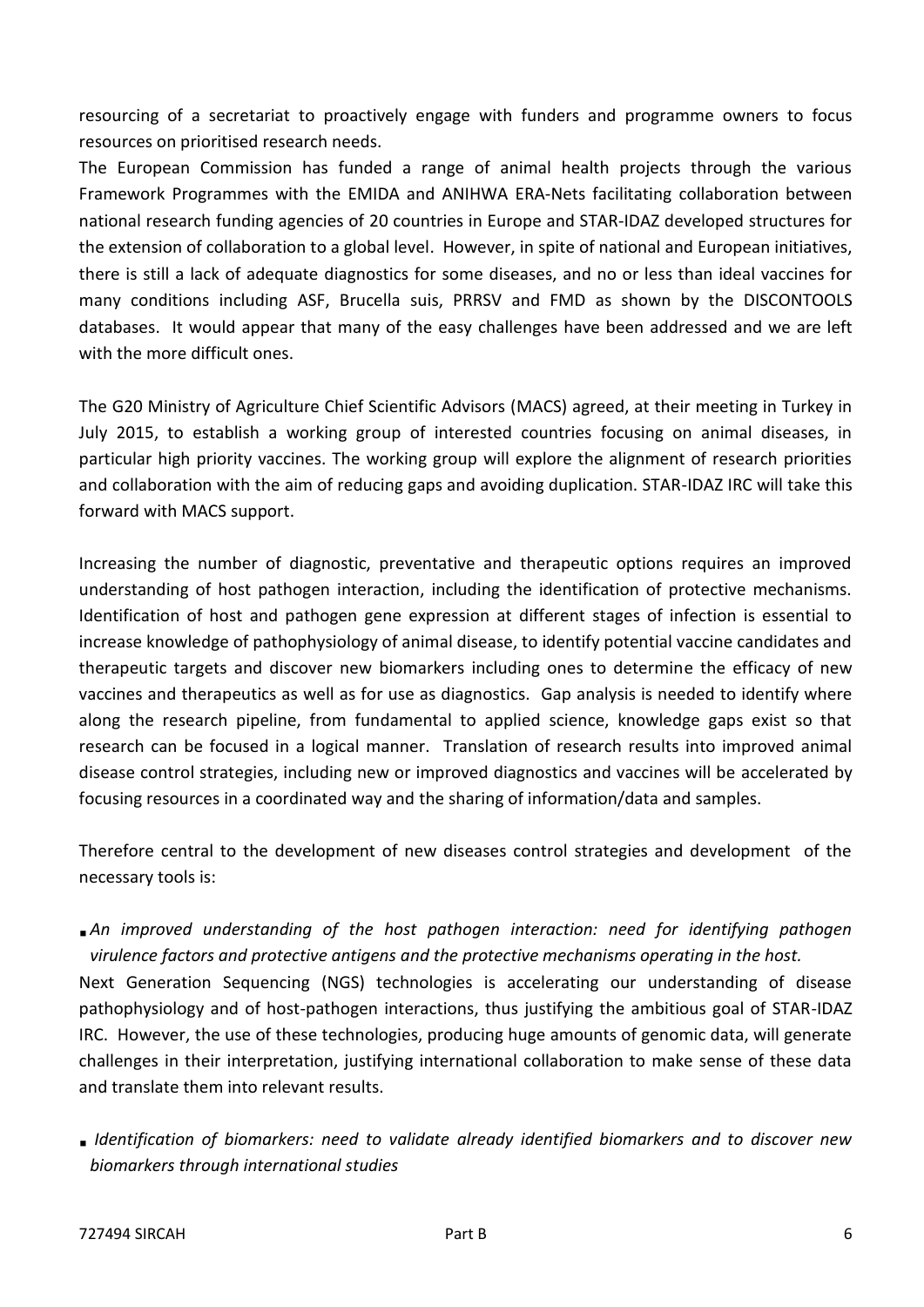Early and accurate diagnosis is key to disease control, be it exotic trans-boundary disease, or endemic diseases such as mastitis. Biomarkers are also important for identifying correlates of protection when developing vaccines. It is essential to promote international collaborations for the validation/discovery of new diagnostic or other biomarkers, and to interact with regulatory authorities and industrial partners to validate biomarkers and prioritise research on diagnostics.

 *Facilities for handling highly infectious materials: need to improve access to current expensive facilities* 

Handling highly contagious material requires expensive containment facilities for laboratory and animal challenge experiments. Development of a database of available facilities and their current activities will allow improved utilization of these resources.

*Data and sample collections: need to optimise resources through the application of International Standard Operating Procedures* 

Databases and biobanks constitute a key resource for furthering research. When established, databases should be maintained and their use optimised through exchange of data between interested parties. This exchange can only be efficient if common standards are used, which guarantee the quality of the data/samples, and if common Standard Operating Procedures are implemented.

As well as maximizing the impact of existing investment, it is recognised that a global coordination of efforts is necessary to raise substantial additional investment.

#### *Improving Coordination through an International Research Consortium*

A workshop organised by the European Commission in October 2015 resulted in the launch of the STAR-IDAZ **I**nternational **R**esearch **C**onsortium (STAR-IDAZ IRC) with the following ambitious objective:

## **To coordinate research at international level to contribute to new and improved animal health strategies for at least 30 priority diseases/infections/issues**

**The deliverables of the STAR-IDAZ IRC include :**

- **candidate vaccines, and/or**
- **diagnostics, and/or**
- **therapeutics and other animal health products, and/or**
- **procedures and/or**
- **key scientific information/tools to support risk analysis and disease control**

The STAR-IDAZ IRC consortium will build on the achievements of STAR-IDAZ by providing a framework and resources for coordinating the international research effort with the development of the necessary policies to foster international collaboration. Coordination of animal health research in priority topics at a global level will help avoid duplication, fragmentation, redundancy and gaps in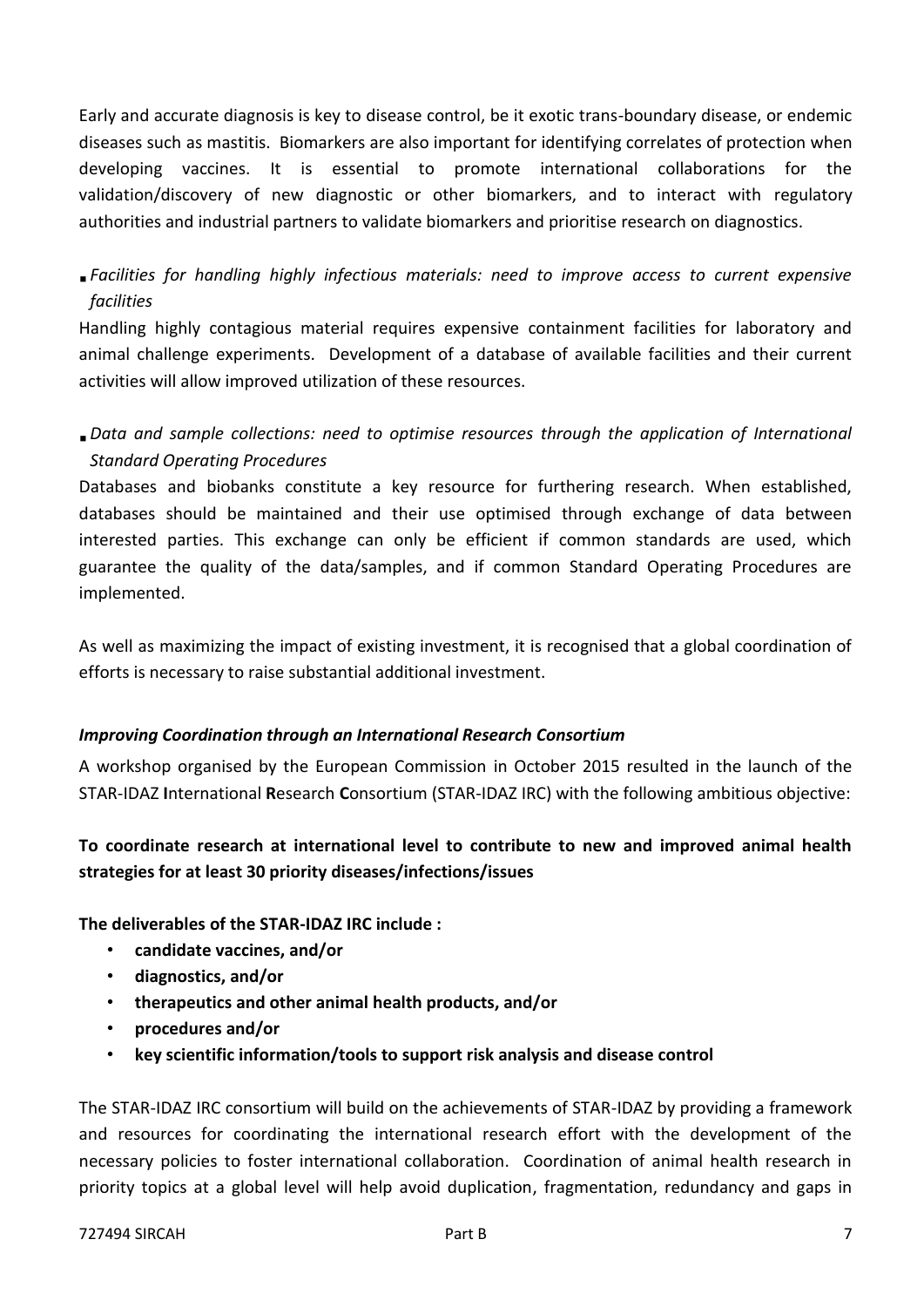coverage and therefore ensure that the results from research investment can be rapidly translated to improved disease control strategies, including diagnostics, vaccines and treatments. Several priority areas, listed below, have initially been identified for action where it is hoped coordination of research will help better achieve the overall objectives of STAR-IDAZ IRC.

- Immunology/vaccinology (tools and technologies)
- Diagnostics (tools and technologies)
- Innovative anti-infective approaches, including alternatives to anti-microbial agents
- Influenza
- Bovine Tuberculosis
- Foot and Mouth Disease
- **Brucellosis**
- African Swine Fever
- Emerging issues
- Vector-borne diseases
- Coronaviruses
- One Health (including food-borne pathogens and AMR)
- Mastitis
- Animal genomics/genetics for animal health
- **Foresight**
- Epidemiology
- Helminths including anthelmintic resistance
- Porcine Respiratory Disease Complex
- **PRRSV**

A number of these priorities are crosscutting issues linked to technology development. Working groups for six of the above topics were already active or were established by STAR-IDAZ. SIRCAH will be responsible for establishing working groups for the others and for new priority topics as they are identified.

#### *National or international research and innovation activities which will be linked with the project*

SIRCAH will provide support to enable the coordination of research funded by national programmes around the world, the EU and the veterinary pharmaceutical industry, so that it identifies and addresses the critical gaps in knowledge and speeds up the development of improved disease control strategies. The success of SIRCAH in supporting STAR-IDAZ IRC in meeting its objectives will therefore depend on the continued funding of relevant research by national and international research programmes. **Partners joining the IRC have a collective five- year research budget in the region of \$2.5 billion for work contributing to the STAR-IDAZ IRC objectives**.

Links already exist or will be established with the following EU-funded projects or initiatives arising out of previous EU funding.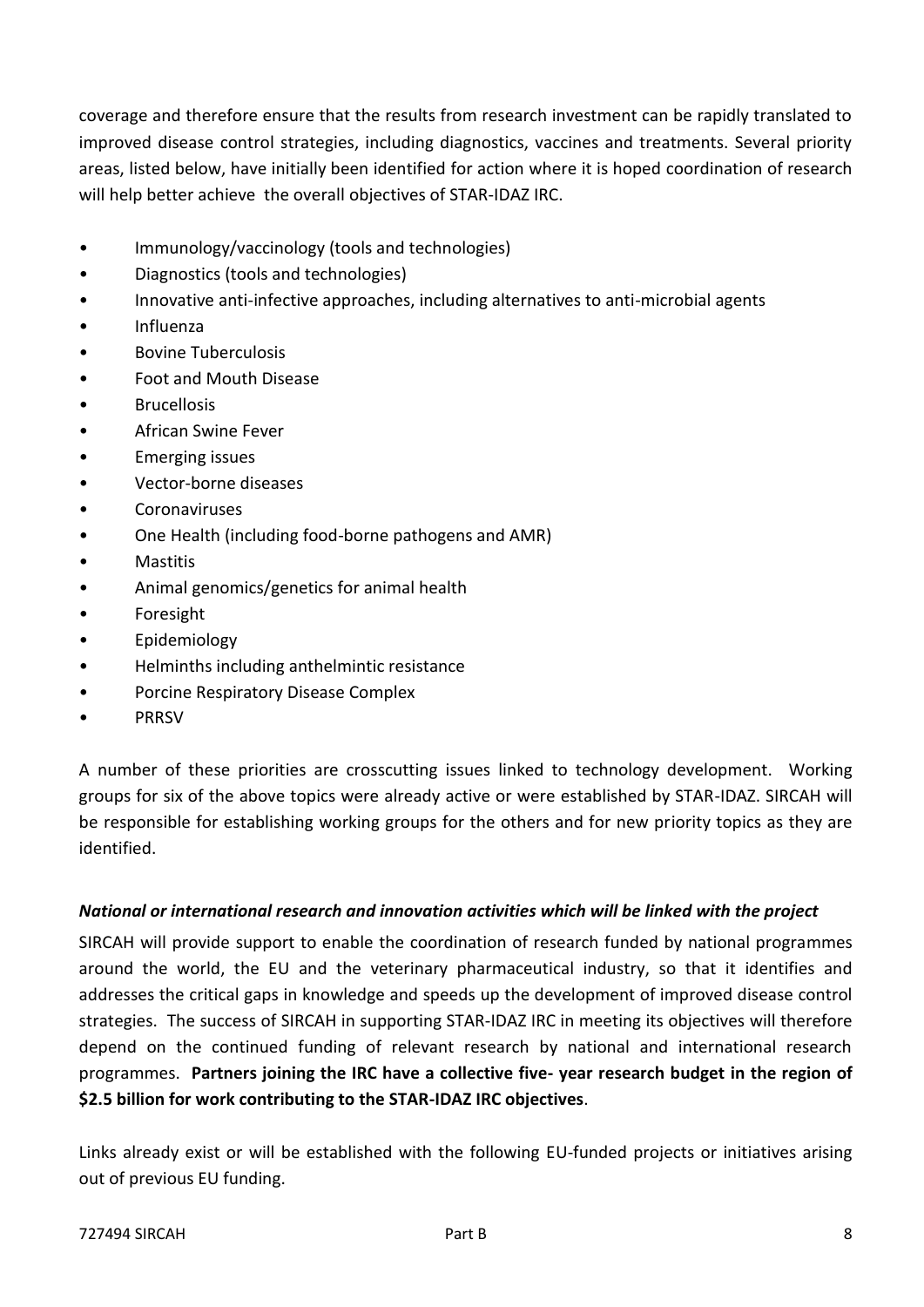**EPIZONE** European Research Group (ERG) is the international network of veterinary research institutes working on epizootic animal diseases. It plays a key role in research on prevention, detection and control of animal diseases and zoonoses in order to reduce the risks and harm to animal health and the risks to public health in the EU and beyond. The EPIZONE goal is to improve, standardise, and develop (new) diagnostic methods, vaccines, intervention strategies, surveillance, epidemiology studies, and risk analyses.

#### **LinkTADS**

Linking Epidemiology and Laboratory Research on Transboundary Animal Diseases and Zoonoses in EU and China - See more at: http://www.linktads.com/#sthash.MZtGHiNw.dpuf

LinkTADs brings together world-class research institutes and experts in cross-border cooperation with the aim to coordinate research between the EU and China, thus improving scientific excellence in animal health (epidemiology and laboratory).

#### **MedVetNet Association**

Med-Vet-Net Association arose out of an FP6 European Network of Excellence for Zoonoses research. The Network officially commenced on 1 September 2004 and was funded for five years by the EU's 6th Framework Programme, within the 'Quality and Safety of Food' Priority Area. It now continues as an association funded by a membership fee. Med-Vet-Net aimed to develop a network of excellence for the integration of veterinary, medical and food scientists, in the field of food safety, at the European Level, in order to improve research on the prevention and control of zoonoses, including food-borne diseases. The Network also aimed to take into account the public health concerns of consumers and other stakeholders throughout the food chain. Many of its members are likely to become partners in the proposed Horizon 2020 European Joint Programme Co-fund on One Health under Societal Challenge 2 (see section on H2020 calls below).

**ProHealth** aims at improving competitiveness and sustainability of modern pig and poultry farming in Europe through the development of an improved understanding of the multi-factorial dimension of animal pathologies linked to the intensification of production and use this to develop, evaluate and disseminate effective control strategies to reduce impact.

**SAPHIR** aims to develop innovative, safe, affordable and effective vaccine strategies effective against endemic pathogens responsible for high economic losses in livestock focusing on pathogens of pigs (Porcine Reproductive and Respiratory Syndrome Virus (PRRSV) and *Mycoplasma hyopneumoniae*), chickens (*Eimeria* and *Clostridium perfringens*) and cattle (Bovine Respiratory Syncytial Virus (BRSV), *Mycoplasma bovis*) through the development of generic vaccine approaches applicable to other pathogens.

**PARAGONE** aims to take a number of promising prototypes subunit parasite vaccines towards commercialisation focusing on Ruminant helminths *Fasciola hepatica*, Cooperia spp., *Ostertagia ostertagi*, *Teladorsagia circumcincta* and *Haemonchus contortus* and, the ectoparasitic mites, *Psoroptes ovis* (ruminants) and *Dermanyssus gallinae* (poultry).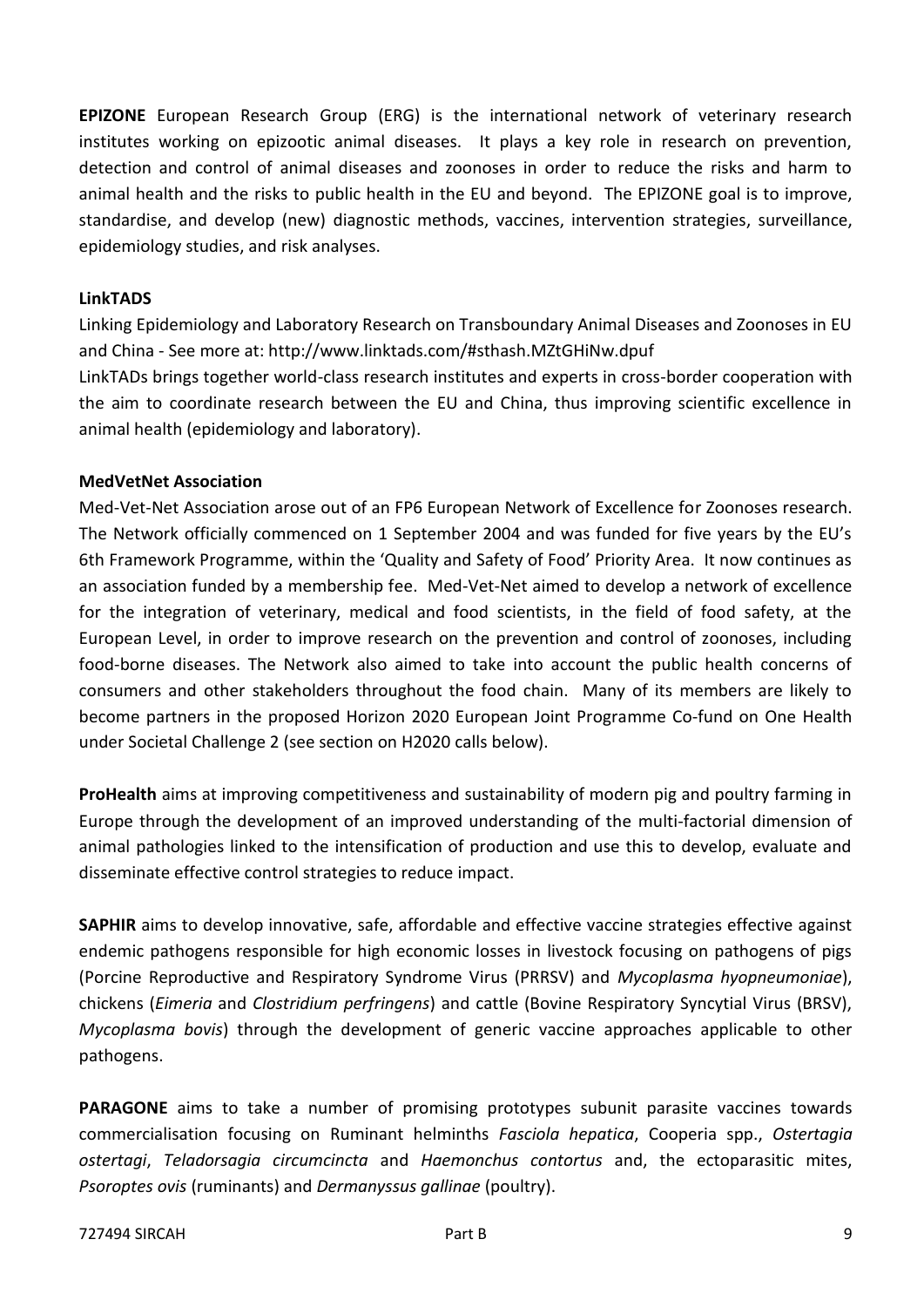**SusAN ERA-Net** (Sustainable Animal Production). This is an ERA-Net Co-fund arising from a Standing Committee on Agriculture Collaborative Working Group. More information can be found at <http://www.era-susan.eu/> and projects on animal health that may be funded under its joint calls.

#### **H2020 Calls**

Contact will also be established with the successful consortia under the following calls in the H2020 2016 -17 Work Programmes:

i) Understanding host-pathogen-environment interactions - Research and Innovation Action (RIA); SFS-14-2016;

ii) Breeding livestock for resilience and efficiency – RIA; SFS-15-2016-2017;

iii) Co-fund on "One Health" (zoonoses – emerging threats) - Cofund (European Joint Programme) ; SFS-36-2017. The overall objective is to create a European Joint Programme to deal with zoonotic diseases, with the main emphasis on zoonotic microbial intoxication. This will include natural toxins and the risks associated with domestic and wild life animal reservoirs and their exposure routes towards human infection, including those posed by possible illegal imports of animal products, in order to improve preparedness against future One Health risks. Related emerging threats such as antimicrobial resistance will be addressed. Legal entities participating in the action have to be nominated by Member States or Associated countries and have research funding and/or management responsibilities in the domain of zoonoses, in particular on microbiological safety along the food chain. This €70million initiative will involve €35million from the EC and matching funding from Member States, joining up the programmes at funded institutes and it may be possible for the consortium to join STAR-IDAZ IRC as a programme owner.

iv) Alternative production systems to address anti-microbial drug usage, animal welfare and the impact on health – RIA; SFS-46-2017; and

v) Bee health and sustainable pollination – RIA; SFS-16-2017

and any livestock projects funded under:

vi) Research and approaches for emerging diseases in plants and terrestrial livestock – RIA; SFS-10- 2017 and

vii) Validation of diagnostic tools for animal and plant health - Innovation Action (IA); SFS-13-2017

The Innovative Medicines Initiative (IMI) <http://www.imi.europa.eu/> is Europe's largest publicprivate initiative aiming to speed up the development of better and safer medicines for human patients. It is a joint **€5 Bn** undertaking between the European Union and the pharmaceutical industry association EFPIA, supporting collaborative research projects and building networks of industrial and academic experts in order to boost pharmaceutical innovation in Europe. Industry defines the problems to be addressed and how much funding (in kind) they will put in and the Commission comes up with their contribution which goes to academia and SMEs. The focus of IMI's Strategic Research Agenda (SRA) for the period 2014 – 24 is on "Delivering the right prevention and treatment for the right patient at the right time" under which they have annual work plans with call for proposals on very specific challenges a few times each year. It is likely that this initiative will be extended to include animal health, or at least One Health aspects of animal health. A preliminary meeting was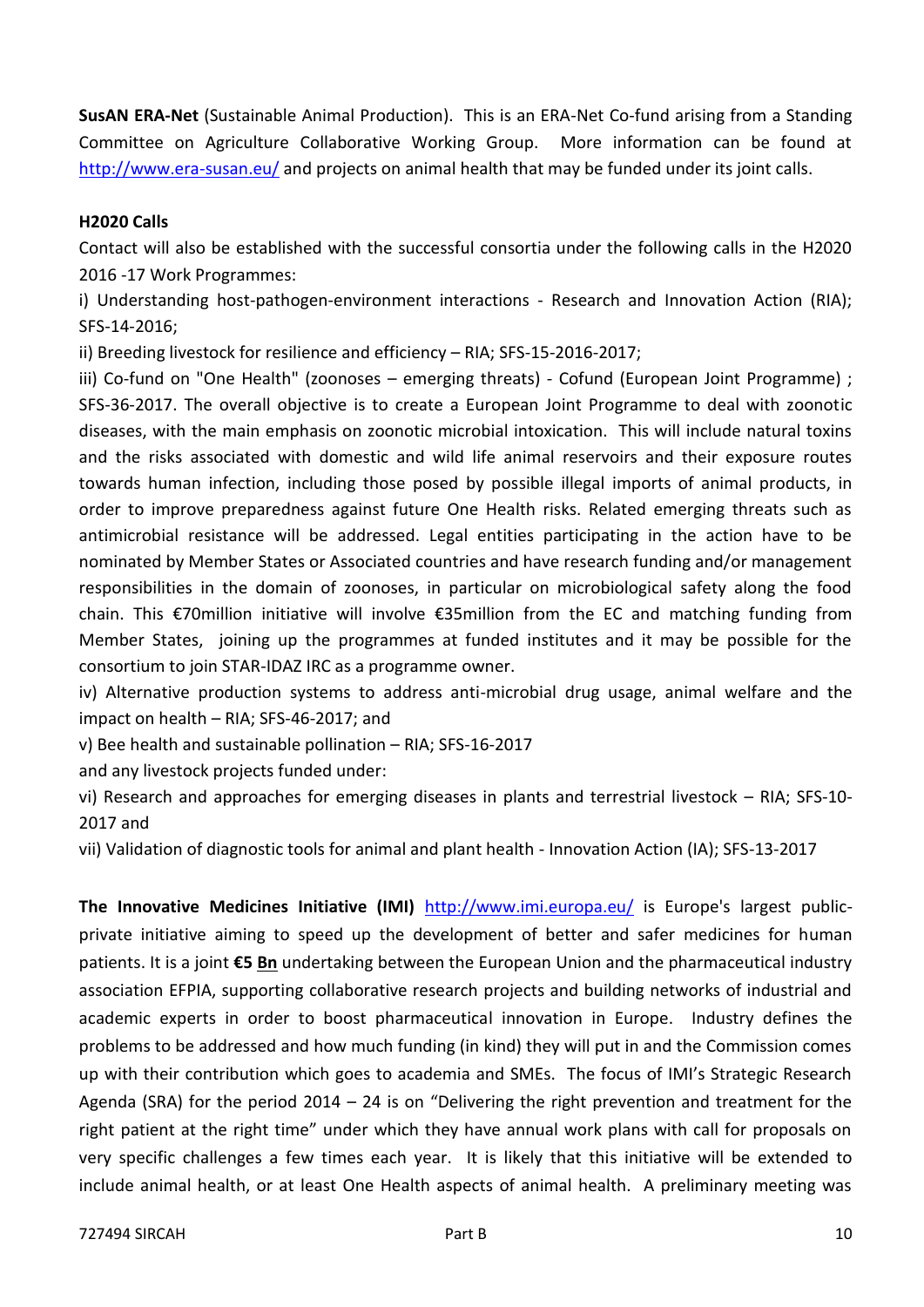held in early July '15 to discuss possible areas relating to animal health that it could be extended into under its current remit and a number of pilot topics have been identified for further discussion (infections and vector-borne diseases (biomarkers/diagnostics, mechanisms of transmission), ii) disease understanding, iii) big data, iv) 3Rs - disruptive paradigm change and v) sustainable business models for areas of low Return on Investment). If this moves forward then IMI will be invited to join STAR-IDAZ IRC.

#### **Infrastructure initiative**

Proposals with the acronym BioNet are currently being developed for submission to the Infrastructures(INFAIA) call which will involve over 30 partners including private companies and third countries to build on the success of the NADIR project. This initiative is concerned with networking research activities requiring high bio-containment levels and improving access to the facilities concerned. If funded it will support STAR-IDAZ IRC activities in a critical area relating to transboundary and emerging diseases.

**OIE** has been involved as an Associated Partner in STAR-IDAZ, attending consortium and regional network meetings and was active in the Foresight and Programming group that developed a longterm Strategic Research Agenda. The first of OIE's strategic objectives, as stated in its Six Strategic Plan, is "Securing animal health and welfare by appropriate risk management" among the main components of which are listed:

- the continued development of timely, current and scientifically-based standards for animal health, animal welfare and animal production food safety, for terrestrial(including bees and reptiles)and aquatic animals;
- The continued development of timely, current and scientifically-based guidelines and recommendations for the management, control and/or eradication of diseases, including those at the animal-human-environment interface, taking into account economic, social and environmental factors.

Among the particular issues identified as needing to be addressed is the application of new and rapidly evolving technologies related to standards development, including diagnostics and vaccines, and the ability of the OIE to access expertise in these technologies.

To improve collaboration with OIE and strengthen the links between research and the standards in animal health, it is planned that the SIRCAH secretariat will have an office in the OIE Headquarters in Paris.

**DISCONTOOLS**, an FP7 project concerned with optimisation of public and private funders in a more effective manner to enable new and improved tools to be developed and delivered for the control of the major infectious diseases of animals including zoonoses. This established disease expert groups to develop animal disease/infection databases for 52 diseases, identifying those areas where disease knowledge is deficient and where current tools are lacking, inadequate or could be improved. This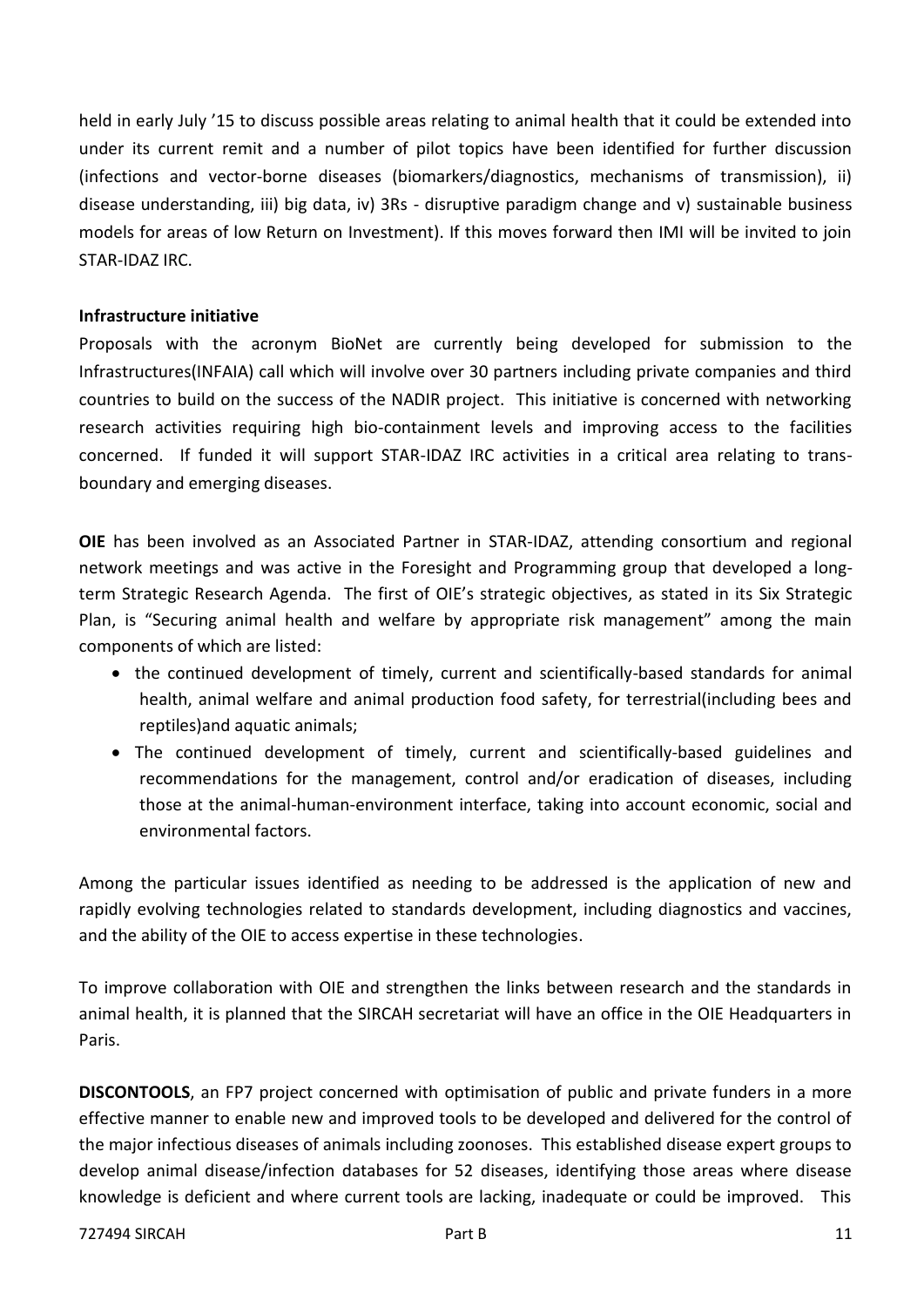information would then be used to target research and development activities. The databases developed are currently being updated under a EU Member State initiative.

OIE, CABI and the DISCONTOOLS project have their disease information material prepared by experts. These experts are likely to also be key participants in the proposed Working Groups. It is, therefore, proposed that these complementary but overlapping activities be linked together where possible to offer efficiency savings.

**CABI** has recently completed the project 'Updating, maintaining and enhancing the Invasive Species Compendium (ISC)', funded by the European Commission's Thematic Programme for Environment and sustainable management of Natural Resources, including energy (ENRTP). This includes a range of animal pathogens and/or their vectors. In total, 118 species datasheets are now covered in the Compendium out of 355 species identified as missing and prioritized for coverage as direct result of these activities.

International activities funded nationally such as the UK government £20 million initiative on Zoonoses and Emerging Livestock Systems (ZELS) exist and information on these needs to be captured.

#### <span id="page-11-0"></span>**Methodology**

STAR-IDAZ brought together 24 partners from 18 countries world-wide, including many of the major players, with a further 30 countries engaged through regional networks for Europe, Asia and Australasia, the Americas and Africa and the Middle East. Major outputs/outcomes include:

- Research publications and research programmes databases were developed and are available on the STAR-IDAZ website –allowing sharing of information
- Priority diseases/issues identified for collaborative activities at a global level include Influenza, Bovine TB and other mycobacterial diseases, FMD, Salmonella, helminth parasites, Porcine Reproductive and Respiratory Syndrome Virus (PRRSV), Brucellosis, African Swine Fever and Rabies. Collaborative activities are also underway for three cutting issues: Alternatives to Antibiotics, Vaccinology and the Role of Livestock Diseases in Greenhouse gas emissions. Highlights on Priority Topics include:
	- o Following a gap analysis workshop *a Global Research Alliance against Bovine TB (GRAB-TB) has been establishe*d.
	- $\circ$  A joint STAR-IDAZ/OFFLU gap analysis meeting was held after which the OFFLU **influenza** research agenda has been updated.
	- o A global **African Swine Fever Research Alliance** (GARA) was launched in April 2014 following a gap analysis meeting sponsored by STAR-IDAZ and USDA.
	- o Research gap analysis and prioritisation exercises have been conducted for **Brucellosis** and **PRRS** and research agendas on these topics are being developed.
- Foresight activities have been conducted and a common long-term strategic research agenda has been developed and is available on the STAR-IDAZ website.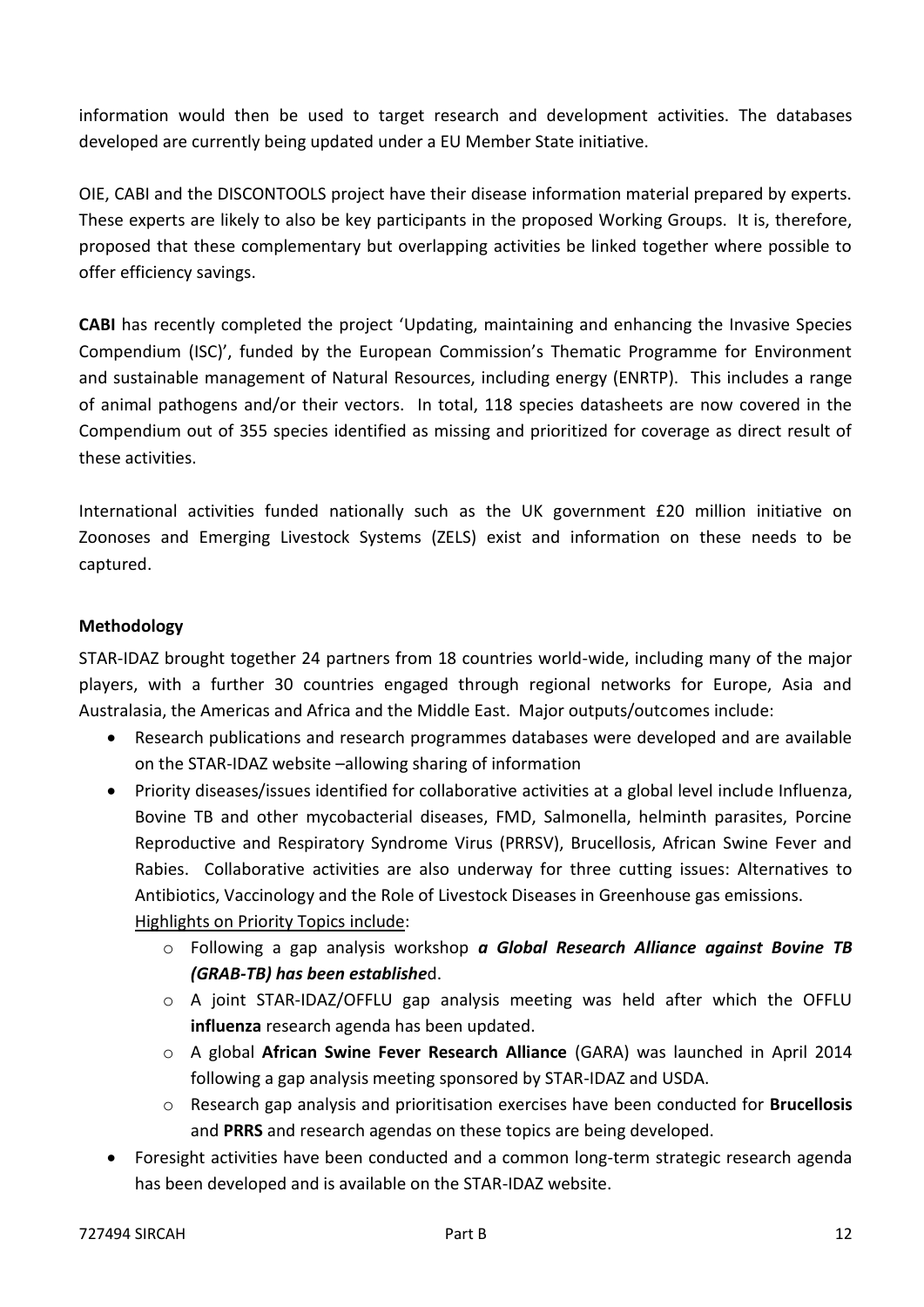The STAR-IDAZ partners who have joined the International Research Consortium have agreed to a continued minimum level of investment in an expanded list of shared priority topics over the next five years, and to work together to deliver agreed targets through the sharing of information and alignment of research activities with their IRC partners. **Central to the success of the IRC is the sharing of information, focusing of research on identified gaps (outcome-driven research) and alignment of research programmes to address these gaps.**

#### **SIRCAH will support the IRC achieve its objectives through the following activities:**

**Sharing of information**: The STAR-IDAZ publications database will be maintained and complemented from CABI's CAB Abstracts database which provides an up-to date list of references on priority topics and indicating the major research players in each of the priority areas. Major efforts will be expended to have the research programmes database constantly updated and following gap analysis on priority topics, partners will be requested to update spreadsheets indicating which areas they are currently working on or planning new research on. Working Groups will be established for priority topics (diseases or cross cutting issues such as vaccinology), where those linked to STAR-IDAZ do not already exist, for the purpose of identifying research needs/gaps, sharing information and encouraging cooperation and collaboration at the researcher level. A Data Sharing Statement has already been developed by the STAR-IDAZ partners, indicating the commitment of the programme owners and funders to this endeavour. SIRCAH will develop guidelines and policies for IRC projects regarding open data, IP and early engagement with industry.

**Focusing of research on needs:** Outcome-driven research focused on existing knowledge gaps, wherever they are along the research pipeline from fundamental to applied science is essential to expedite the development of new disease control strategies and tools. However, it is first important to establish the desired outcomes, for example what is expected/needed from a vaccine. Working Groups will be established on priority topics and the DISCONTOOLS gap analysis reports will be considered and expanded or updated as necessary in gap analysis workshops. **Gap analysis, supported by literature reviews, will be conducted for priority topics and the identified gaps, prioritised and aligned using critical path analysis to develop a roadmap for the required outcome.** The commissioned research reviews will be distributed to the Working Groups and could be published in CABI's review journal *CAB Reviews*, which allows open access on request. These reviews will also be available on the STAR-IDAZ website.

**Alignment of research programmes:** Following gap analysis the Scientific Committee, supported by the Secretariat, will provide recommendations to the programme owners and funding bodies related to how current and planned activities could be aligned to speed up the development of the desired outcomes.

The proposed Support Action project (SIRCAH) will facilitate the establishment of the working groups on priority topics as outlined in the STAR-IDAZ Governance document, the development of gap analysis and research roadmaps on priority topics and the sharing of information. The Scientific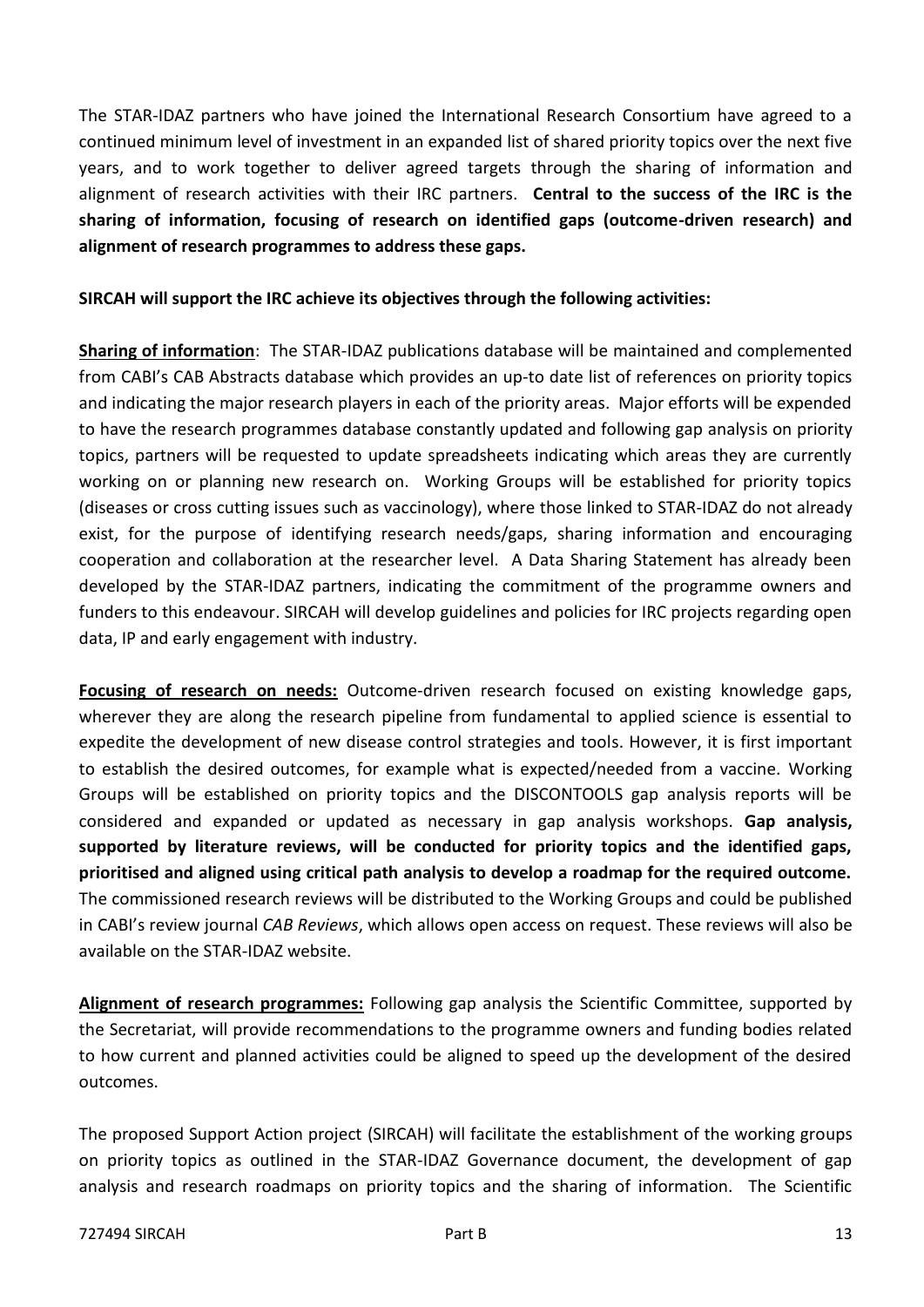Secretariat will act as the "nerve centre" for the IRC organising meetings of the various bodies; managing communications; assisting the Working Groups in running gap analyses; conducting or commissioning literature searches and reviews; advising on alignment of research programmes and monitoring progress against IRC goals.

### <span id="page-13-0"></span>**2. Impact**

#### <span id="page-13-1"></span>*2.1 Expected impacts*

#### *Impacts as listed in the call topic:*

The project will facilitate and underpin co-operation between the various funding bodies/programme owners and between them and the research communities and thus contribute to the overall aim of STAR-IDAZ - improving coordination of research activities on the major infectious diseases of livestock and zoonoses so as to hasten the delivery of improved control methods. This will be aided by the gap analysis and recommendations relating to alignment of research activities. The project will improve the efficiency and the effectiveness of the research programmes of the IRC, resulting in improved capabilities in controlling infectious animal diseases and zoonoses, which in turn will protect the livestock industries, improve food security, and safeguard human and animal health.

It will also help mobilise and coordinate the global research effort to address the existing and emerging disease challenges, including anti-microbial resistance, and so hasten the delivery of new or improved control tools or strategies.

#### *Helping to Mobilise and coordinate the global research effort:*

STAR-IDAZ had 26 partners from 18 countries with a further 30 countries involved through regional networks established for the Americas, Asia and Australasia, Europe and Africa and the Middle East. Although not all of the organisations involved in STAR-IDAZ through the regional networks may join the IRC, the proposed project will consolidate and expand this group of research funders and programme owners by involving additional countries and a wider range of funders/programme owners in countries that are already participating. The partners involved in the IRC have indicated that they have a combined five-year budget in the region of \$2.5 billion for work in the area of the STAR-IDAZ IRC objectives. Information will be collected on current and planned activities and, following the development of research roadmaps on priority topics, partners will be advised on alignment of activities.

#### *Fostering a more focused effort:*

The DISCONTOOLS project developed product and research gap analysis for a range of diseases, which were further developed by STAR-IDAZ for a number of priority diseases and presented in a manner that facilitated information exchange. Research gaps were also identified for cross cutting issues such as vaccinology. The proposed project will resource efforts to take coordination to a higher level through a) further updating of gap analysis and the development of research roadmaps to deliver expected outcomes for priority topics and b) relating current research activities to the identified research gaps and advising on realignment of effort.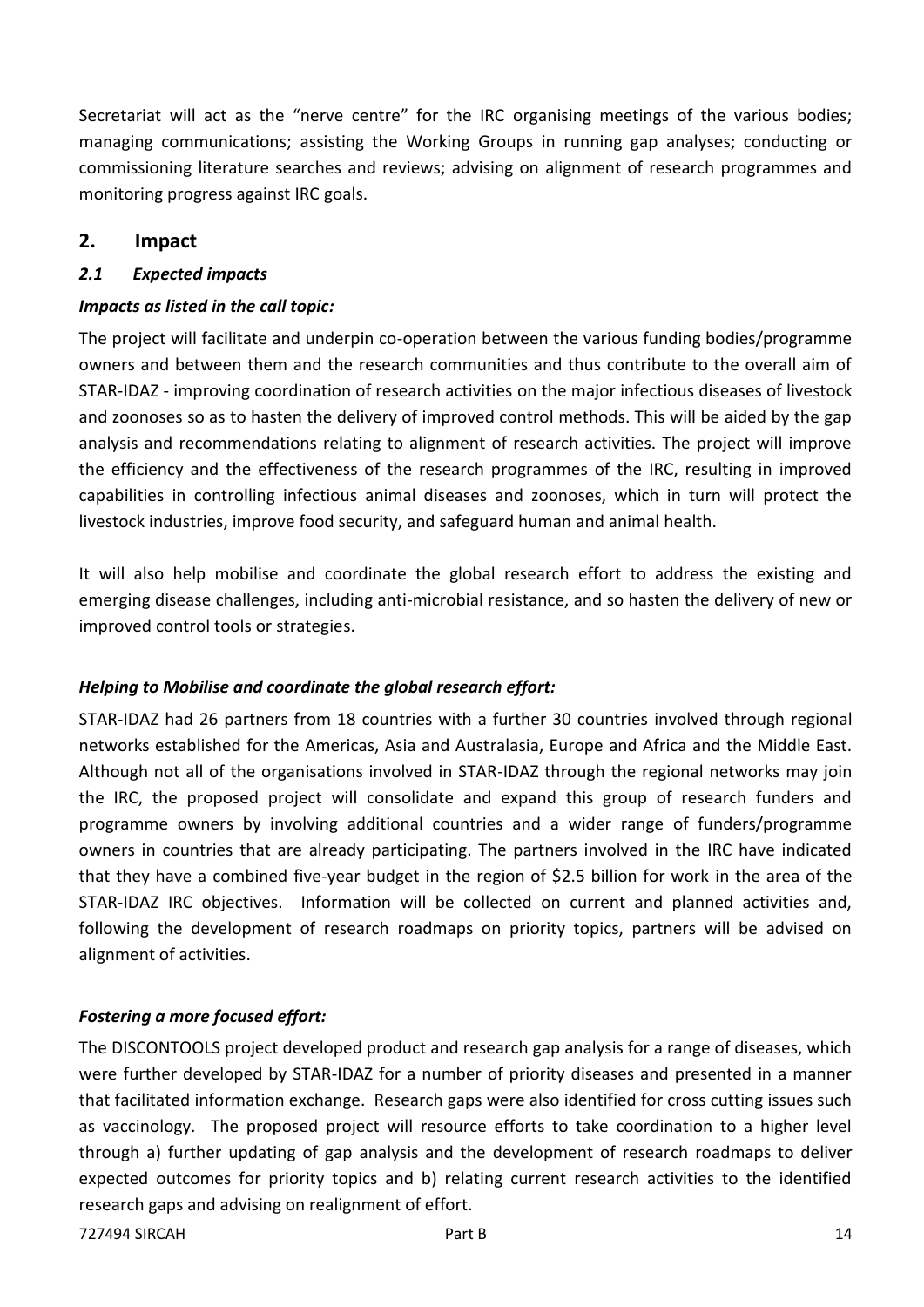#### *Contributing to improved animal health:*

The partners involved in STAR-IDAZ IRC have agreed to coordinate research at international level to contribute to new and improved animal health strategies for at least 30 priority diseases/infections/issues. STAR-IDAZ IRC involves a range of programme owners/funders operating in all parts of the research pipeline from basic research to product development. Improved coordination of the partners' \$2.5 billion in research funding for the priority topics will reduce duplication, improve knowledge flow between research groups, and increase the ability of researchers to produce the vaccines, diagnostic tests, drugs, and strategies needed to control major animal and zoonotic diseases.

SIRCAH will proactively facilitate collaboration on priority topics, developing research road-maps based on gap analysis and recommending how programmes could be realigned. At the same time it will offer a platform for communication between programme owners, the research community and stakeholders. The IRC partners have previously been working together for up to five years, and for longer within Europe. This project will move the existing collaboration to a new level with the Secretariat proactively facilitating a focused, coordinated response to research needs and managing communications between the various players.

## **SIRCAH will therefore reinforce international cooperation in research on animal health and zoonoses:**

## *Cooperation between funding agencies*

By ensuring a dialogue between funding agencies in the field of AH research, this proposal will contribute to optimizing the use of resources, which are scarce particularly when considering the number of diseases to be covered. Reducing this fragmentation of resources will contribute to optimising the route to improved disease control strategies and tools.

*Cooperation between and amongst research groups*

The current proposal will also support the dialogue between research groups to find ways to share data and make them available to the community at large, through the integration of the various national initiatives and the numerous research databases. It will focus research efforts on the current gaps in information so as to reach the STAR-IDAZ IRC goals of contributing to new and improved animal health strategies for at least 30 priority diseases/infections/issues.

## *Cooperation between research, industry, and regulators*

It is essential to strengthen the links between research, industry and regulators, so that precompetitive resources are established and maintained with both research grants and industry sponsorship, and for industry to better capitalise on strong academic research results so as to translate these into new disease control strategies.

**By its supporting activities SIRCAH will underpin the timely achievement of STAR-IDAZ IRC goals for the benefit of livestock producers, the animal health industries and animal health and welfare.**

Overall benefits will include:

The Part B 15 and SIRCAH 15  $\checkmark$  Greater availability of animal disease control tools and improved animal health strategies.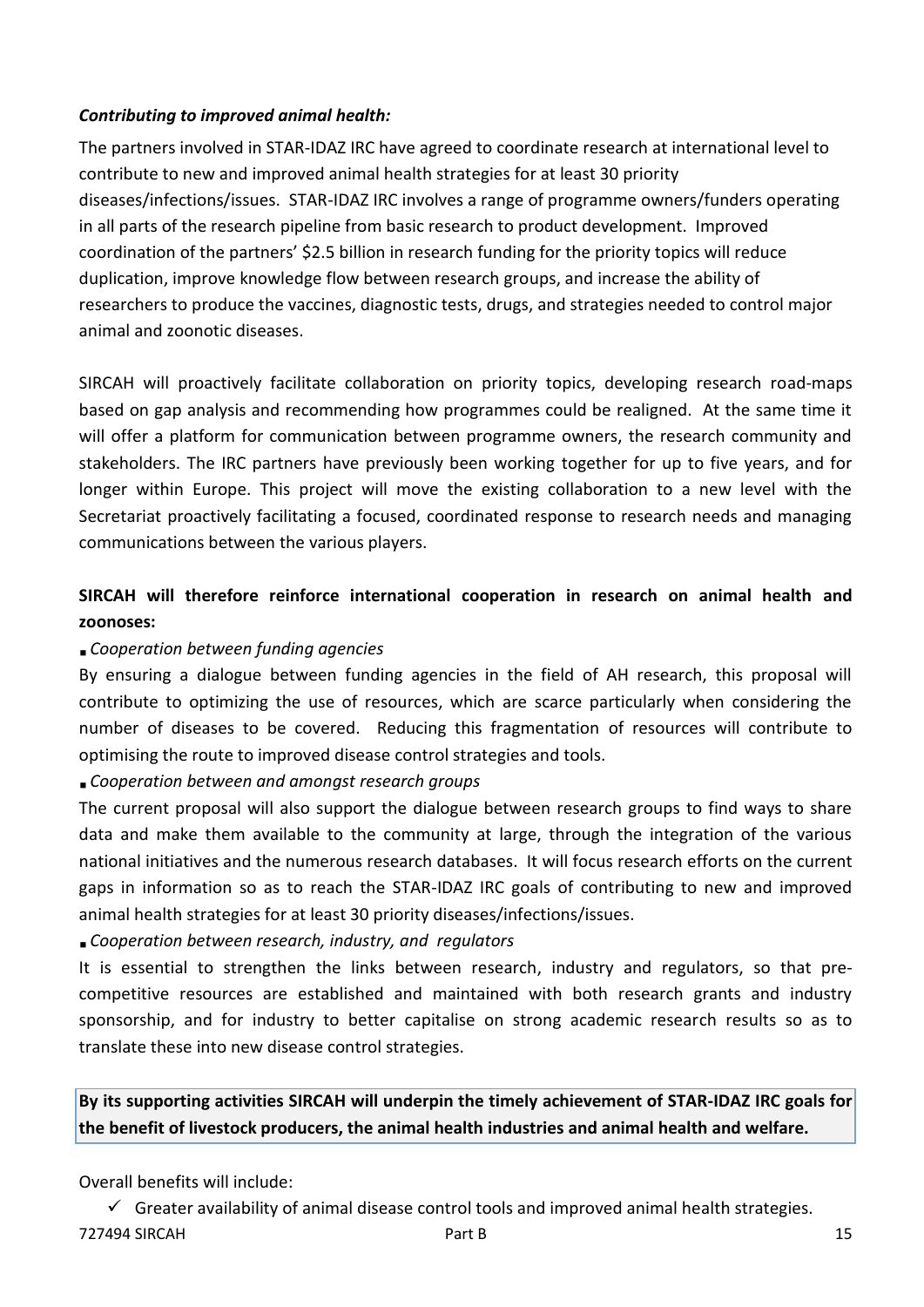- $\checkmark$  General improvements in animal health and welfare, reducing production losses, improving food security and facilitating trade.
- $\checkmark$  Efficient deployment of national funds for both national and trans-national (joint) research, including research procurement in response to emergency situations.
- $\checkmark$  Improved cost-effectiveness of commissioned research, by creating a consensus on the level of funding that should be directed at given priorities of both nationally and internationally funded programmes.
- $\checkmark$  Improved coordination of research priorities suitable for future funding
- $\checkmark$  Improved availability of validated and relevant research data for animal health policy makers and the animal health and livestock industries.
- $\checkmark$  Improved availability of information on national research capacity, including expertise, in the various areas.
- $\checkmark$  Improved consultation with other international policy-makers and animal and human health organisations (e.g. EFSA, ECDC, AU-IBAR, OIE, FAO, and WHO).
- $\checkmark$  Faster and more cost effective development of the control tools needed for animal disease

#### *Barriers and obstacles to achieving impacts:*

- a) Reluctance to share information. STAR-IDAZ partners have agreed a data-sharing policy. Secretariat personnel will work closely with IRC partners, encouraging protection of intellectual property and gaining their confidence in discussing research data and results.
- b) Research budgets are not maintained.
- c) Failure of the animal health industry to take forward the research outputs and develop new products. A number of the animal health companies are IRC partners and trade bodies representing the veterinary pharmaceutical and diagnostic industries will be invited to join the IRC Executive Committee, while regulatory bodies will be represented in the Scientific Committee.
- d) Regulatory requirements make it more difficult to licence new products, especially those based on new technologies. It is proposed that a representative of a regulatory body will participate in the Scientific Committee and this has already been discussed with a regulator.
- e) A reduction in the profitability of livestock enterprises resulting in producers being reluctant to invest in disease control strategies, including use of vaccines. All the projections suggest that there will be increasing demand for livestock products due to an increasing world population and increasing affluence so despite short-term fluctuations the overall trend in prices should be upwards.

#### <span id="page-15-0"></span>*2.2 Measures to maximise impact*

#### <span id="page-15-1"></span>**a) Dissemination and exploitation of results**

SIRCAH is designed to provide support for achieving the IRC goals and as such will not itself generate new research data. A major part of its activities will be concerned with improving communications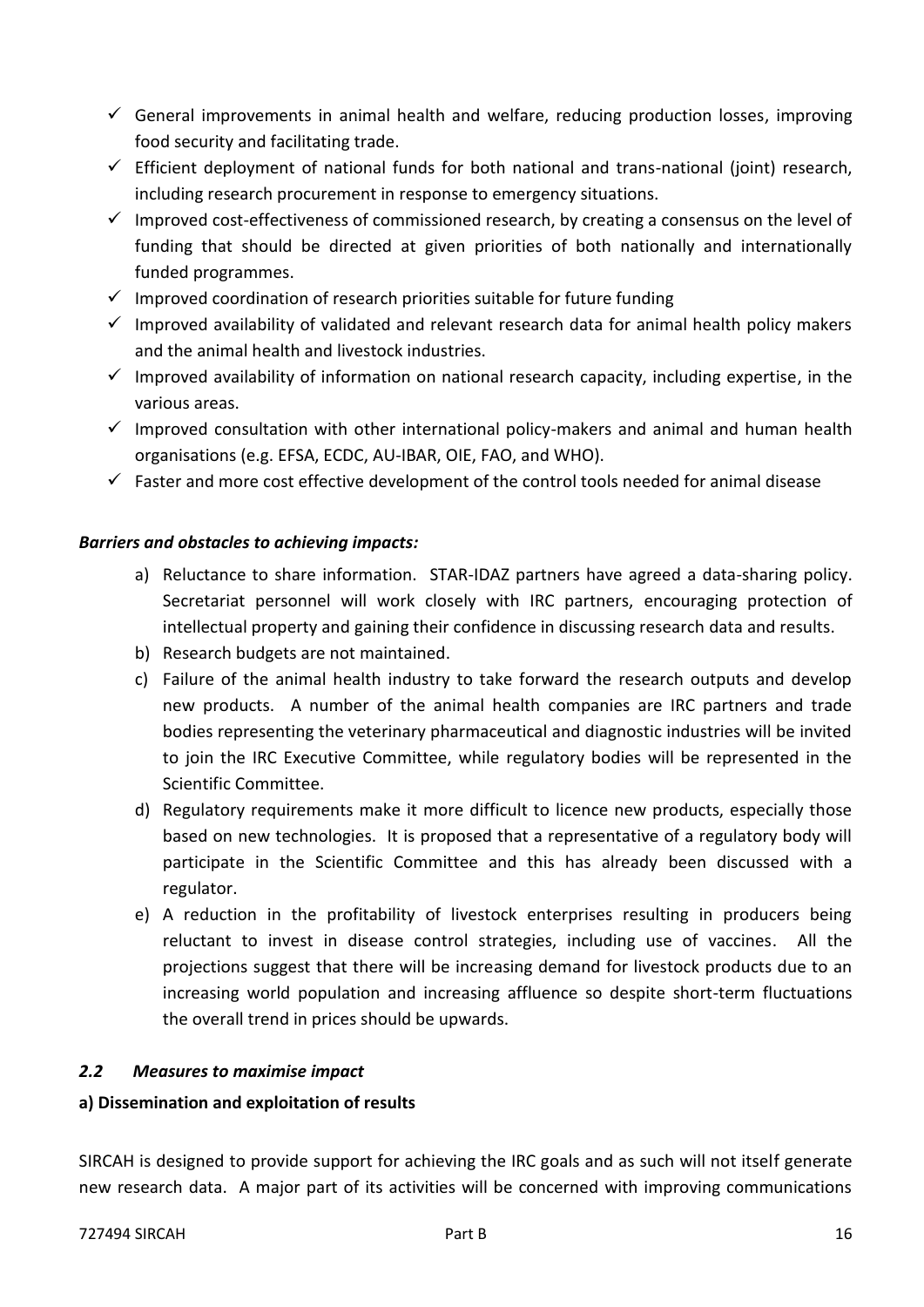within the IRC so as to improve the coordination of research on the priority topics. **The IRC contains representatives of programme owners and funders covering the spectrum from basic to applied science, including industry.** The research results from IRC projects belong to the research groups conducting the research or the funding bodies concerned. Dissemination or exploitation of the research results will be assisted by the internal communication channels established in the STAR-IDAZ IRC. Model collaborative agreements will be drawn up and made available to groups working in related areas who wish to formally collaborate.

An important result of the work of SIRCAH will be the gap analyses, roadmap reports and Logistical Frameworks, advising programme owners on how their research programmes might be realigned and sharing information. **These will provide researchers, funders and other stakeholders with the insight into the gaps in the current knowledge on animal health problems, which they can exploit to develop the vaccines, diagnostics and other tools to control diseases.**

There are two aspects to the dissemination and exploitation of the project outputs – there are those outputs arising directly from SIRCAH and those arising as a result of STAR-IDAZ activities.

Some SIRCAH work packages will lead to outputs that can be used and adapted to disseminate the work of the IRC as well as the direct outputs for the SIRCAH action. Such documentation might support policy briefings for governments and research councils (for example), as well as external stakeholders such as pharmaceutical corporations. Through promoting the work of the IRC members, and the SIRCAH and IRC outputs from the proposed action, interest of the wider research community is expected. The outputs, their expected impact and for whom are detailed in Table 1.

| Table 1 - Outputs, expected impact and target users |  |  |  |
|-----------------------------------------------------|--|--|--|
|-----------------------------------------------------|--|--|--|

|                           | <b>SIRCAH</b>                |                               |
|---------------------------|------------------------------|-------------------------------|
| <b>Expected output</b>    | <b>Expected Impact</b>       | <b>Users</b>                  |
| Enlarged IRC membership,  | Mobilisation of resources to | Programme owners,             |
| encompassing most of the  | support research             | including industry            |
| STAR-IDAZ members and     |                              |                               |
| increase industry         |                              |                               |
| involvement               |                              |                               |
| Improved communication    | Increased collaboration;     | <b>STAR-IDAZ IRC partners</b> |
| between IRC partners      | Sharing of information       |                               |
| Gap analysis and Research | Improved focusing/targeting  | Programme owners;             |
| roadmaps                  | of resources                 | Researchers preparing         |
|                           |                              | project proposals             |
| Logical Frameworks        | Improved focus tempered      | STAR-IDAZ IRC, programme      |
| accompanying Research     | with an increases awareness  | owners                        |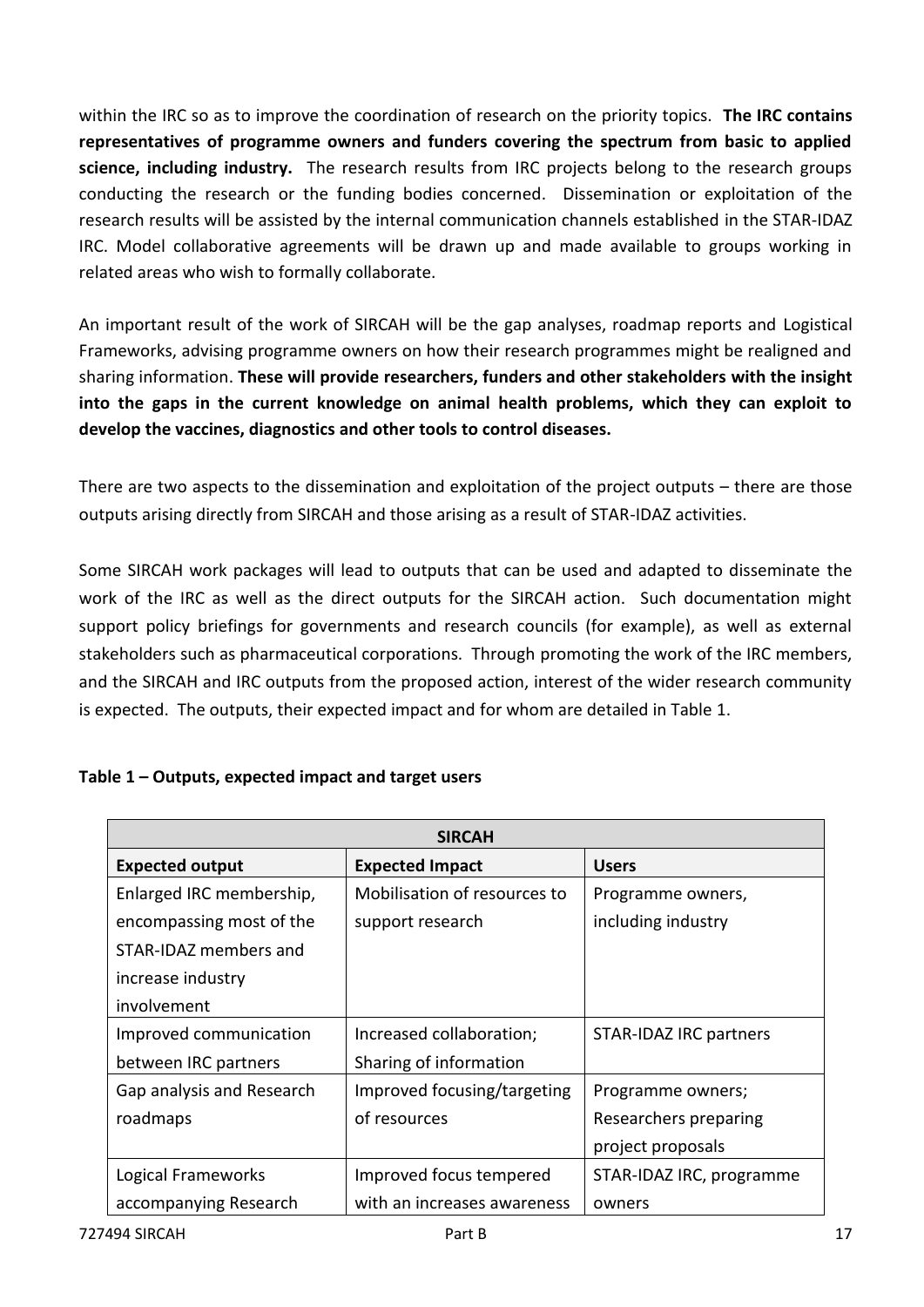| Roadmaps                        | of risks and the development   |                                  |
|---------------------------------|--------------------------------|----------------------------------|
|                                 | of contingency plans           |                                  |
| (Re)alignment of research       | Improved focus of resources    | Programme owners                 |
| programmes                      | and provision of more timely   |                                  |
|                                 | results                        |                                  |
| Improved coordination of        | Decreased duplication of       | Programme owners                 |
| research                        | effort                         |                                  |
| Increased public trust of       | Decreased consumer-driven      | General public                   |
| science, particularly in the    | economic impact of animal      |                                  |
| field of animal health          | crises on the livestock sector |                                  |
|                                 | <b>STAR-IDAZ IRC</b>           |                                  |
| <b>Expected output</b>          | <b>Expected Impact</b>         | <b>Users</b>                     |
| Agreed priority topics          | Improve collaboration          | Programme owners                 |
| Identity of key pathogen        | Vaccine candidates             | <b>Veterinary Pharmaceutical</b> |
| factors - virulence             |                                | companies                        |
| determinants, including         |                                |                                  |
| immmunomodulators;              |                                |                                  |
| Immunogens;                     |                                |                                  |
| Identity of key host factors -  | New candidate vaccine; new     | Pharma companies                 |
| immune response; correlates     | candidate diagnostics          | Diagnostic companies             |
| of protection;                  |                                |                                  |
|                                 |                                |                                  |
| Genetic markers of              | <b>Breeding for resistance</b> | Animal breeding companies        |
| resistance                      |                                | and livestock keepers            |
| Key scientific information      | Disease control strategies     | Policy holders and the           |
| relating to epidemiology and    |                                | livestock industry               |
| control                         |                                |                                  |
| Agreed expectation of new       | Improved focus on needs        | Policy holders and pharma        |
| vaccines – e.g. impact on $R_0$ |                                | industry                         |

Dissemination activities will be covered by the Communications Strategy.

#### *Business plan*

As part of the project a robust business plan will be drawn up by the project coordinator and Luke Dalton in collaboration with project partners. The aim of the plan will be to ensure the sustainability of the SIRCAH beyond the life of the project. The plan will identify the long term objectives, main activities, resources required and potential funders. The business plan will be discussed with IRC members including the main funding bodies.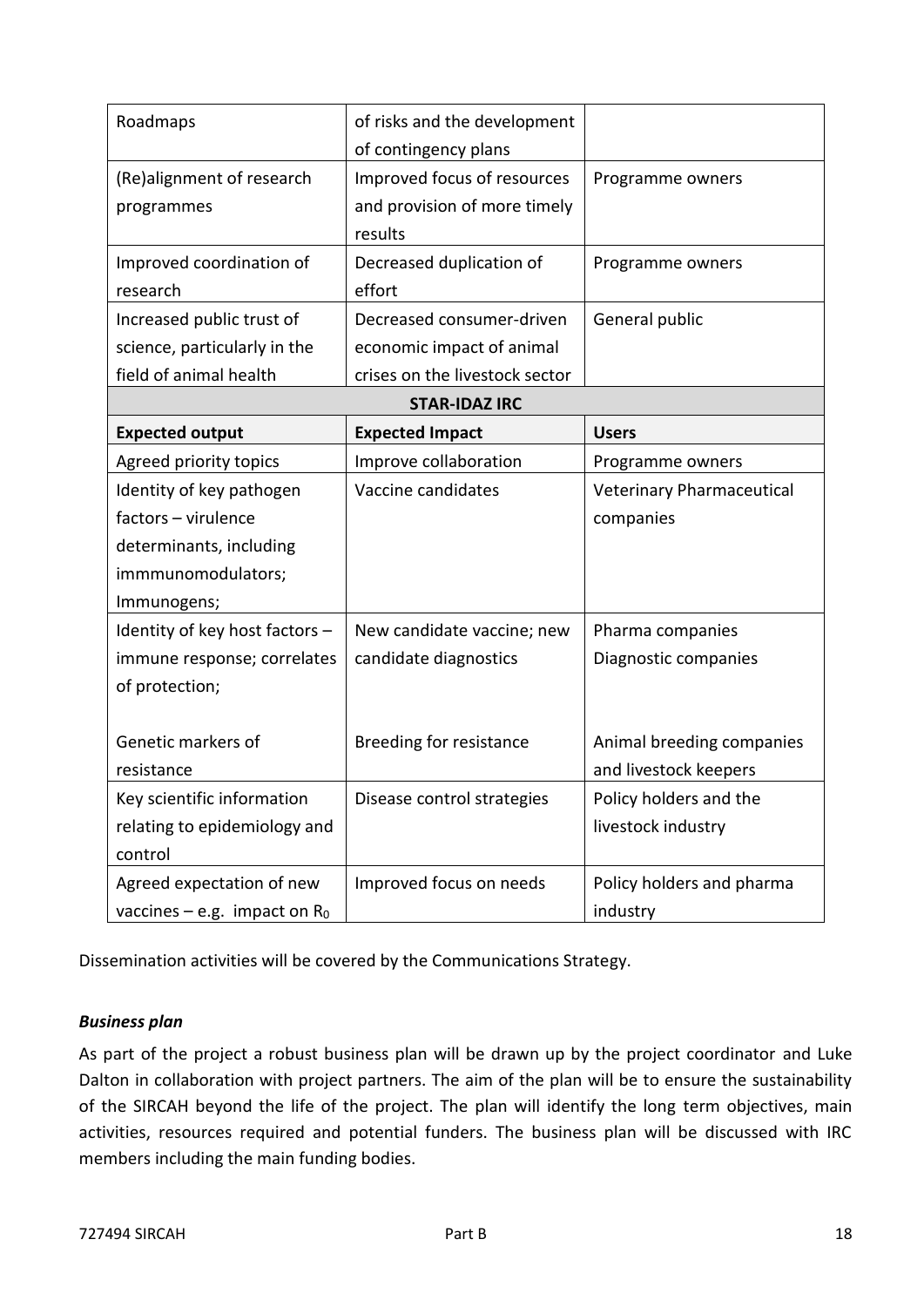#### <span id="page-18-0"></span>**b) Communication**

A **Data Sharing Statement** and **Communications Strategy** have already been developed by STAR-IDAZ and will be redeveloped and updated to meet the needs of the IRC. In particular the communication strategy will be expanded into a detailed plan covering internal and external communication outlining the target audiences, key messages and communication channels. The focus will be on 'strategic communication' in which the project selects the targets, audience and message, then clarifies them, before deciding on the most appropriate media to use; the plan will provide details of **who** (audience) will receive **what** (message), **how** (communications channels) and **when** (implementation and time planner). The communication plan will therefore contain the following elements: identification and classification of main target audiences, media and key messages, communication channels, implementation plan and timeline, roles and responsibilities of partners. The plan will also stipulate the conditions for ensuring proper dissemination of the generated knowledge, related to confidentiality, publication and use of the knowledge.

The comprehensive Communication Plan will be developed in Month 6 to ensure effective communication within the IRC itself and with the relevant stakeholders to ensure all interested parties are well informed on the development of SIRCAH. Communication activities are included in WPs 4 and 5. The STAR-IDAZ website will be modified at the beginning of the project in WP4. It will provide a general presentation of the project, its objectives and activities as well as other dissemination materials such as a project flyer. Moreover, it will provide news, events and links from/to the websites of all consortium partners of the project and links with other related projects, standards and policies. The web site will be regularly updated. In addition to external communications, the website will provide a platform for internal communications and document storage for the IRC.

#### *Internal Communication within SIRCAH*

The project will just have five partners who have been working together closely over a number of years. Each will have a very clear understanding of their specific roles and their relation to others in the overall project and will function as a single team. Weekly team meetings of SIRCAH will ensure good communication between partners.

#### *Internal Communication with STAR-IDAZ IRC*

In order to address knowledge and experience sharing among participants, an internal communication strategy will be developed so as to achieve a common understanding of the scope of the research, common goals, and how programmes might be realigned. To ensure that the communication between Consortium partners is being done in a consistent manner, a reporting and information sharing structure will be set up, especially relating to events and publications.

This internal communication plan will ensure that no unnecessary duplication of research activities occurs. It will also ensure that all members are regularly updated on developments within other members' research programmes, especially in relation to specific activities that may be important to furthering their own.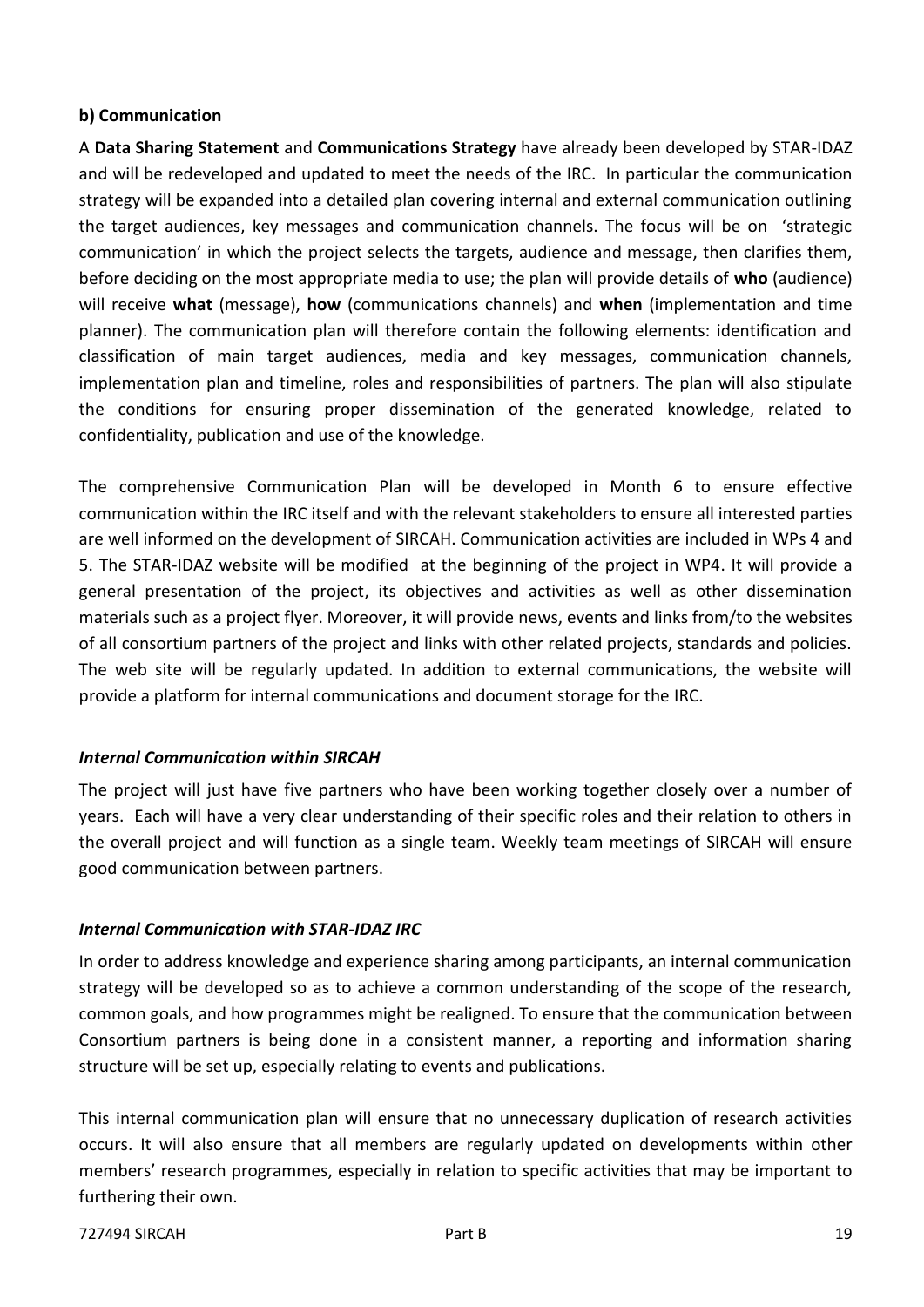To facilitate internal communication and effectively manage and deliver the overall project on time and to budget, achieving all set deliverables and milestones, Luke Dalton will be responsible for coordinating a number of regular reports and meetings. All consortium members will also utilise their own internal communications vehicles (i.e. newsletters, intranet sites, email announcements, etc.) to disseminate relevant information.

#### *Communication to the EU*

The Project Coordinator will be the single contact point between the project and the EC, and will liaise with EC Project Officers to ensure the EC is in receipt of all required information on the due date. Luke Dalton will ensure that plans are in place for timely preparation and circulation of project reports and meetings. Luke will also be responsible for coordinating communication within the IRC consortium.

#### *External Communication*

The activities of the project will be communicated to the wider stakeholder community and the general public to increase interest in the STAR-IDAZ IRC initiative and in science generally. This is also an important part of the advocacy activities designed to mobilise additional or new funding for the research areas.

#### *Draft External Communication Plan*

#### **PURPOSE**

To document how information will be disseminated to, and received from, all stakeholders in IRC and the SIRCAH project outputs will be exploited.

- It identifies the means/medium and frequency of communication between the different parties.
- It provides a framework for coordinating communications and engagement throughout the life of SIRCAH

#### **OBJECTIVES**

- Increase stakeholder awareness of IRC research activities so as to facilitate the exchange of information.
- Recruitment of additional Animal Health Research funding organisations or research programme managers from countries not currently involved to STAR-IDAZ activities at either the regional or global level.
- Maximise engagement with and the involvement of the research community in specific activities relating to the coordination of current and future research efforts.

#### **STAKEHOLDER GROUPS (WHO)**

- 1. Research institutes, including university departments and government laboratories, conducting research on animal diseases and zoonoses.
- 2. Non-IRC Animal Health R&D programme owners and managers.
- 3. Animal Health Policy departments and agencies.
- 4. International organisations including animal and public health bodies e.g. OIE, FAO.
- 5. Animal Health Industry.
- 6. Animal Health professional bodies e.g. FVE.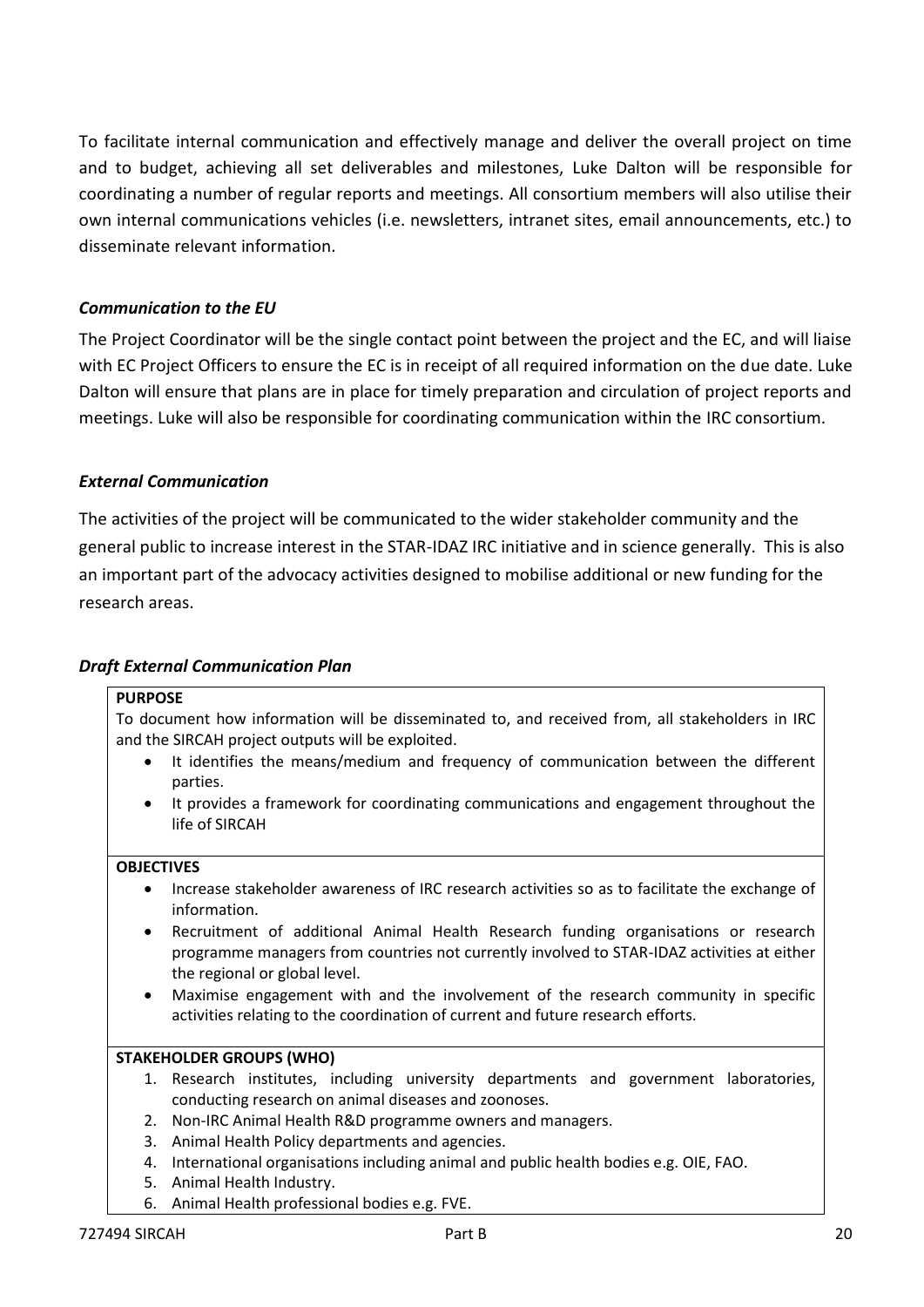7. Livestock Industry Sector bodies.

8. Other European and international research initiatives on Animal Health, zoonoses and related topics e.g. Technology Platforms, ERA-NETs and NoE.

| <b>COMMUNICATION</b><br><b>MECHANISMS (HOW)</b>    |              |                |                         |                | <b>STAKEHOLDER GROUPS (WHO)</b> |   |                |   |
|----------------------------------------------------|--------------|----------------|-------------------------|----------------|---------------------------------|---|----------------|---|
|                                                    | $\mathbf{1}$ | $\overline{2}$ | $\overline{\mathbf{3}}$ | $\overline{a}$ | 5                               | 6 | $\overline{7}$ | 8 |
| Website                                            |              |                |                         | $\bullet$      |                                 |   |                |   |
| Social media                                       |              |                |                         | $\bullet$      |                                 |   |                |   |
| Webinars                                           |              |                |                         | $\bullet$      |                                 |   |                |   |
| Written reports/documents<br>(including E-reports) |              |                |                         |                |                                 |   |                |   |
| <b>Talks</b>                                       |              |                |                         |                |                                 |   |                |   |
| Letters/emails                                     |              |                |                         | c              |                                 |   |                |   |
| E-Newsletters                                      |              | ●              | $\bullet$               | $\bullet$      | $\bullet$                       |   |                |   |
| Press notices                                      |              |                |                         | $\bullet$      |                                 |   |                |   |
| Participating in/attending<br>external meetings    |              |                |                         |                |                                 |   |                |   |

| <b>WHAT</b>           | <b>HOW &amp; WHEN &amp; WHO</b>                           | <b>WHY</b>                          |
|-----------------------|-----------------------------------------------------------|-------------------------------------|
| Project publicity     | Website: Continuous (1-8)                                 | visibility<br>of<br>the<br>Increase |
|                       | Talks: Twice per year or as requested                     | project and hence enlarging         |
|                       | (1,5,6,7,8)                                               | the number of interested            |
|                       | <b>E-Newsletters: Quarterly (1-8)</b>                     | public<br>increase<br>parties;      |
|                       | Press notices: As required (1-8)                          | about<br>science<br>awareness       |
|                       | Participating in/attending meetings: As<br>required (1-8) | progresses in the field of AH       |
|                       | Social media: A twitter account will be                   |                                     |
|                       | opened and will post regular updates on                   |                                     |
|                       | IRC activities and items of interest to the               |                                     |
|                       | animal health community such<br>as                        |                                     |
|                       | conferences etc. (1-8)                                    |                                     |
|                       | Webinars: As required (1-8)                               |                                     |
| Project<br>outputs    | Written reports (including E-reports): As                 | stakeholder<br>Increase             |
| including<br>reports, | per the work plan (1-8)                                   | awareness of IRC research           |
| research gap analyses | Website: Continuous(1-8)                                  | identified<br>activities<br>and     |
| roadmaps<br>and       |                                                           | research gaps and roadmaps;         |
| (including)           |                                                           | Improve focusing/targeting          |
| methodology)          |                                                           | of resources                        |
| Agendas/minutes<br>of | <b>Website:</b> As required (1-8)                         | about<br>Increase<br>awareness      |
| meetings              | Written reports/documents (including E-                   | project progresses toward           |
|                       | reports): As required (1-8)                               | <b>IRC</b> members                  |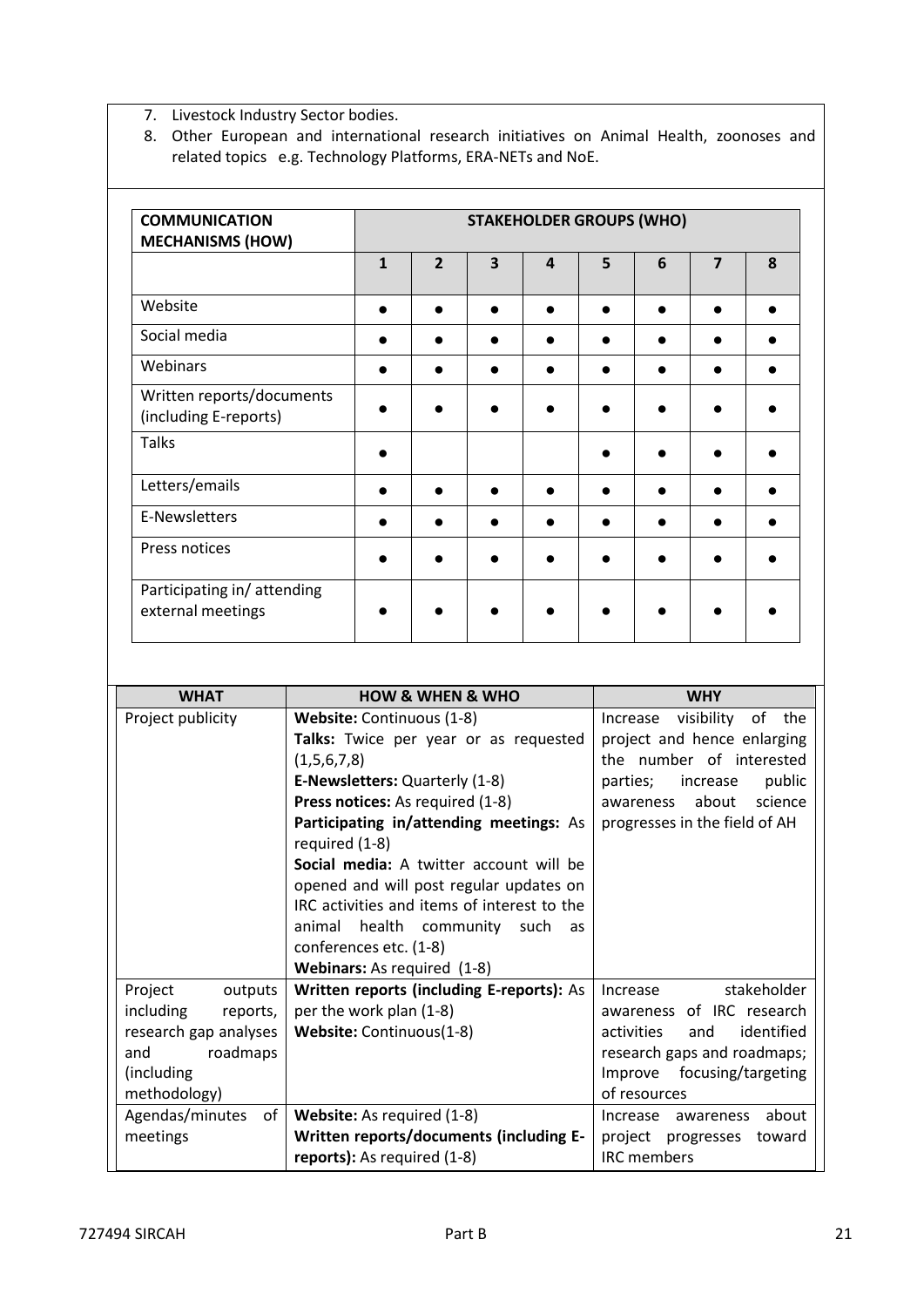| Coordinated                                         | Website: As required (1-8)                                                                                    | Deliver focussed<br>research                                                                                                                            |
|-----------------------------------------------------|---------------------------------------------------------------------------------------------------------------|---------------------------------------------------------------------------------------------------------------------------------------------------------|
| Research calls                                      | <b>Talks:</b> As requested (1,5,6,7,8)                                                                        | results to target emerging                                                                                                                              |
|                                                     | E-Newsletters: As required (1-8)                                                                              | issues                                                                                                                                                  |
|                                                     | Press notices: As required (1-8)                                                                              |                                                                                                                                                         |
| Questionnaires                                      | Website: As required (1-8)                                                                                    | Collect relevant information                                                                                                                            |
|                                                     | Written reports/documents (including E-                                                                       | perform<br>to<br>as<br><b>SO</b><br>gap                                                                                                                 |
|                                                     | reports): As required (1-8)                                                                                   | analyses                                                                                                                                                |
| Response to queries                                 | Letters/emails: As required (1-8)                                                                             | Provide timely answers to<br>researchers,<br>improving<br>general trust in the IRC and<br>creating<br>networking<br>connection<br>and<br>collaborations |
| Reports of meetings<br>(including<br>presentations) | Website: As required (1-8)<br>Written reports/documents (including E-<br>reports): As per the work plan (1-8) | about<br>Increase<br>awareness<br>project progresses toward<br>IRC members and<br>other<br>stakeholders                                                 |
| Stakeholder opinions                                | <b>Talks:</b> As required (1,5,6,7,8)                                                                         | Heighten the stakeholders'                                                                                                                              |
|                                                     | Letters/emails: As required (1-8)                                                                             | sense of ownership of the                                                                                                                               |
|                                                     | Participating in/attending meetings: As                                                                       | outcomes and their desire                                                                                                                               |
|                                                     | required (1-8)                                                                                                | for continued involvement,                                                                                                                              |
|                                                     |                                                                                                               | both being requisites for the                                                                                                                           |
|                                                     |                                                                                                               | uptake of the<br>strategic                                                                                                                              |
|                                                     |                                                                                                               | choices emerging from the                                                                                                                               |
|                                                     |                                                                                                               | project                                                                                                                                                 |
|                                                     | ROLES AND RESPONSIBILITIES OF KEY INDIVIDUALS                                                                 |                                                                                                                                                         |
|                                                     | Responsible for ensuring communication is adequate / appropriate and timely                                   |                                                                                                                                                         |
| Luke Dalton                                         |                                                                                                               |                                                                                                                                                         |
| <b>SIRCAH Coordinator</b>                           |                                                                                                               |                                                                                                                                                         |

Work Package 4 Leader

## <span id="page-21-0"></span>**3. Implementation**

## <span id="page-21-1"></span>*3.1 Work plan – Work packages and deliverables*

The tasks of the project will be split in five Work packages which will all start immediately in the first month and, with the exception of WP 1, go on until the end of the project. The work packages reflect the main objectives of SIRCAH:

727494 SIRCAH Part B 22 WP1 is concerned with promoting STAR-IDAZ IRC activities, expanding the influence of the network and engaging with other international activities. This will involve identifying and engaging with organisations with significant budgets for the research areas covered by the IRC in countries that are not currently involved in STAR-IDAZ or the IRC and also working with partner organisations to engage with other programme owners/funders in countries currently involved. Links will be established with other stake holder organisations, including WHO and FAO, and related initiatives such as the One Health Platform to identify how their activities can be integrated with those of SIRCAH. Both OIE, CABI and the DISCONTOOLS project have their disease groups or disease experts conducting complementary activities which are needed for WP3 so the possibility or integrating SIRCAH needs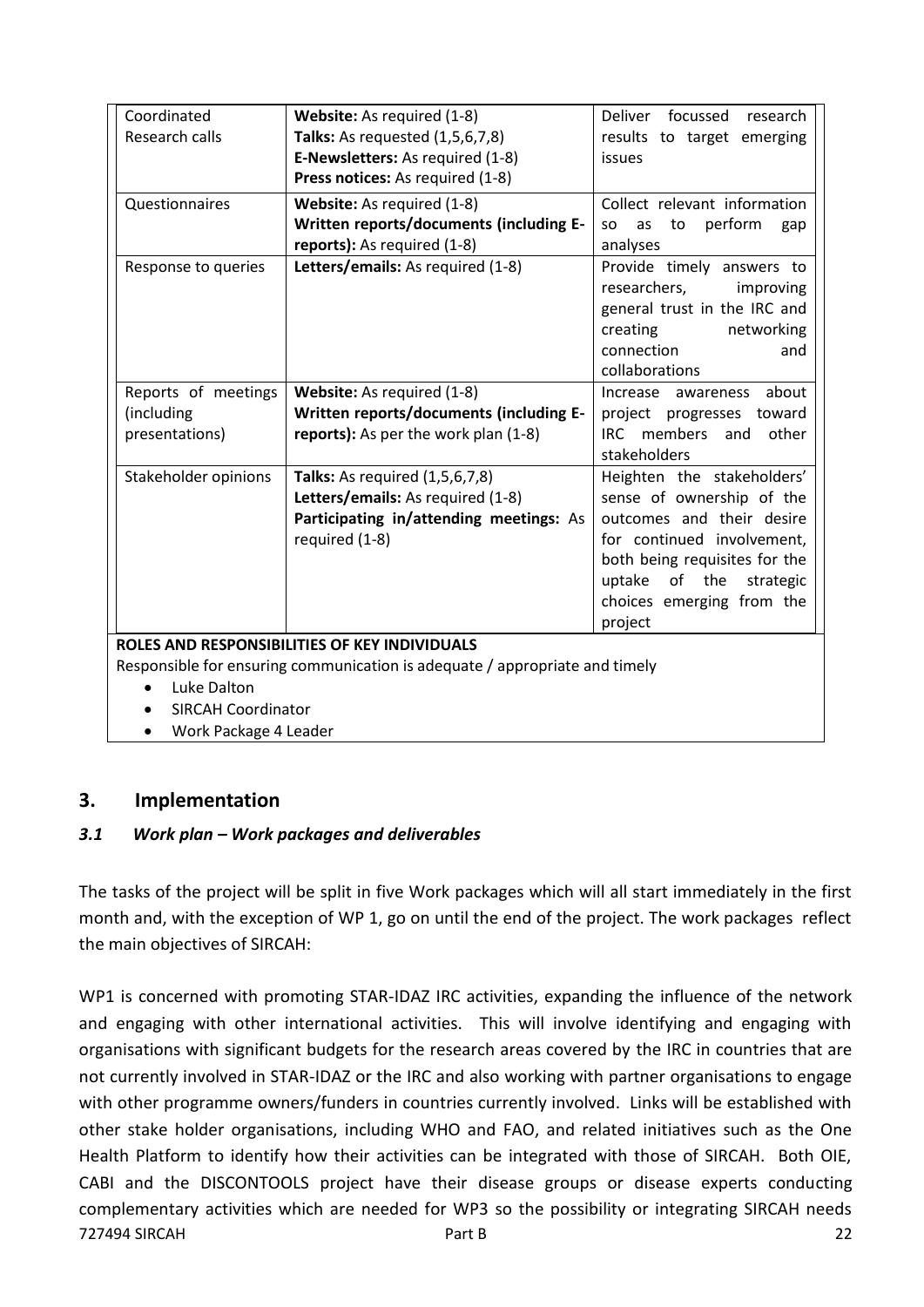with these activities will be explored. WP2 will support the work of the STAR-IDAZ IRC consortium by organising meetings of the STAR-IDAZ IRC Executive Committee, the Scientific Committee, keeping all members updated and providing secretarial support for the consortium, the Scientific Committee and the Working Groups. It will make sure that the STAR-IDAZ IRC Consortium can work properly and smoothly. WP3's aim is to support advancing research on animal health by facilitating exchange of information through establishing guidelines relating to open data and IP; identifying major research gaps and developing research roadmaps to improve the focus of research activities; collecting and diffusing pertinent information and results to the researchers of STAR-IDAZ IRC supported projects; enable and implement cooperation with other stakeholders and other FP7 and H2020 projects and monitor progress against STAR-IDAZ IRC targets. Dissemination of results of STAR-IDAZ IRC projects will be assured by WP4 with different means of communication. This work package will be in charge of managing the STAR-IDAZ website, producing newsletters and other communication materials including a logo and brochures. The fifth WP will be dedicated to the management of the SIRCAH project itself in order to ensure its smooth running and that all actions are in compliance with Horizon 2020 rules and the Grant Agreement.

The five partners will be involved to some extent in all four Work Packages which will enable close interconnection between the WPs and efficient communication between all personnel involved. Due to the nature of the project this simple structure of the work plan also provides the necessary flexibility in case of changes in the work or needs of the STAR-IDAZ IRC Consortium. Its small structure will also allow SIRCAH to react quickly to upcoming demands of STAR-IDAZ IRC and adjust working plans accordingly.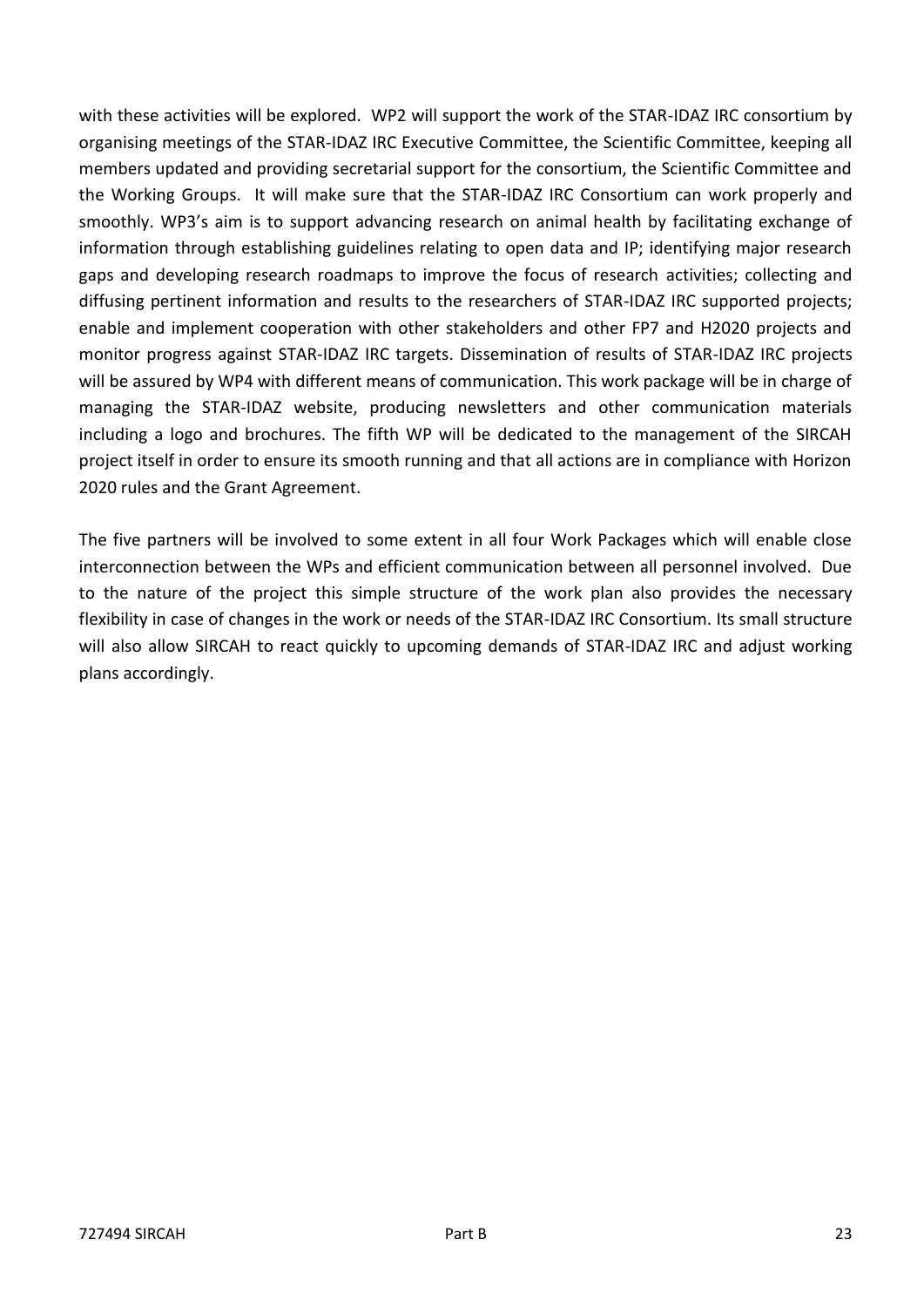## *Timing of the different work packages and their components*

## **Figure 1 –GANTT Chart**

| <b>SIRCAH</b>                                                                                                                                                                                                                                   |                                                                                                                        |  |  | Year 1 |  |  |  |  |  |                                                                                                                      | Year 2 |  |  |  |  |  |  |  |  | Year 3 |  |  |  |                                                                                                                      |  |  |  | Year 4 |  |  |  |  |                                                                                                                      |  |  |  | Year 5 |  |  |                  |  |
|-------------------------------------------------------------------------------------------------------------------------------------------------------------------------------------------------------------------------------------------------|------------------------------------------------------------------------------------------------------------------------|--|--|--------|--|--|--|--|--|----------------------------------------------------------------------------------------------------------------------|--------|--|--|--|--|--|--|--|--|--------|--|--|--|----------------------------------------------------------------------------------------------------------------------|--|--|--|--------|--|--|--|--|----------------------------------------------------------------------------------------------------------------------|--|--|--|--------|--|--|------------------|--|
| <b>Deliverables</b>                                                                                                                                                                                                                             |                                                                                                                        |  |  |        |  |  |  |  |  |                                                                                                                      |        |  |  |  |  |  |  |  |  |        |  |  |  |                                                                                                                      |  |  |  |        |  |  |  |  |                                                                                                                      |  |  |  |        |  |  |                  |  |
| <u>&amp; Milestones   1   2   3   4   5   6   7   8   9   10   11   12   13   14   15   16   17   8   9   10   11   12   33   4   5   66   27   28   29   30   31   32   33   34   35   36   37   38   39   40   41   42   43   44  </u><br>WP1 | <u> 1989 - Andrea Stadt Gregorian (heriotzak artean hartu zuen zituen ziren 1989) eta eta biztanle eta erroman e</u>   |  |  |        |  |  |  |  |  |                                                                                                                      |        |  |  |  |  |  |  |  |  |        |  |  |  |                                                                                                                      |  |  |  |        |  |  |  |  |                                                                                                                      |  |  |  |        |  |  |                  |  |
| D1.1                                                                                                                                                                                                                                            |                                                                                                                        |  |  |        |  |  |  |  |  |                                                                                                                      |        |  |  |  |  |  |  |  |  |        |  |  |  |                                                                                                                      |  |  |  |        |  |  |  |  |                                                                                                                      |  |  |  |        |  |  |                  |  |
| MS1                                                                                                                                                                                                                                             |                                                                                                                        |  |  |        |  |  |  |  |  |                                                                                                                      |        |  |  |  |  |  |  |  |  |        |  |  |  |                                                                                                                      |  |  |  |        |  |  |  |  |                                                                                                                      |  |  |  |        |  |  |                  |  |
| MS <sub>2</sub>                                                                                                                                                                                                                                 |                                                                                                                        |  |  |        |  |  |  |  |  |                                                                                                                      |        |  |  |  |  |  |  |  |  |        |  |  |  |                                                                                                                      |  |  |  |        |  |  |  |  |                                                                                                                      |  |  |  |        |  |  |                  |  |
| WP <sub>2</sub>                                                                                                                                                                                                                                 | <b>MINIMUM</b>                                                                                                         |  |  |        |  |  |  |  |  | <u> 1989 - Andrea Stadt Frankrik foar it fjilde fan de ferste fan de ferste fan de ferste fan de ferste fan de f</u> |        |  |  |  |  |  |  |  |  |        |  |  |  | <u> 1989 - Andrea Stadt Maria Maria Maria Maria Maria Maria Maria Maria Maria Maria Maria Maria Maria Maria Mari</u> |  |  |  |        |  |  |  |  |                                                                                                                      |  |  |  |        |  |  |                  |  |
| D2.1-D2.5                                                                                                                                                                                                                                       |                                                                                                                        |  |  |        |  |  |  |  |  |                                                                                                                      |        |  |  |  |  |  |  |  |  |        |  |  |  |                                                                                                                      |  |  |  |        |  |  |  |  |                                                                                                                      |  |  |  |        |  |  |                  |  |
| D2.6-D2.15                                                                                                                                                                                                                                      |                                                                                                                        |  |  |        |  |  |  |  |  |                                                                                                                      |        |  |  |  |  |  |  |  |  |        |  |  |  |                                                                                                                      |  |  |  |        |  |  |  |  |                                                                                                                      |  |  |  |        |  |  |                  |  |
| MS3-MS12                                                                                                                                                                                                                                        |                                                                                                                        |  |  |        |  |  |  |  |  |                                                                                                                      |        |  |  |  |  |  |  |  |  |        |  |  |  |                                                                                                                      |  |  |  |        |  |  |  |  |                                                                                                                      |  |  |  |        |  |  |                  |  |
| MS13-MS17                                                                                                                                                                                                                                       |                                                                                                                        |  |  |        |  |  |  |  |  |                                                                                                                      |        |  |  |  |  |  |  |  |  |        |  |  |  |                                                                                                                      |  |  |  |        |  |  |  |  |                                                                                                                      |  |  |  |        |  |  |                  |  |
| WP3<br>D3.1                                                                                                                                                                                                                                     | <u> IIIIIIIIIIIIIII</u>                                                                                                |  |  |        |  |  |  |  |  | <u> 1999 - Johann Maria Maria Maria Maria Maria Maria Maria Maria Maria Maria Maria Maria Maria Maria Maria Mari</u> |        |  |  |  |  |  |  |  |  |        |  |  |  |                                                                                                                      |  |  |  |        |  |  |  |  | <u> 1 maanda 1900 - Amerikaan kalendari kalendari on maartalandi on maartalandi on kalendari on kalendari on ter</u> |  |  |  |        |  |  |                  |  |
| D3.2-D3.5                                                                                                                                                                                                                                       |                                                                                                                        |  |  |        |  |  |  |  |  |                                                                                                                      |        |  |  |  |  |  |  |  |  |        |  |  |  |                                                                                                                      |  |  |  |        |  |  |  |  |                                                                                                                      |  |  |  |        |  |  |                  |  |
| MS18                                                                                                                                                                                                                                            |                                                                                                                        |  |  |        |  |  |  |  |  |                                                                                                                      |        |  |  |  |  |  |  |  |  |        |  |  |  |                                                                                                                      |  |  |  |        |  |  |  |  |                                                                                                                      |  |  |  |        |  |  |                  |  |
| MS19-MS21                                                                                                                                                                                                                                       |                                                                                                                        |  |  |        |  |  |  |  |  |                                                                                                                      |        |  |  |  |  |  |  |  |  |        |  |  |  |                                                                                                                      |  |  |  |        |  |  |  |  |                                                                                                                      |  |  |  |        |  |  |                  |  |
| MS22-MS24                                                                                                                                                                                                                                       |                                                                                                                        |  |  |        |  |  |  |  |  |                                                                                                                      |        |  |  |  |  |  |  |  |  |        |  |  |  |                                                                                                                      |  |  |  |        |  |  |  |  |                                                                                                                      |  |  |  |        |  |  |                  |  |
| WP4                                                                                                                                                                                                                                             |                                                                                                                        |  |  |        |  |  |  |  |  | <u>i ma'lumot ma'lumot ma'lumot ma'lumot ma'lumot ma'lumot ma'lumot</u>                                              |        |  |  |  |  |  |  |  |  |        |  |  |  |                                                                                                                      |  |  |  |        |  |  |  |  |                                                                                                                      |  |  |  |        |  |  |                  |  |
| D4.1                                                                                                                                                                                                                                            |                                                                                                                        |  |  |        |  |  |  |  |  |                                                                                                                      |        |  |  |  |  |  |  |  |  |        |  |  |  |                                                                                                                      |  |  |  |        |  |  |  |  |                                                                                                                      |  |  |  |        |  |  |                  |  |
| D4.2-D4.6                                                                                                                                                                                                                                       |                                                                                                                        |  |  |        |  |  |  |  |  |                                                                                                                      |        |  |  |  |  |  |  |  |  |        |  |  |  |                                                                                                                      |  |  |  |        |  |  |  |  |                                                                                                                      |  |  |  |        |  |  |                  |  |
| <b>MS25</b>                                                                                                                                                                                                                                     |                                                                                                                        |  |  |        |  |  |  |  |  |                                                                                                                      |        |  |  |  |  |  |  |  |  |        |  |  |  |                                                                                                                      |  |  |  |        |  |  |  |  |                                                                                                                      |  |  |  |        |  |  |                  |  |
| MS26                                                                                                                                                                                                                                            |                                                                                                                        |  |  |        |  |  |  |  |  |                                                                                                                      |        |  |  |  |  |  |  |  |  |        |  |  |  |                                                                                                                      |  |  |  |        |  |  |  |  |                                                                                                                      |  |  |  |        |  |  |                  |  |
| WP5                                                                                                                                                                                                                                             | <u> 1986 - An Dùbhlachd ann an Dùbhlachd ann an Dùbhlachd ann an Dùbhlachd ann an Dùbhlachd ann an Dùbhlachd ann a</u> |  |  |        |  |  |  |  |  |                                                                                                                      |        |  |  |  |  |  |  |  |  |        |  |  |  |                                                                                                                      |  |  |  |        |  |  |  |  |                                                                                                                      |  |  |  |        |  |  | <b>MATHEMATH</b> |  |
| D5.1                                                                                                                                                                                                                                            |                                                                                                                        |  |  |        |  |  |  |  |  |                                                                                                                      |        |  |  |  |  |  |  |  |  |        |  |  |  |                                                                                                                      |  |  |  |        |  |  |  |  |                                                                                                                      |  |  |  |        |  |  |                  |  |
| MS27-MS36<br>MS37-MS40                                                                                                                                                                                                                          |                                                                                                                        |  |  |        |  |  |  |  |  |                                                                                                                      |        |  |  |  |  |  |  |  |  |        |  |  |  |                                                                                                                      |  |  |  |        |  |  |  |  |                                                                                                                      |  |  |  |        |  |  |                  |  |
|                                                                                                                                                                                                                                                 |                                                                                                                        |  |  |        |  |  |  |  |  |                                                                                                                      |        |  |  |  |  |  |  |  |  |        |  |  |  |                                                                                                                      |  |  |  |        |  |  |  |  |                                                                                                                      |  |  |  |        |  |  |                  |  |

| Key: |                             |
|------|-----------------------------|
|      | Timeline for Work Packages  |
|      | Milestones and deliverables |
|      | Activity                    |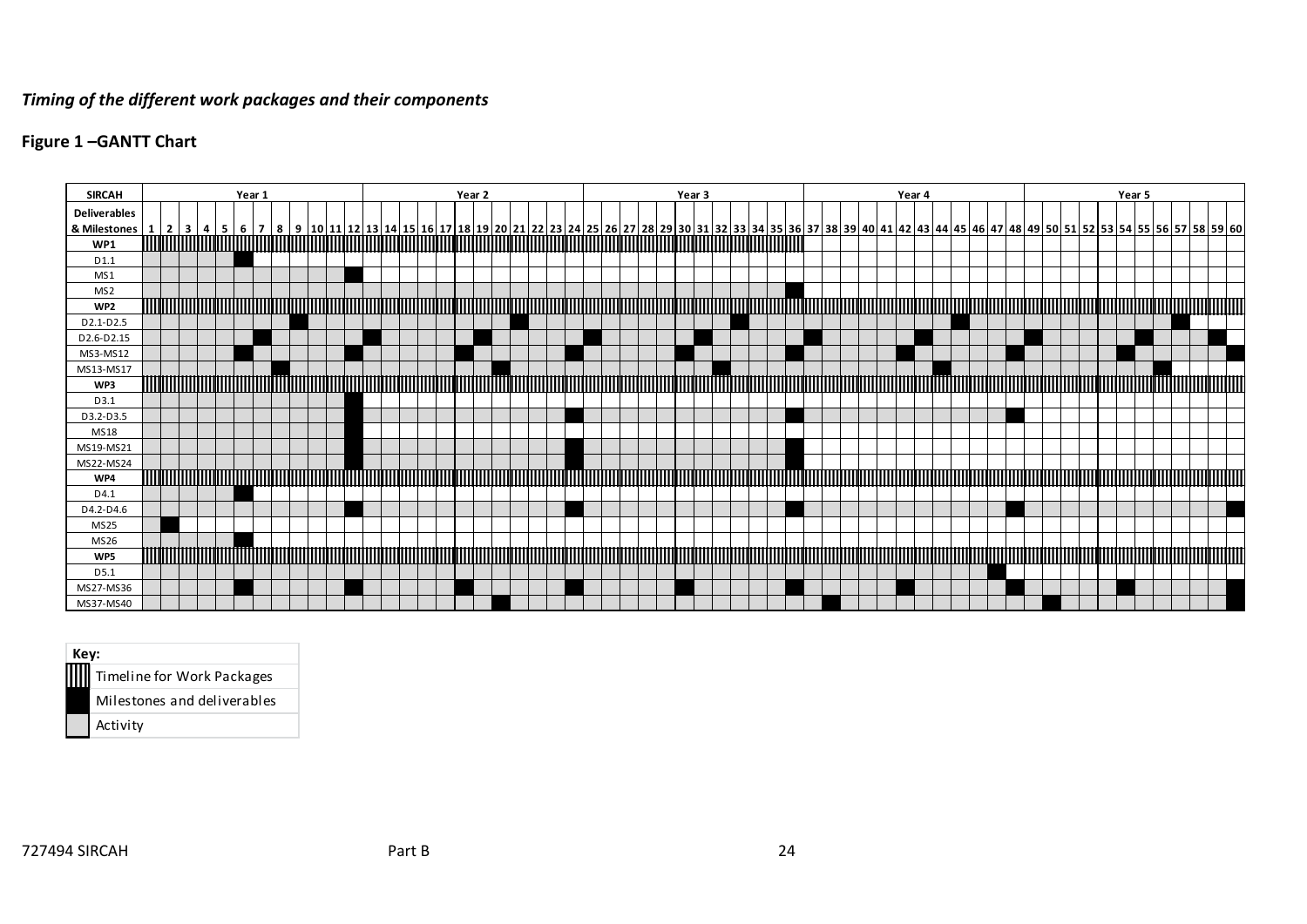#### **Figure 2 – PERT Chart showing dependencies between tasks**

| ID new countries                       |             |                         |                                        |                          |   |                 |                                           |          |    |                 |                                                                                |          |    |                                                       |  |                 |                           |          |
|----------------------------------------|-------------|-------------------------|----------------------------------------|--------------------------|---|-----------------|-------------------------------------------|----------|----|-----------------|--------------------------------------------------------------------------------|----------|----|-------------------------------------------------------|--|-----------------|---------------------------|----------|
| $T1.1.1$ Start:                        | $1$ End:    | 12                      |                                        |                          |   |                 |                                           |          |    |                 |                                                                                |          |    |                                                       |  |                 |                           |          |
|                                        |             |                         |                                        | Contact new countries    |   |                 |                                           |          |    |                 |                                                                                |          |    |                                                       |  |                 |                           |          |
| ID in-country funders<br>T1.1.3 Start: | $1$ End:    |                         | $T1.1.2$ Start:                        | $2$ End: 12              |   |                 |                                           |          |    |                 |                                                                                |          |    |                                                       |  |                 |                           |          |
|                                        |             | 12                      |                                        |                          |   |                 |                                           |          |    |                 |                                                                                |          |    |                                                       |  |                 |                           |          |
| Organise ExC meetings                  |             |                         |                                        | Minutes of ExC meetings  |   |                 |                                           |          |    |                 |                                                                                |          |    |                                                       |  |                 |                           |          |
| $T2.2.1$ Start:                        | $5$ End: 56 |                         | $T2.2.2$ Start:                        | 9 End: 57                |   |                 |                                           |          |    |                 |                                                                                |          |    |                                                       |  |                 |                           |          |
|                                        |             |                         |                                        |                          |   |                 |                                           |          |    |                 |                                                                                |          |    |                                                       |  |                 |                           |          |
| Organise SC meetings                   |             |                         |                                        | Minutes of SC meetings   |   |                 |                                           |          |    |                 |                                                                                |          |    |                                                       |  |                 |                           |          |
| $T2.2.3$ Start:                        | 3 End:      | 60                      |                                        | T2.2.4 Start: 7 End: 60  |   |                 |                                           |          |    |                 |                                                                                |          |    |                                                       |  |                 |                           |          |
|                                        |             |                         |                                        |                          |   |                 |                                           |          |    |                 |                                                                                |          |    |                                                       |  |                 |                           |          |
|                                        |             |                         |                                        | Integrate expert groups  |   |                 |                                           |          |    |                 |                                                                                |          |    |                                                       |  |                 |                           |          |
|                                        |             |                         |                                        | T1.2 Start: $1$ End: 24  |   |                 |                                           |          |    |                 | WG meetings                                                                    |          |    | WG meeting reports                                    |  |                 |                           |          |
| ID players and est. WGs                |             |                         |                                        |                          |   |                 |                                           |          |    |                 | T2.2.6 Start: 30 End: 60                                                       |          |    | T2.2.7 Start: 31 End: 60                              |  |                 |                           |          |
| T3.3.1 Start:                          | $1$ End:    | 36                      |                                        | ID gaps from DISC        |   |                 | WG workshops                              |          |    |                 |                                                                                |          |    |                                                       |  |                 |                           |          |
|                                        |             |                         |                                        | T3.4.1 Start: 1 End: 24  |   | $T2.2.5$ Start: |                                           | $3$ End: | 60 |                 | Gap analysis and roadmaps                                                      |          |    | Publish GA and roadmaps                               |  |                 |                           |          |
| Map existing WG initiatives            |             |                         |                                        |                          |   |                 |                                           |          |    | $T3.4.3$ Start: |                                                                                | $3$ End: | 48 | T3.4.4 Start:   $3$ End:   48                         |  |                 |                           |          |
| $T3.3.2$ Start:                        | 1 End: 36   |                         |                                        | Literature reviews       |   |                 |                                           |          |    |                 |                                                                                |          |    |                                                       |  |                 |                           |          |
|                                        |             |                         | $T3.4.2$ Start:                        | $1$ End: 45              |   |                 |                                           |          |    |                 |                                                                                |          |    | ID industry interests                                 |  |                 | Recommend alignment       |          |
|                                        |             |                         |                                        |                          |   |                 |                                           |          |    |                 |                                                                                |          |    | T3.5.1 Start: 3 End: 60                               |  | $T3.5.2$ Start: |                           | 6 End:   |
|                                        |             |                         |                                        |                          |   |                 |                                           |          |    |                 |                                                                                |          |    |                                                       |  |                 |                           |          |
|                                        |             |                         |                                        | Develop guidelines       |   |                 |                                           |          |    |                 |                                                                                |          |    |                                                       |  |                 |                           |          |
| Collect guidelines                     |             |                         |                                        | T3.1.2 Start: 10 End: 12 |   |                 |                                           |          |    |                 |                                                                                |          |    |                                                       |  |                 |                           |          |
| $T3.1.1$ Start:                        | $8$ End:    | 10 <sup>°</sup>         |                                        |                          |   |                 |                                           |          |    |                 | Tasks without dependencies                                                     |          |    |                                                       |  |                 |                           |          |
|                                        |             |                         |                                        | Template for IRC proj    |   |                 |                                           |          |    |                 |                                                                                |          |    |                                                       |  |                 |                           |          |
|                                        |             |                         |                                        | T3.3.1 Start: 10 End: 12 |   |                 |                                           |          |    |                 | Engage int. stakeholders                                                       |          |    | Monitor emerging issues                               |  |                 | Distribution of funds     |          |
|                                        |             |                         |                                        |                          |   |                 |                                           |          |    |                 | T1.3.1 Start: $\begin{array}{ c c c c c } \hline 1 \hline \end{array}$ End: 24 |          |    | T3.6 Start: $1$ End: 60                               |  | $T5.1.2$ Start: |                           | $1$ End: |
| Logo and templates                     |             |                         |                                        | Info leaflet and poster  |   |                 |                                           |          |    |                 |                                                                                |          |    |                                                       |  |                 |                           |          |
| T4.1.1 Start:                          | $1$ End:    | $\overline{2}$          | $TA.1.2$ Start:                        | $2$ End:                 |   |                 |                                           |          |    |                 | Align regional networks                                                        |          |    | Support databases                                     |  |                 | Reports to ExC            |          |
|                                        |             |                         |                                        |                          |   |                 |                                           |          |    | $T1.3.2$ Start: |                                                                                | $1$ End: | 24 | T4.3.4 Start: $1$ End: 60                             |  | T5.1.3 Start:   |                           | 6 End:   |
| <b>Communications Strategy</b>         | $1$ End:    |                         |                                        |                          |   |                 |                                           |          |    |                 |                                                                                |          |    |                                                       |  |                 |                           |          |
| $T4.2$ Start:                          |             | 6                       | <b>IRC</b> sessions<br>$TA.4.3$ Start: | $5$ End: 60              |   |                 |                                           |          |    |                 | Maintain contact list<br>$T2.1.1$ Start:                                       | $1$ End: | 60 | Annual AH research report<br>T4.4.1 Start: 10 End: 60 |  | $T5.2.1$ Start: | Project management        | $1$ End: |
|                                        |             |                         |                                        |                          |   |                 | Maintenance of website<br>$T4.3.3$ Start: | $6$ End: | 60 |                 |                                                                                |          |    |                                                       |  |                 |                           |          |
|                                        |             |                         |                                        | Website modified         |   |                 |                                           |          |    |                 | Facilitate comms                                                               |          |    | Newsletters                                           |  |                 | Secretariat team meetings |          |
| PD for website mod                     |             |                         | $T4.3.2$ Start:                        | 3 End:                   | 6 |                 |                                           |          |    | T2.1.2 Start:   |                                                                                | $1$ End: | 60 | T4.4.2 Start: $4 \text{End:} 60$                      |  | T5.2.2 Start:   |                           | $1$ End: |
|                                        | $1$ End:    | $\overline{\mathbf{3}}$ |                                        |                          |   |                 |                                           |          |    |                 |                                                                                |          |    |                                                       |  |                 |                           |          |
|                                        |             |                         |                                        |                          |   |                 |                                           |          |    |                 |                                                                                |          |    |                                                       |  |                 |                           |          |
| $T4.3.1$ Start:                        |             |                         |                                        | Modify CWG database      |   |                 |                                           |          |    |                 | Liaise with other AH proj                                                      |          |    | Reports to EC                                         |  |                 | <b>IRC Business plan</b>  |          |

727494 SIRCAH Part B 25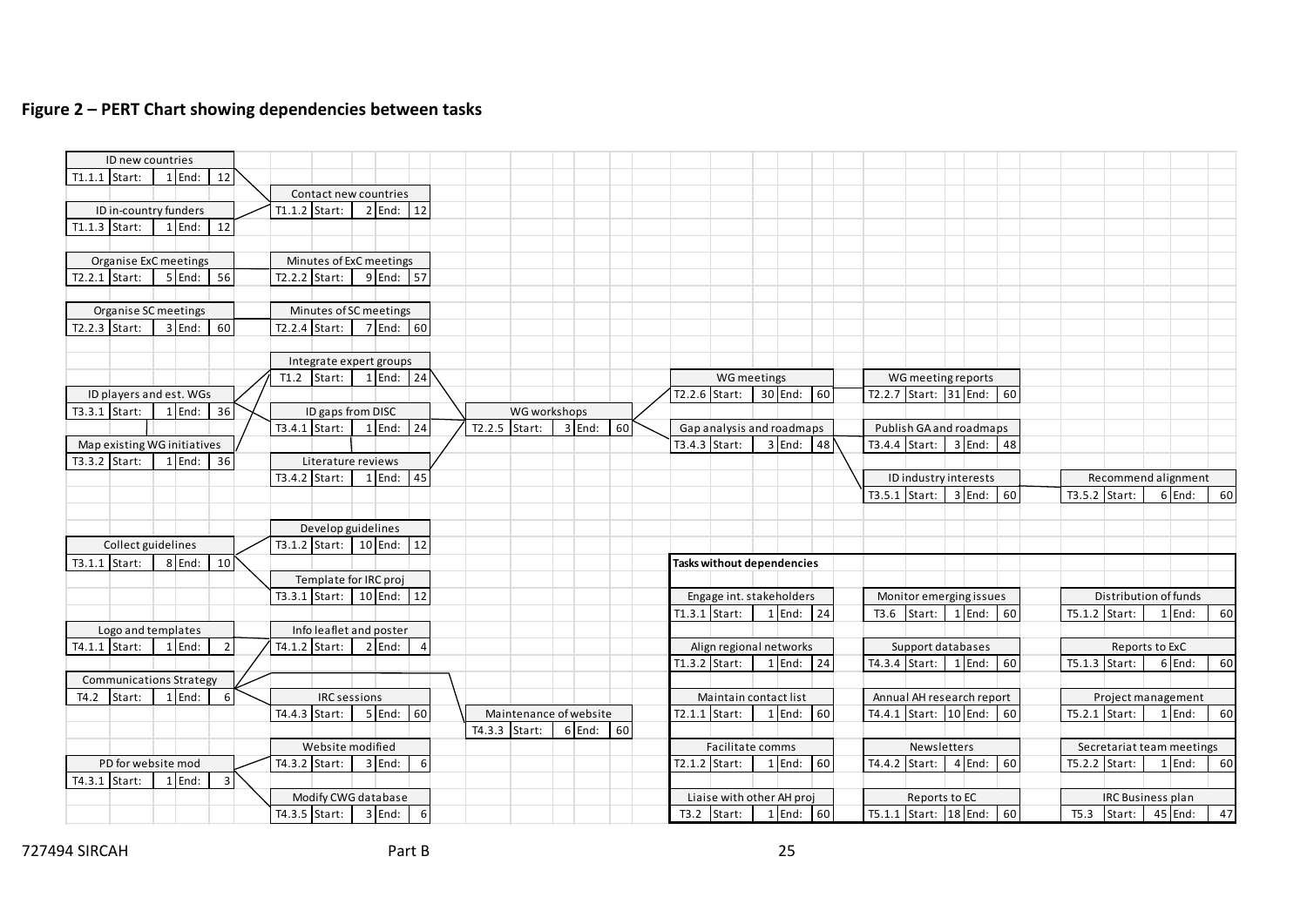#### <span id="page-25-0"></span>*3.2 Management structure and procedures*

#### *Internal Management*

SIRCAH has just five partners but those working on the project will function as a single team meeting weekly via teleconferences. All Work Packages (WPs) are led by the Project Coordinator except for WP4 which will be led by CABI. The various partners have identified tasks in the WPs that they will contribute to. The agreed STAR-IDAZ IRC Governance document states that the IRC Secretariat reports to the Executive Committee for its work plan with the STAR-IDAZ Chairperson overseeing its activities.

In line with the STAR-IDAZ Memorandum of Understanding, the current STAR-IDAZ Chairperson, who leads the SIRCAH Consortium, will be replaced as STAR-IDAZ Chairperson later this year by a candidate from another continent.

#### *External management*

The external management will be built on the STAR-IDAZ IRC standing committees.

STAR-IDAZ IRC will be governed through (1) an Executive Committee, (2) a Scientific Committee and (3) a number of Working Groups.



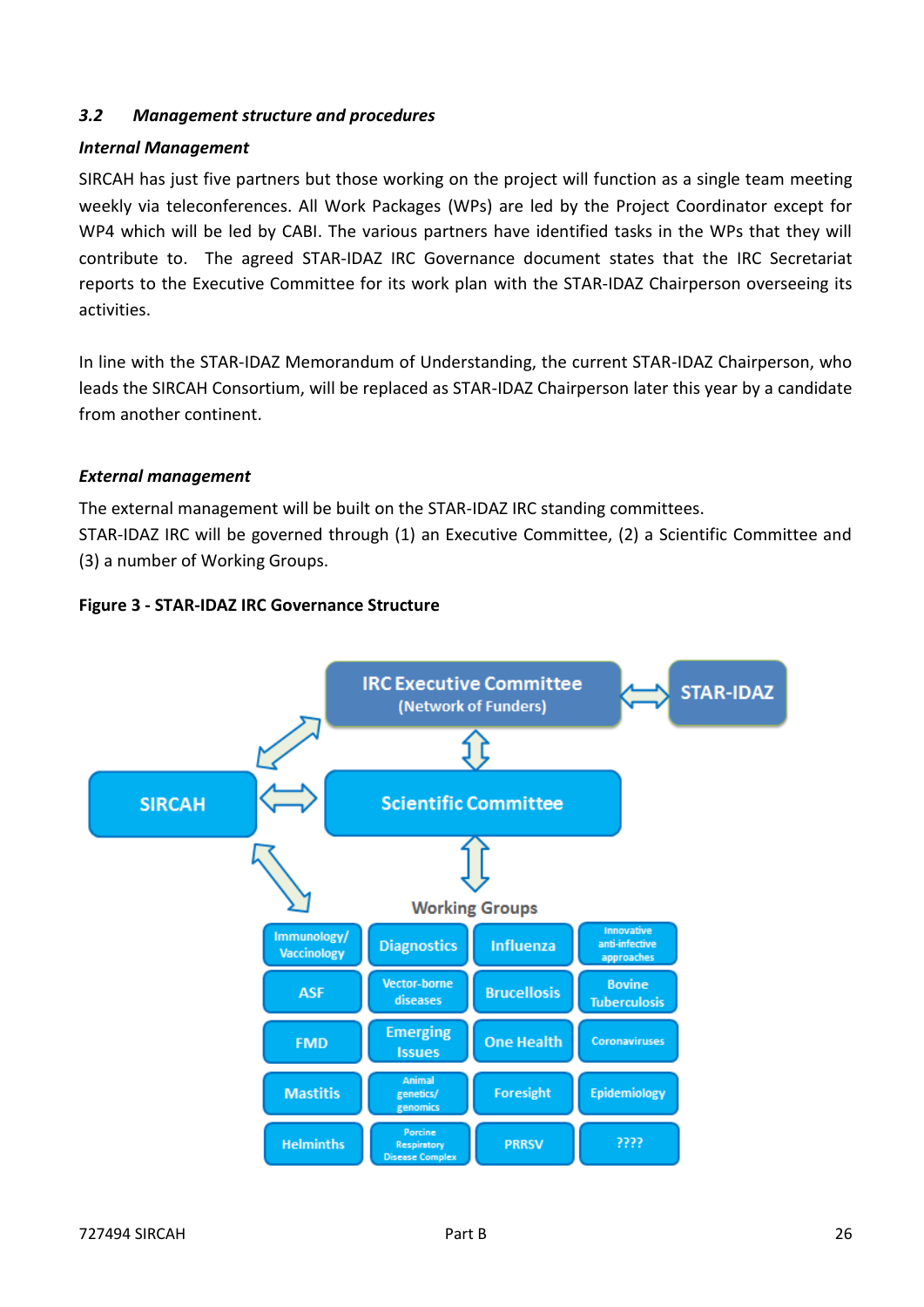### **(1) The Executive Committee**

The Executive Committee adopts STAR-IDAZ IRC policies and guidelines, coordinate research funding strategies to address identified research priorities e.g. as proposed by the Scientific Committee, monitor progress and provide updates to funding bodies, review and accept new members (i.e. research funding bodies), decide the composition of Scientific Committee, agree on a communication strategy that ensure timely and correct dissemination regarding STAR-IDAZ IRC objectives and progress made, provide a forum for resolution of any conflicts.

The STAR-IDAZ IRC Executive Committee is composed of one representative per funding body, one representative from each group of funders (small funders) and the chair of the Scientific Committee.

**The Executive Committee will serve as a Steering Committee for the SIRCAH project**, as the project's main objective is to provide organizational and communication support to the STAR-IDAZ IRC consortium.

SIRCAH will submit to the STAR-IDAZ IRC Executive Committee its work plan, its annual activity reports and any communication before release. It will be up to the STAR-IDAZ IRC Executive Committee to define the exact procedure to do so.

## **(2) Scientific Committee**

STAR-IDAZ IRC will have a Scientific Committee, advising the Executive Committee on research priorities and progress made from a scientific viewpoint. The Scientific Committee act as scientific coordinating body, propose research priorities for consideration by the Executive Committee, propose policies and guidelines for adoption by the Executive Committee, assess progress made by the Working Groups (i.e. projects funded), address arising issues of scientific nature, encourage exchange of protocols and best practices, and agree on standard operating procedures and quality standards. The Scientific Committee will have up to 15 members with a balanced expertise and representation from academia, diagnostics, pharmaceutical industry, and regulatory bodies.

SIRCAH will submit to the STAR-IDAZ IRC Scientific Committee its annual report of the state of art of STAR-IDAZ IRC research activity and achievements toward STAR-IDAZ IRC goals, as it will be partially based on the outcome of the scientific committee meetings. It will be up to the STAR-IDAZ IRC Scientific Committee to define the exact procedure to act as a reviewer of the annual reports.

## **(3) Working Groups**

The Working Groups are composed of experts within specific scientific domains , including representatives from funded projects within the scope of STAR-IDAZ IRC. They will cooperate to ensure synergies of all research projects within the scientific area of the working group, by exchanging results, expertise, experiences and information, report major achievements to the Scientific Committee, develop and propose standards to the Scientific Committee for decisions and ensure that STAR-IDAZ IRC policies are applied and adapted to their respective scientific areas.

SIRCAH will submit to the STAR-IDAZ IRC Working Groups its annual report of the state of art of STAR-IDAZ IRC research activity and achievements toward STAR-IDAZ IRC goals, as it will be partially based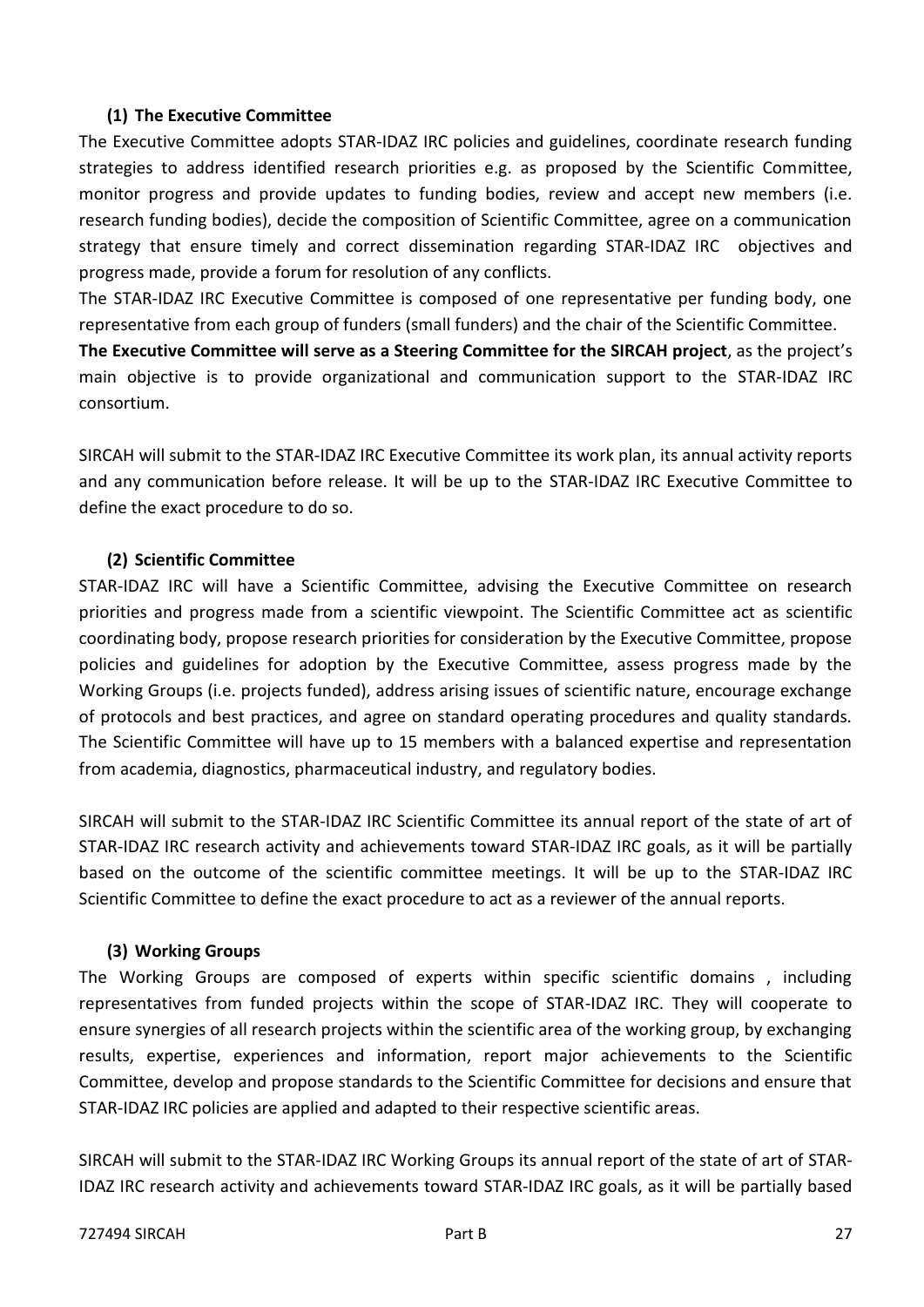on the outcome of the activities of the working groups. It will be up to the STAR-IDAZ IRC Working Groups to define the exact procedure to act as a reviewer of the annual reports, prior to the Scientific Committee.

## **(4) Mandate of the IRC Secretariat as outlined in the STAR-IDAZ IRC Governance Document**

The mandate of the IRC secretariat, and thus SIRCAH, is to provide organisational and communication support to STAR-IDAZ IRC and its various members and thereby contribute to the IRC policies and guidelines aimed at coordinating research at international level to contribute to new and improved animal health strategies. It supports the work of the STAR-IDAZ IRC as outlined earlier in the objectives and reports to the Executive Committee for its work plan and its activity report.

Responsibility for achieving the STAR-IDAZ IRC objectives largely rests with STAR-IDAZ IRC partners. There are few risks to achieving the SIRCAH deliverables as they are largely independent of the activities of the STAR-IDAZ IRC partners. However, achieving the deliverables of this project without contributing significantly to attaining the objectives of STAR-IDAZ IRC would be of limited value. Most of the risks outlined below relate to those that could prevent the attainment of the STAR-IDAZ IRC objectives.

SIRCAH involves five partners, all of which have been working closely with one or more of the other partners over a number of years. Defra, the lead partner, has close working relationships with all of the other partners. If for some reason one of the partners had to withdraw from the consortium their activities would be taken on by the other partners while endeavouring to continue engaging the same personnel. The withdrawal of Defra would necessitate its lead role being transferred to one of the international organisations involved i.e. CABI or OIE.

#### <span id="page-27-0"></span>*3.3 Consortium as a whole*

SIRCAH brings together five partners with complementary expertise and together are highly experienced in managing groups of experts, engaging with the animal health industry, animal health research community and policy makers internationally, knowledge management and communication. The individuals involved in the project include veterinarians, scientists, a law graduate, project managers and information management specialists. Defra and BBSRC are partners in STAR-IDAZ IRC, OIE has signed the STAR-IDAZ Memorandum of Understanding and all five organisations are experienced in leading international projects, including EU projects.

727494 SIRCAH Part B 28 Both Defra and BBSRC fund and manage animal health research programmes ranging from fundamental to applied science. Defra led the highly successful EMIDA ERA-Net and the STAR-IDAZ global network on infectious diseases of animals research, building up good relations with partners in about 50 countries world-wide. BBSRC was a partner in both EMIDA and STAR-IDAZ and led a Work Package on networking research activities in the latter. Together BBSRC and Defra have been involved, with other partners in leading gap analysis activities on bovine TB, PRRSV, Brucellosis and Avian Influenza. IFAH Europe led the DISCONTOOLS project engaging with the research community in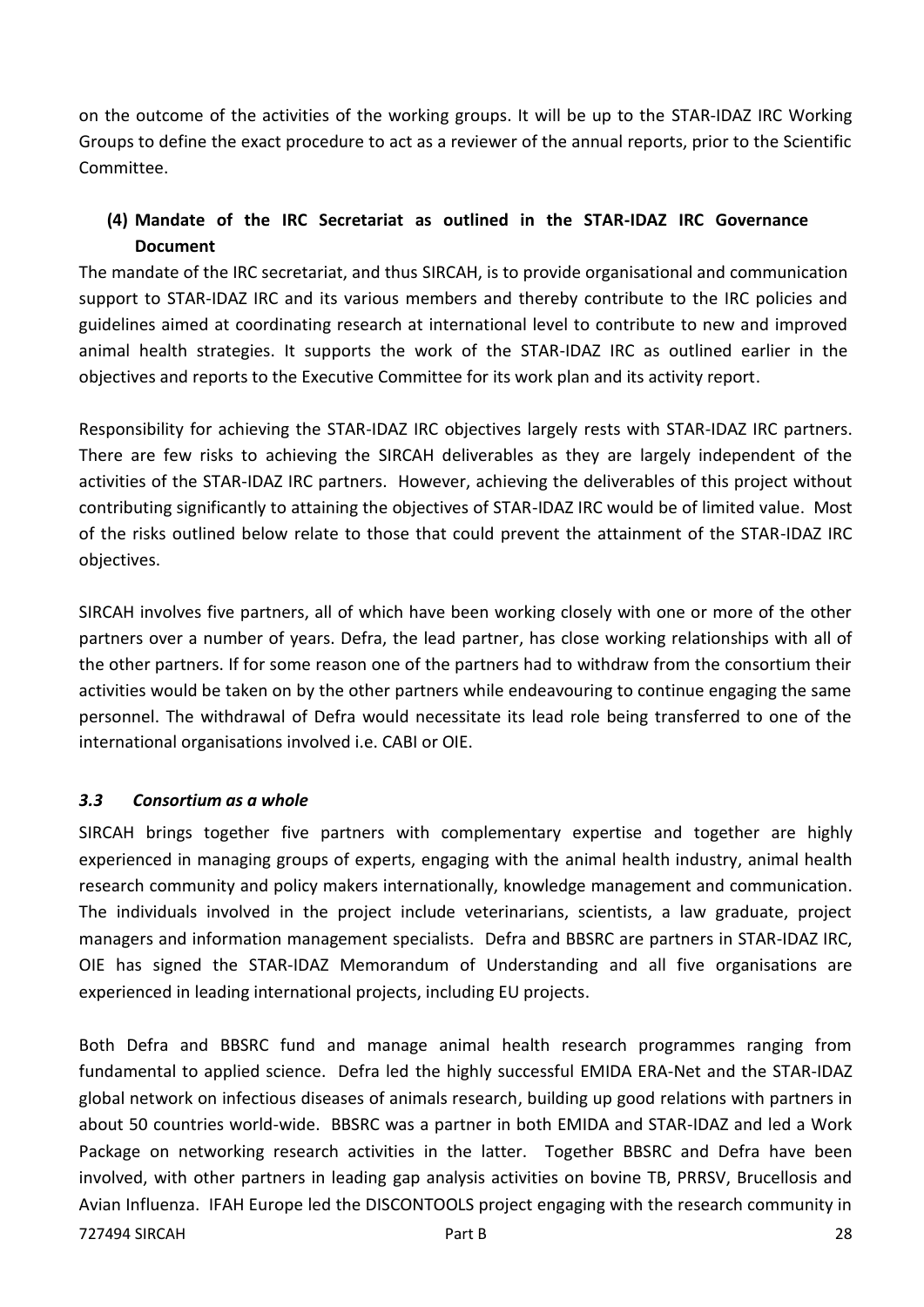developing product and gap analysis databases for 52 animal diseases and these are currently being updated. The DISCONTOOLS research gap analysis provides an excellent starting point for the development of more detailed gap analysis and roadmaps. Johannes Charlier, who currently manages the DISCONTOOLS project for IFAH-Europe will be engaged on the project on a part-time basis merging the activities of DISCONTOOLS with that of STAR-IDAZ IRC while Stefano Messori will be engaged in the project, having led tasks relating to identifying and prioritising research gaps in the Animal Health and Welfare ERA-Net (ANIHWA).

CABI has a strong track record in capacity building and knowledge management and sharing. The CAB Abstracts Database that CABI produces is the most comprehensive bibliographic database covering veterinary science and it is used to support research and higher education throughout the world. With the CAB Abstracts database CABI has the information expertise to search the literature and identify gaps in the research. CABI has also developed a series of Compendia, which are knowledge bases in animal health, plant health, forestry, aquaculture and invasive species. The Animal Health and Production Compendium was developed and funded through a consortium of over 20 public and private organizations, and it contains over 800 datasheets on animal disease and production topics written by subject experts.

OIE has formal links with 180 countries worldwide with regional and sub-regional offices in Africa; the Americas; Asia, the Far east and Oceania; Europe and the Middle East. BBSRC though the UK Department for Business, Innovation and Skills (BIS), its parent department, has close links with the UK Science and Innovation Network and its offices in many countries., In addition BBSRC is part of Research Councils UK, which has offices in a number of countries, including India, China and the USA. Defra, having led the STAR-IDAZ global network has links with animal health research funders/programme owners in over 50 countries worldwide while CABI, an intergovernmental body owned by its 48 member countries worldwide, has offices in 10 countries and has close links with the animal health community through the development of the disease compendia and information databases. These international links, including in-country offices, will facilitate close collaboration with the IRC partners and the research community worldwide.

CABI works with a range of national and international bodies, including those from the public and private sectors while IFAH-Europe will provide a direct link to the veterinary pharmaceutical industry facilitating their engagement in the IRC.

As well as managing knowledge management and development projects CABI has hosted secretariats. CABI currently hosts the GODAN (Global Open Data in Nutrition and Agriculture) and previously hosted the BioNET International (network to promote taxonomy in developing countries) Secretariat.

OIE's activities through its network of 252 Reference Laboratories in 39 countries covering 118 animal diseases or topics as well as its 49 Collaborating Centres in 26 countries, its Specialist Commissions, Working Groups and *ad hoc* Groups, the organisation of major scientific conferences and the preparation of Scientific and Technical reviews on a range of topical and priority issues could underpin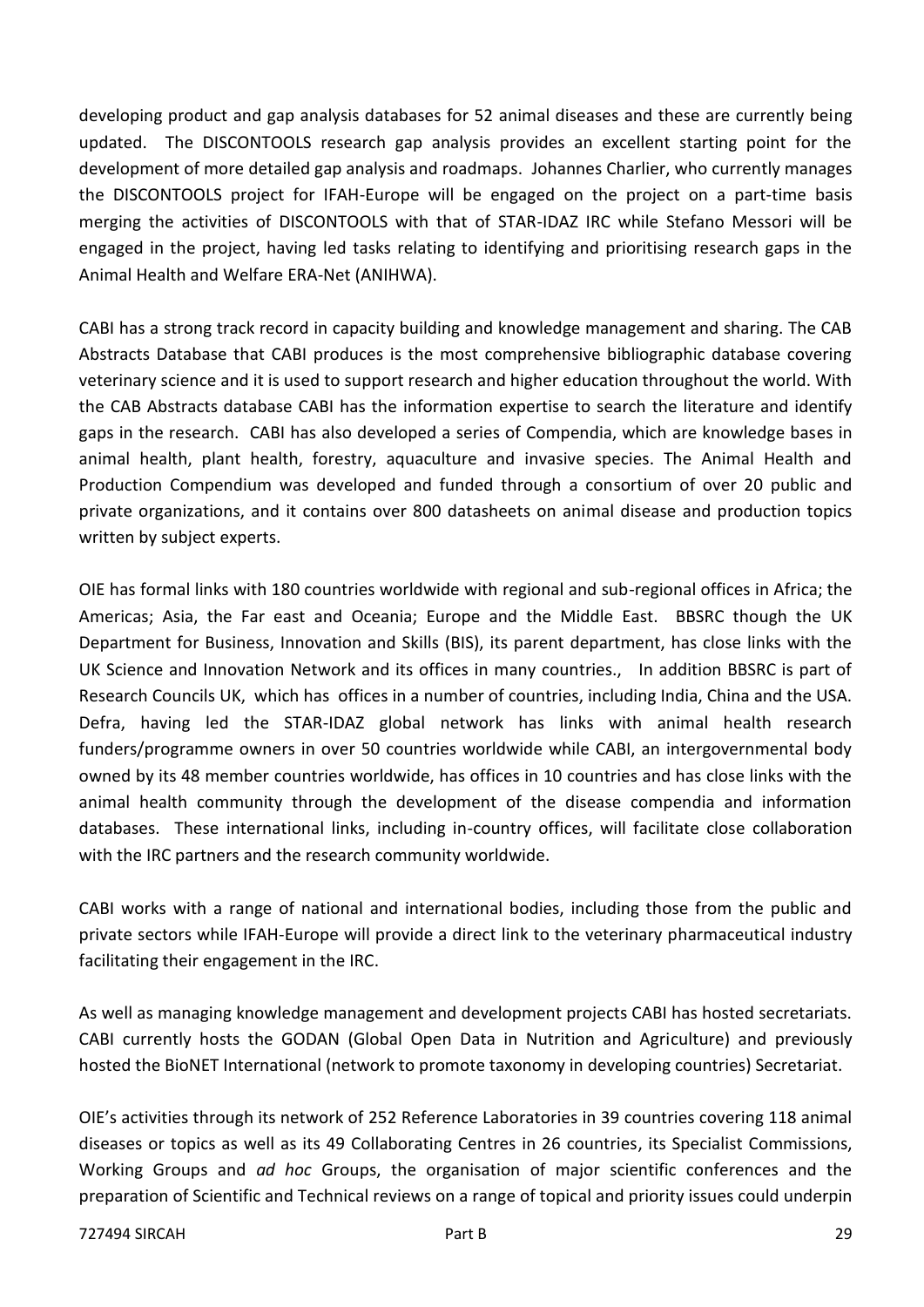the STAR-IDAZ Working Groups on specific diseases and cross-cutting issues. Additionally, the OIE Regional Commissions have a very similar geographic distribution to that of the STAR-IDAZ Regional Networks and with their conferences devoted to regional cooperation in the control of animal diseases could aid in establishing the latter as sustainable networks. It is proposed and agreed that SIRCAH will have an office in the OIE building in Paris, which will aid coordination with its activities and help dissemination of information.

### *Industrial and Commercial Involvement*

It is not intended that the project on its own will generate exploitable intellectual property. However, it will assist the STAR-IDAZ IRC in generating exploitable IP. STAR-IDAZ IRC partnership includes a number of the big veterinary pharmaceutical industries and the STAR-IDAZ IRC Executive Committee will have representatives of the pharmaceutical and diagnostic trade associations.

## *Other countries and international organisations*

**OIE** has the support of a global network of 252 Reference Laboratories covering 118 animal diseases or topics in 39 countries and 49 collaborating centres covering 46 topics in 26 countries. With this network OIE is the best connected organisation in the world with the disease experts of interest to the IRC. Although a major user of the outputs of the nationally funded research programmes OIE doesn't have any direct involvement in the management of these research programmes or their coordination. Establishing an office in OIE will allow us direct access to this unique network of experts as well as the possibility of organising meetings back to back with related meetings they organise. When OIE offered the possibility of having an office in their Head Quarters it seemed logical that the person based there should be employed by them, thus necessitating that they join as a full partner with an associated budget. OIE's involvement may also be important in relation to the long-term sustainability of the initiative.

**CABI** is essential to the project as it produces the most comprehensive database on animal health (*Grindley DJC, Brennan ML, Dean RS. Searching the veterinary literature: a comparison of the coverage of veterinary journals by nine bibliographic databases. J Vet Med Educ. 2012;39:404–412. doi: 10.3138/jvme.1111.109R*). This resource will be an important part of literature search components of Work Package 3. In producing the database CABI has developed the information skills to search for literature, which is an essential part of gap analysis and horizon scanning – both of which are core activities of the Secretariat. CABI also has experience in hosting the secretariats of international collaborations (as described above) and has the knowledge and experience required to provide the efficient support required.

#### <span id="page-29-0"></span>*3.4 Resources to be committed*

The total cost of the project is €3,468,187.50 for its 5 year duration and involves a total of 220.2 person months of which 176.2 will be charged to SIRCAH. 50 person months of the Coordinator's total of 116.7 person months will be contributed by Defra in kind.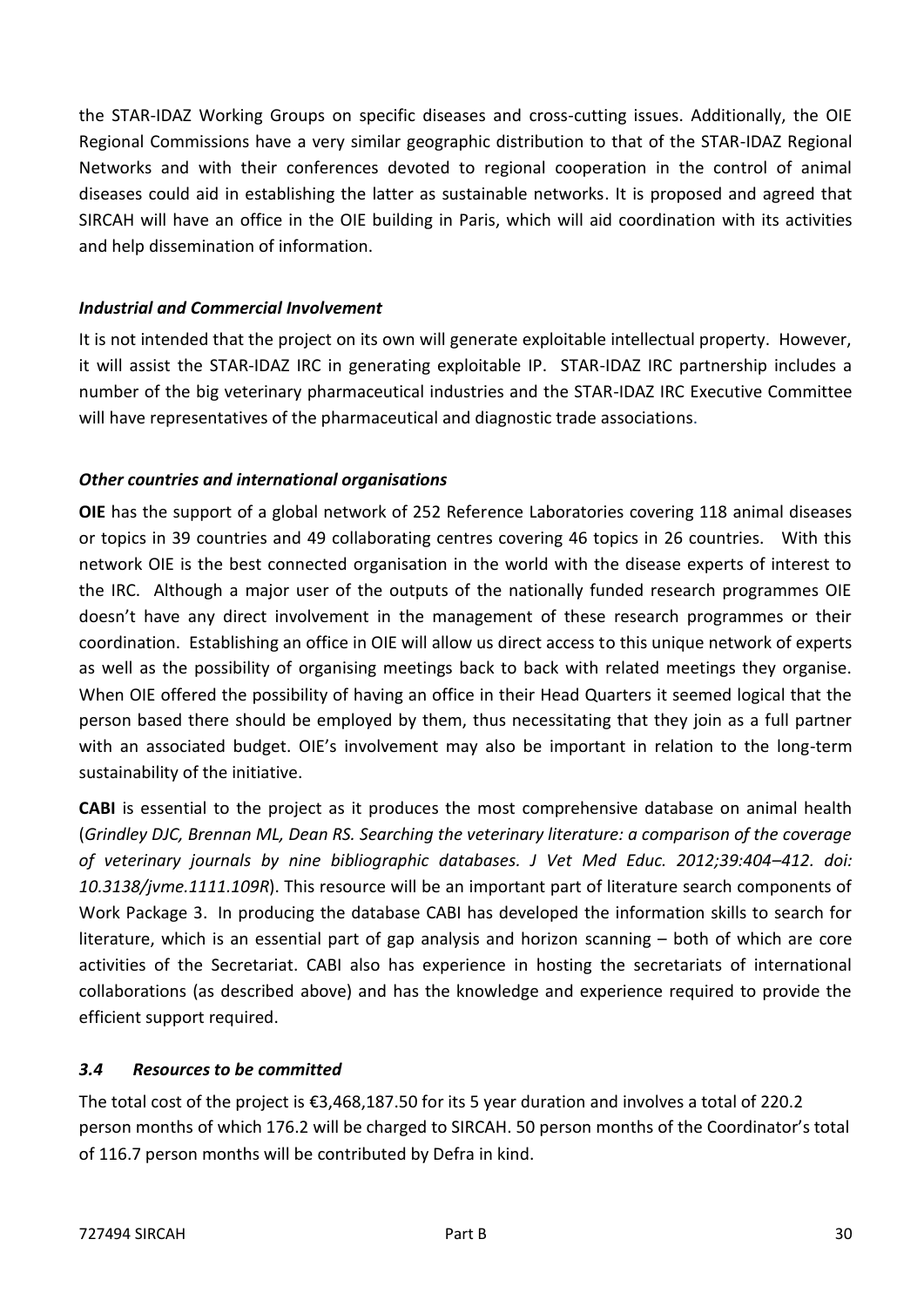## **Table 3.4a: Staff effort by task and WP**

| <b>Total Effort (Person Months)</b><br>3/IFAH 4/BBSRC<br>1/Defra<br>2/CABI<br>5/OIE<br>SS<br><b>ATS</b><br>LD<br>RT<br>AA<br><b>RW</b><br><b>Task Description</b><br>AM<br>JC<br>SS<br><b>SM</b><br>0.5<br>1.1.1 I Identify new countries and appropriate funding bodies to be involved in IRC<br>1.1.2 Contact funding bodies in new countries and invite to join IRC<br>0.5<br>Identify new funding bodies in existing IRC member countries and facilitate in-country<br>0.5<br>1.1.3 collaboration<br>$\mathbf{1}$<br>5<br>1.2 Integrate WG activities with those of DISCONTOOLS, OIE, CABI and other expert groups<br>$\mathbf{1}$<br>1.5<br>0.5<br>1.3.1 Engage with international stakeholders<br>1.3.2 Align SI regional networks with those of OIE and others that may exist<br>0.5<br>0.5<br>0.5<br>3.5<br>0<br>$\mathbf 0$<br>0.5<br>$\mathbf 0$<br><b>WP1 INDIVIDUAL TOTALS</b><br>$\mathbf{1}$<br>0<br>1.5<br>0<br>5.5<br>WP1 PARTNER TOTALS (WP LEADER IN BOLD)<br>4<br>$\mathbf{1}$<br>1.5<br>0<br>5.5<br>0.5<br>0.5<br>2.1.1 Maintain list of IRC members and contact details and store in member-restricted area online<br>Facilitate communication between IRC members and disseminate information needed for<br>5<br>2.1.2 decision making<br>Organise/participate in annual EXC meetings (agenda and other preparatory docs, venue,<br>$\overline{2}$<br>2.2.1 catering etc)<br>$\mathbf{1}$<br>$\mathbf{1}$<br>1<br>$\mathbf{1}$<br>2.2.2 Draft and circulate minutes of EXC meetings<br>1.00<br>2.5<br>2.5<br>2.2.3 Organise twice-yearly SC meetings (agenda and other preparatory docs, venue, catering etc)<br>2.2.4 Draft and circulate minutes of SC meetings<br>2.5<br>2.2.5 Organise gap analysis and roadmap workshops for WGs<br>3<br>3<br>3<br>3<br>6<br>2.2.6 Organise WG meetings to update and maintain gap analysis and roadmap reports<br>6<br>3<br>3<br>6<br>7.5<br>7.5<br>7.5<br>2.2.7 Draft and circulate notes of WG meetings<br>27<br><b>WP2 INDIVIDUAL TOTALS</b><br>17.5<br>3<br>$\mathbf 0$<br>$\mathbf 0$<br>12<br>$\mathbf{1}$<br>$\mathbf{1}$<br>17.5<br>0<br>$\mathbf{1}$<br>$\mathbf{1}$<br>17.5<br>47.5<br>WP2 PARTNER TOTALS (WP LEADER IN BOLD)<br>12<br>Collect existing guidelines and policies from IRC members relating to IP, engagement with<br>0.5<br>3.1.1 industry and data<br>Develop guidelines and policies for IRC projects regarding open data, IP and early<br>0.5<br>0.5<br>3.1.2 engagement with industry<br>0.5<br>0.5<br>3.1.3 Develop a reporting template for IRC projects<br>Liaise with and maintain contact with research consortia from related FP7 and H2020 AH<br>2.5<br>3.2<br>projects<br>2.5<br>$\mathbf{1}$<br>$\mathbf{1}$<br>3.3.1 I I dentify the major players working on the priority diseases and establish working groups<br>3.3.2 Map existing initiatives in WG fields with input from IRC members and stakeholders<br>1.5<br>3.4.1 Identify research information gaps in WG fields from DISCONTOOLS and OIE reports<br>$\mathbf{1}$<br>$\mathbf{1}$<br>$\mathbf{1}$<br>Perform or commission literature reviews for research gap analysis in WG fields where<br>3.4.2 needed<br>4<br>1<br>Produce gap analysis and roadmap reports prioritising those topics likely to produce IRC<br>5<br>$\overline{7}$<br>3.4.3 deliverables<br>20<br>11<br>Publish gap analysis and roadmap reports in CAB Reviews journal and/or on STAR-IDAZ<br>3.4.4 website<br>3<br>1.5<br>1.5<br>3.5.1 Identification of industry interests in topics and funding sources<br>Map current and planned research, compare to gap analysis reports and recommend scope<br>3<br>3.5.2 for realignment<br>1.5<br>6.7<br>1.5<br>3<br>5<br>$\overline{2}$<br>3.6 Monitor emerging issues and report to the SC and EXC<br>WP3 INDIVIDUAL TOTALS 15.5<br>3<br>6.7<br>21<br>29.5<br>$\mathbf{1}$<br>0<br>4<br>8<br>2.5<br>WP3 PARTNER TOTALS (WP LEADER IN BOLD)<br>5<br>8<br>2.5<br>29.5<br>45.7<br>Develop logo and graphically designed template for IRC documents, newsletter, presentations<br>$4.1.1$ etc<br>4.1.2 Produce IRC information leaflet, poster and Powerpoint presentation (update as needed)<br>2.5 0.25<br>Update the STAR-IDAZ Communications Strategy to meet the requirements of the IRC<br>0.5<br>4.2<br>0.5<br>4.3.1 Develop product description for modification of SI website for IRC<br>0.25<br>4.3.2 Modification of SI website for IRC to facilitate information sharing and collaboration<br>4.3.3 Hosting, maintenance and content management of SI website and databases<br>3<br>Support STAR-IDAZ databases to map publications, existing research initiatives,<br>4.3.4 organisations and facilities<br>4.3.5 Modify CWG database to capture information on current and planned research<br>$\overline{2}$<br>2.5<br>4.4.1 Produce and disseminate annual state-of-the-art report on IRC AH research<br>Produce newsletters with IRC and WG developments, IRC research projects, AH events and<br>4.4.2 emerging issues<br>2.5<br>2.5<br>2.5<br>4.4.3 Organise IRC sessions or talks at major international AH events<br>$\mathbf{1}$<br>$\mathbf{1}$<br>$\mathbf{1}$<br>1.5<br>$\mathbf 0$<br>8.5<br>2.5<br><b>WP4 INDIVIDUAL TOTALS</b><br>0<br>0.5<br>3<br>0<br>0<br>6<br>WP4 PARTNER TOTALS (WP LEADER IN BOLD)<br>$\mathbf 0$<br>$\mathbf{0}$<br>6<br>10<br>6<br>5.1.1 Technical and financial reports to the European Commission<br>1.5<br>0.5<br>0.5<br>0.5<br>5.1.2 Distribution of funds to Partners<br>5.1.3 Six-monthly overview reports to EXC<br>0.5<br>5.2.1 Project management/work plan monitoring and risk management<br>$\overline{4}$<br>1<br>5.2.2 Scientific Secretariat weekly team meetings<br>$\mathbf{1}$<br>$\mathbf{1}$<br>$\mathbf{1}$<br>1<br>1<br>1<br>$\mathbf{1}$<br>Develop a business plan for a sustainable IRC beyond the life of the project<br>0.5<br>0.5<br>5.3<br><b>WP5 INDIVIDUAL TOTALS</b><br>1.5<br>6.5<br>0<br>0<br>3<br>$\mathbf{1}$<br>0<br>1.5<br>1.5<br>1.5<br><b>OVERALL INDIVIDUAL TOTALS</b><br>6<br>16<br>$\overline{7}$<br>5<br>44.5<br>6.7<br>60<br>12<br>60<br>4<br>WP5 PARTNER TOTALS (WP LEADER IN BOLD)<br>2.5<br>1.5<br>1.5<br>1.5<br>9.5<br><b>OVERALL PARTNER TOTALS</b><br>116.7<br>26.5<br>12<br>5<br>60<br><b>GRAND TOTAL</b><br>220.2 | Table 3.4a: Staff effort by task and WP |  |  |  |  |  |
|--------------------------------------------------------------------------------------------------------------------------------------------------------------------------------------------------------------------------------------------------------------------------------------------------------------------------------------------------------------------------------------------------------------------------------------------------------------------------------------------------------------------------------------------------------------------------------------------------------------------------------------------------------------------------------------------------------------------------------------------------------------------------------------------------------------------------------------------------------------------------------------------------------------------------------------------------------------------------------------------------------------------------------------------------------------------------------------------------------------------------------------------------------------------------------------------------------------------------------------------------------------------------------------------------------------------------------------------------------------------------------------------------------------------------------------------------------------------------------------------------------------------------------------------------------------------------------------------------------------------------------------------------------------------------------------------------------------------------------------------------------------------------------------------------------------------------------------------------------------------------------------------------------------------------------------------------------------------------------------------------------------------------------------------------------------------------------------------------------------------------------------------------------------------------------------------------------------------------------------------------------------------------------------------------------------------------------------------------------------------------------------------------------------------------------------------------------------------------------------------------------------------------------------------------------------------------------------------------------------------------------------------------------------------------------------------------------------------------------------------------------------------------------------------------------------------------------------------------------------------------------------------------------------------------------------------------------------------------------------------------------------------------------------------------------------------------------------------------------------------------------------------------------------------------------------------------------------------------------------------------------------------------------------------------------------------------------------------------------------------------------------------------------------------------------------------------------------------------------------------------------------------------------------------------------------------------------------------------------------------------------------------------------------------------------------------------------------------------------------------------------------------------------------------------------------------------------------------------------------------------------------------------------------------------------------------------------------------------------------------------------------------------------------------------------------------------------------------------------------------------------------------------------------------------------------------------------------------------------------------------------------------------------------------------------------------------------------------------------------------------------------------------------------------------------------------------------------------------------------------------------------------------------------------------------------------------------------------------------------------------------------------------------------------------------------------------------------------------------------------------------------------------------------------------------------------------------------------------------------------------------------------------------------------------------------------------------------------------------------------------------------------------------------------------------------------------------------------------------------------------------------------------------------------------------------------------------------------------------------------------------------------------------------------------------------------------------------------------------------------------------------------------------------------------------------------------------------------------------------------------------------------------------------------------------------------------------------------------------------------------------------------------------------------------------------------------------------------------------------------------------------------------------------------------------------------------------------------------------------------------------------------------------------------------------------------------------------------------------------------------------------------------------------------------------------------------------------------------------------------------------------------------------------------------------------------------------------------------------------------------------------------------------------------------------|-----------------------------------------|--|--|--|--|--|
|                                                                                                                                                                                                                                                                                                                                                                                                                                                                                                                                                                                                                                                                                                                                                                                                                                                                                                                                                                                                                                                                                                                                                                                                                                                                                                                                                                                                                                                                                                                                                                                                                                                                                                                                                                                                                                                                                                                                                                                                                                                                                                                                                                                                                                                                                                                                                                                                                                                                                                                                                                                                                                                                                                                                                                                                                                                                                                                                                                                                                                                                                                                                                                                                                                                                                                                                                                                                                                                                                                                                                                                                                                                                                                                                                                                                                                                                                                                                                                                                                                                                                                                                                                                                                                                                                                                                                                                                                                                                                                                                                                                                                                                                                                                                                                                                                                                                                                                                                                                                                                                                                                                                                                                                                                                                                                                                                                                                                                                                                                                                                                                                                                                                                                                                                                                                                                                                                                                                                                                                                                                                                                                                                                                                                                                                                                        |                                         |  |  |  |  |  |
|                                                                                                                                                                                                                                                                                                                                                                                                                                                                                                                                                                                                                                                                                                                                                                                                                                                                                                                                                                                                                                                                                                                                                                                                                                                                                                                                                                                                                                                                                                                                                                                                                                                                                                                                                                                                                                                                                                                                                                                                                                                                                                                                                                                                                                                                                                                                                                                                                                                                                                                                                                                                                                                                                                                                                                                                                                                                                                                                                                                                                                                                                                                                                                                                                                                                                                                                                                                                                                                                                                                                                                                                                                                                                                                                                                                                                                                                                                                                                                                                                                                                                                                                                                                                                                                                                                                                                                                                                                                                                                                                                                                                                                                                                                                                                                                                                                                                                                                                                                                                                                                                                                                                                                                                                                                                                                                                                                                                                                                                                                                                                                                                                                                                                                                                                                                                                                                                                                                                                                                                                                                                                                                                                                                                                                                                                                        |                                         |  |  |  |  |  |
|                                                                                                                                                                                                                                                                                                                                                                                                                                                                                                                                                                                                                                                                                                                                                                                                                                                                                                                                                                                                                                                                                                                                                                                                                                                                                                                                                                                                                                                                                                                                                                                                                                                                                                                                                                                                                                                                                                                                                                                                                                                                                                                                                                                                                                                                                                                                                                                                                                                                                                                                                                                                                                                                                                                                                                                                                                                                                                                                                                                                                                                                                                                                                                                                                                                                                                                                                                                                                                                                                                                                                                                                                                                                                                                                                                                                                                                                                                                                                                                                                                                                                                                                                                                                                                                                                                                                                                                                                                                                                                                                                                                                                                                                                                                                                                                                                                                                                                                                                                                                                                                                                                                                                                                                                                                                                                                                                                                                                                                                                                                                                                                                                                                                                                                                                                                                                                                                                                                                                                                                                                                                                                                                                                                                                                                                                                        |                                         |  |  |  |  |  |
|                                                                                                                                                                                                                                                                                                                                                                                                                                                                                                                                                                                                                                                                                                                                                                                                                                                                                                                                                                                                                                                                                                                                                                                                                                                                                                                                                                                                                                                                                                                                                                                                                                                                                                                                                                                                                                                                                                                                                                                                                                                                                                                                                                                                                                                                                                                                                                                                                                                                                                                                                                                                                                                                                                                                                                                                                                                                                                                                                                                                                                                                                                                                                                                                                                                                                                                                                                                                                                                                                                                                                                                                                                                                                                                                                                                                                                                                                                                                                                                                                                                                                                                                                                                                                                                                                                                                                                                                                                                                                                                                                                                                                                                                                                                                                                                                                                                                                                                                                                                                                                                                                                                                                                                                                                                                                                                                                                                                                                                                                                                                                                                                                                                                                                                                                                                                                                                                                                                                                                                                                                                                                                                                                                                                                                                                                                        |                                         |  |  |  |  |  |
|                                                                                                                                                                                                                                                                                                                                                                                                                                                                                                                                                                                                                                                                                                                                                                                                                                                                                                                                                                                                                                                                                                                                                                                                                                                                                                                                                                                                                                                                                                                                                                                                                                                                                                                                                                                                                                                                                                                                                                                                                                                                                                                                                                                                                                                                                                                                                                                                                                                                                                                                                                                                                                                                                                                                                                                                                                                                                                                                                                                                                                                                                                                                                                                                                                                                                                                                                                                                                                                                                                                                                                                                                                                                                                                                                                                                                                                                                                                                                                                                                                                                                                                                                                                                                                                                                                                                                                                                                                                                                                                                                                                                                                                                                                                                                                                                                                                                                                                                                                                                                                                                                                                                                                                                                                                                                                                                                                                                                                                                                                                                                                                                                                                                                                                                                                                                                                                                                                                                                                                                                                                                                                                                                                                                                                                                                                        |                                         |  |  |  |  |  |
|                                                                                                                                                                                                                                                                                                                                                                                                                                                                                                                                                                                                                                                                                                                                                                                                                                                                                                                                                                                                                                                                                                                                                                                                                                                                                                                                                                                                                                                                                                                                                                                                                                                                                                                                                                                                                                                                                                                                                                                                                                                                                                                                                                                                                                                                                                                                                                                                                                                                                                                                                                                                                                                                                                                                                                                                                                                                                                                                                                                                                                                                                                                                                                                                                                                                                                                                                                                                                                                                                                                                                                                                                                                                                                                                                                                                                                                                                                                                                                                                                                                                                                                                                                                                                                                                                                                                                                                                                                                                                                                                                                                                                                                                                                                                                                                                                                                                                                                                                                                                                                                                                                                                                                                                                                                                                                                                                                                                                                                                                                                                                                                                                                                                                                                                                                                                                                                                                                                                                                                                                                                                                                                                                                                                                                                                                                        |                                         |  |  |  |  |  |
|                                                                                                                                                                                                                                                                                                                                                                                                                                                                                                                                                                                                                                                                                                                                                                                                                                                                                                                                                                                                                                                                                                                                                                                                                                                                                                                                                                                                                                                                                                                                                                                                                                                                                                                                                                                                                                                                                                                                                                                                                                                                                                                                                                                                                                                                                                                                                                                                                                                                                                                                                                                                                                                                                                                                                                                                                                                                                                                                                                                                                                                                                                                                                                                                                                                                                                                                                                                                                                                                                                                                                                                                                                                                                                                                                                                                                                                                                                                                                                                                                                                                                                                                                                                                                                                                                                                                                                                                                                                                                                                                                                                                                                                                                                                                                                                                                                                                                                                                                                                                                                                                                                                                                                                                                                                                                                                                                                                                                                                                                                                                                                                                                                                                                                                                                                                                                                                                                                                                                                                                                                                                                                                                                                                                                                                                                                        |                                         |  |  |  |  |  |
|                                                                                                                                                                                                                                                                                                                                                                                                                                                                                                                                                                                                                                                                                                                                                                                                                                                                                                                                                                                                                                                                                                                                                                                                                                                                                                                                                                                                                                                                                                                                                                                                                                                                                                                                                                                                                                                                                                                                                                                                                                                                                                                                                                                                                                                                                                                                                                                                                                                                                                                                                                                                                                                                                                                                                                                                                                                                                                                                                                                                                                                                                                                                                                                                                                                                                                                                                                                                                                                                                                                                                                                                                                                                                                                                                                                                                                                                                                                                                                                                                                                                                                                                                                                                                                                                                                                                                                                                                                                                                                                                                                                                                                                                                                                                                                                                                                                                                                                                                                                                                                                                                                                                                                                                                                                                                                                                                                                                                                                                                                                                                                                                                                                                                                                                                                                                                                                                                                                                                                                                                                                                                                                                                                                                                                                                                                        |                                         |  |  |  |  |  |
|                                                                                                                                                                                                                                                                                                                                                                                                                                                                                                                                                                                                                                                                                                                                                                                                                                                                                                                                                                                                                                                                                                                                                                                                                                                                                                                                                                                                                                                                                                                                                                                                                                                                                                                                                                                                                                                                                                                                                                                                                                                                                                                                                                                                                                                                                                                                                                                                                                                                                                                                                                                                                                                                                                                                                                                                                                                                                                                                                                                                                                                                                                                                                                                                                                                                                                                                                                                                                                                                                                                                                                                                                                                                                                                                                                                                                                                                                                                                                                                                                                                                                                                                                                                                                                                                                                                                                                                                                                                                                                                                                                                                                                                                                                                                                                                                                                                                                                                                                                                                                                                                                                                                                                                                                                                                                                                                                                                                                                                                                                                                                                                                                                                                                                                                                                                                                                                                                                                                                                                                                                                                                                                                                                                                                                                                                                        |                                         |  |  |  |  |  |
|                                                                                                                                                                                                                                                                                                                                                                                                                                                                                                                                                                                                                                                                                                                                                                                                                                                                                                                                                                                                                                                                                                                                                                                                                                                                                                                                                                                                                                                                                                                                                                                                                                                                                                                                                                                                                                                                                                                                                                                                                                                                                                                                                                                                                                                                                                                                                                                                                                                                                                                                                                                                                                                                                                                                                                                                                                                                                                                                                                                                                                                                                                                                                                                                                                                                                                                                                                                                                                                                                                                                                                                                                                                                                                                                                                                                                                                                                                                                                                                                                                                                                                                                                                                                                                                                                                                                                                                                                                                                                                                                                                                                                                                                                                                                                                                                                                                                                                                                                                                                                                                                                                                                                                                                                                                                                                                                                                                                                                                                                                                                                                                                                                                                                                                                                                                                                                                                                                                                                                                                                                                                                                                                                                                                                                                                                                        |                                         |  |  |  |  |  |
|                                                                                                                                                                                                                                                                                                                                                                                                                                                                                                                                                                                                                                                                                                                                                                                                                                                                                                                                                                                                                                                                                                                                                                                                                                                                                                                                                                                                                                                                                                                                                                                                                                                                                                                                                                                                                                                                                                                                                                                                                                                                                                                                                                                                                                                                                                                                                                                                                                                                                                                                                                                                                                                                                                                                                                                                                                                                                                                                                                                                                                                                                                                                                                                                                                                                                                                                                                                                                                                                                                                                                                                                                                                                                                                                                                                                                                                                                                                                                                                                                                                                                                                                                                                                                                                                                                                                                                                                                                                                                                                                                                                                                                                                                                                                                                                                                                                                                                                                                                                                                                                                                                                                                                                                                                                                                                                                                                                                                                                                                                                                                                                                                                                                                                                                                                                                                                                                                                                                                                                                                                                                                                                                                                                                                                                                                                        |                                         |  |  |  |  |  |
|                                                                                                                                                                                                                                                                                                                                                                                                                                                                                                                                                                                                                                                                                                                                                                                                                                                                                                                                                                                                                                                                                                                                                                                                                                                                                                                                                                                                                                                                                                                                                                                                                                                                                                                                                                                                                                                                                                                                                                                                                                                                                                                                                                                                                                                                                                                                                                                                                                                                                                                                                                                                                                                                                                                                                                                                                                                                                                                                                                                                                                                                                                                                                                                                                                                                                                                                                                                                                                                                                                                                                                                                                                                                                                                                                                                                                                                                                                                                                                                                                                                                                                                                                                                                                                                                                                                                                                                                                                                                                                                                                                                                                                                                                                                                                                                                                                                                                                                                                                                                                                                                                                                                                                                                                                                                                                                                                                                                                                                                                                                                                                                                                                                                                                                                                                                                                                                                                                                                                                                                                                                                                                                                                                                                                                                                                                        |                                         |  |  |  |  |  |
|                                                                                                                                                                                                                                                                                                                                                                                                                                                                                                                                                                                                                                                                                                                                                                                                                                                                                                                                                                                                                                                                                                                                                                                                                                                                                                                                                                                                                                                                                                                                                                                                                                                                                                                                                                                                                                                                                                                                                                                                                                                                                                                                                                                                                                                                                                                                                                                                                                                                                                                                                                                                                                                                                                                                                                                                                                                                                                                                                                                                                                                                                                                                                                                                                                                                                                                                                                                                                                                                                                                                                                                                                                                                                                                                                                                                                                                                                                                                                                                                                                                                                                                                                                                                                                                                                                                                                                                                                                                                                                                                                                                                                                                                                                                                                                                                                                                                                                                                                                                                                                                                                                                                                                                                                                                                                                                                                                                                                                                                                                                                                                                                                                                                                                                                                                                                                                                                                                                                                                                                                                                                                                                                                                                                                                                                                                        |                                         |  |  |  |  |  |
|                                                                                                                                                                                                                                                                                                                                                                                                                                                                                                                                                                                                                                                                                                                                                                                                                                                                                                                                                                                                                                                                                                                                                                                                                                                                                                                                                                                                                                                                                                                                                                                                                                                                                                                                                                                                                                                                                                                                                                                                                                                                                                                                                                                                                                                                                                                                                                                                                                                                                                                                                                                                                                                                                                                                                                                                                                                                                                                                                                                                                                                                                                                                                                                                                                                                                                                                                                                                                                                                                                                                                                                                                                                                                                                                                                                                                                                                                                                                                                                                                                                                                                                                                                                                                                                                                                                                                                                                                                                                                                                                                                                                                                                                                                                                                                                                                                                                                                                                                                                                                                                                                                                                                                                                                                                                                                                                                                                                                                                                                                                                                                                                                                                                                                                                                                                                                                                                                                                                                                                                                                                                                                                                                                                                                                                                                                        |                                         |  |  |  |  |  |
|                                                                                                                                                                                                                                                                                                                                                                                                                                                                                                                                                                                                                                                                                                                                                                                                                                                                                                                                                                                                                                                                                                                                                                                                                                                                                                                                                                                                                                                                                                                                                                                                                                                                                                                                                                                                                                                                                                                                                                                                                                                                                                                                                                                                                                                                                                                                                                                                                                                                                                                                                                                                                                                                                                                                                                                                                                                                                                                                                                                                                                                                                                                                                                                                                                                                                                                                                                                                                                                                                                                                                                                                                                                                                                                                                                                                                                                                                                                                                                                                                                                                                                                                                                                                                                                                                                                                                                                                                                                                                                                                                                                                                                                                                                                                                                                                                                                                                                                                                                                                                                                                                                                                                                                                                                                                                                                                                                                                                                                                                                                                                                                                                                                                                                                                                                                                                                                                                                                                                                                                                                                                                                                                                                                                                                                                                                        |                                         |  |  |  |  |  |
|                                                                                                                                                                                                                                                                                                                                                                                                                                                                                                                                                                                                                                                                                                                                                                                                                                                                                                                                                                                                                                                                                                                                                                                                                                                                                                                                                                                                                                                                                                                                                                                                                                                                                                                                                                                                                                                                                                                                                                                                                                                                                                                                                                                                                                                                                                                                                                                                                                                                                                                                                                                                                                                                                                                                                                                                                                                                                                                                                                                                                                                                                                                                                                                                                                                                                                                                                                                                                                                                                                                                                                                                                                                                                                                                                                                                                                                                                                                                                                                                                                                                                                                                                                                                                                                                                                                                                                                                                                                                                                                                                                                                                                                                                                                                                                                                                                                                                                                                                                                                                                                                                                                                                                                                                                                                                                                                                                                                                                                                                                                                                                                                                                                                                                                                                                                                                                                                                                                                                                                                                                                                                                                                                                                                                                                                                                        |                                         |  |  |  |  |  |
|                                                                                                                                                                                                                                                                                                                                                                                                                                                                                                                                                                                                                                                                                                                                                                                                                                                                                                                                                                                                                                                                                                                                                                                                                                                                                                                                                                                                                                                                                                                                                                                                                                                                                                                                                                                                                                                                                                                                                                                                                                                                                                                                                                                                                                                                                                                                                                                                                                                                                                                                                                                                                                                                                                                                                                                                                                                                                                                                                                                                                                                                                                                                                                                                                                                                                                                                                                                                                                                                                                                                                                                                                                                                                                                                                                                                                                                                                                                                                                                                                                                                                                                                                                                                                                                                                                                                                                                                                                                                                                                                                                                                                                                                                                                                                                                                                                                                                                                                                                                                                                                                                                                                                                                                                                                                                                                                                                                                                                                                                                                                                                                                                                                                                                                                                                                                                                                                                                                                                                                                                                                                                                                                                                                                                                                                                                        |                                         |  |  |  |  |  |
|                                                                                                                                                                                                                                                                                                                                                                                                                                                                                                                                                                                                                                                                                                                                                                                                                                                                                                                                                                                                                                                                                                                                                                                                                                                                                                                                                                                                                                                                                                                                                                                                                                                                                                                                                                                                                                                                                                                                                                                                                                                                                                                                                                                                                                                                                                                                                                                                                                                                                                                                                                                                                                                                                                                                                                                                                                                                                                                                                                                                                                                                                                                                                                                                                                                                                                                                                                                                                                                                                                                                                                                                                                                                                                                                                                                                                                                                                                                                                                                                                                                                                                                                                                                                                                                                                                                                                                                                                                                                                                                                                                                                                                                                                                                                                                                                                                                                                                                                                                                                                                                                                                                                                                                                                                                                                                                                                                                                                                                                                                                                                                                                                                                                                                                                                                                                                                                                                                                                                                                                                                                                                                                                                                                                                                                                                                        |                                         |  |  |  |  |  |
|                                                                                                                                                                                                                                                                                                                                                                                                                                                                                                                                                                                                                                                                                                                                                                                                                                                                                                                                                                                                                                                                                                                                                                                                                                                                                                                                                                                                                                                                                                                                                                                                                                                                                                                                                                                                                                                                                                                                                                                                                                                                                                                                                                                                                                                                                                                                                                                                                                                                                                                                                                                                                                                                                                                                                                                                                                                                                                                                                                                                                                                                                                                                                                                                                                                                                                                                                                                                                                                                                                                                                                                                                                                                                                                                                                                                                                                                                                                                                                                                                                                                                                                                                                                                                                                                                                                                                                                                                                                                                                                                                                                                                                                                                                                                                                                                                                                                                                                                                                                                                                                                                                                                                                                                                                                                                                                                                                                                                                                                                                                                                                                                                                                                                                                                                                                                                                                                                                                                                                                                                                                                                                                                                                                                                                                                                                        |                                         |  |  |  |  |  |
|                                                                                                                                                                                                                                                                                                                                                                                                                                                                                                                                                                                                                                                                                                                                                                                                                                                                                                                                                                                                                                                                                                                                                                                                                                                                                                                                                                                                                                                                                                                                                                                                                                                                                                                                                                                                                                                                                                                                                                                                                                                                                                                                                                                                                                                                                                                                                                                                                                                                                                                                                                                                                                                                                                                                                                                                                                                                                                                                                                                                                                                                                                                                                                                                                                                                                                                                                                                                                                                                                                                                                                                                                                                                                                                                                                                                                                                                                                                                                                                                                                                                                                                                                                                                                                                                                                                                                                                                                                                                                                                                                                                                                                                                                                                                                                                                                                                                                                                                                                                                                                                                                                                                                                                                                                                                                                                                                                                                                                                                                                                                                                                                                                                                                                                                                                                                                                                                                                                                                                                                                                                                                                                                                                                                                                                                                                        |                                         |  |  |  |  |  |
|                                                                                                                                                                                                                                                                                                                                                                                                                                                                                                                                                                                                                                                                                                                                                                                                                                                                                                                                                                                                                                                                                                                                                                                                                                                                                                                                                                                                                                                                                                                                                                                                                                                                                                                                                                                                                                                                                                                                                                                                                                                                                                                                                                                                                                                                                                                                                                                                                                                                                                                                                                                                                                                                                                                                                                                                                                                                                                                                                                                                                                                                                                                                                                                                                                                                                                                                                                                                                                                                                                                                                                                                                                                                                                                                                                                                                                                                                                                                                                                                                                                                                                                                                                                                                                                                                                                                                                                                                                                                                                                                                                                                                                                                                                                                                                                                                                                                                                                                                                                                                                                                                                                                                                                                                                                                                                                                                                                                                                                                                                                                                                                                                                                                                                                                                                                                                                                                                                                                                                                                                                                                                                                                                                                                                                                                                                        |                                         |  |  |  |  |  |
|                                                                                                                                                                                                                                                                                                                                                                                                                                                                                                                                                                                                                                                                                                                                                                                                                                                                                                                                                                                                                                                                                                                                                                                                                                                                                                                                                                                                                                                                                                                                                                                                                                                                                                                                                                                                                                                                                                                                                                                                                                                                                                                                                                                                                                                                                                                                                                                                                                                                                                                                                                                                                                                                                                                                                                                                                                                                                                                                                                                                                                                                                                                                                                                                                                                                                                                                                                                                                                                                                                                                                                                                                                                                                                                                                                                                                                                                                                                                                                                                                                                                                                                                                                                                                                                                                                                                                                                                                                                                                                                                                                                                                                                                                                                                                                                                                                                                                                                                                                                                                                                                                                                                                                                                                                                                                                                                                                                                                                                                                                                                                                                                                                                                                                                                                                                                                                                                                                                                                                                                                                                                                                                                                                                                                                                                                                        |                                         |  |  |  |  |  |
|                                                                                                                                                                                                                                                                                                                                                                                                                                                                                                                                                                                                                                                                                                                                                                                                                                                                                                                                                                                                                                                                                                                                                                                                                                                                                                                                                                                                                                                                                                                                                                                                                                                                                                                                                                                                                                                                                                                                                                                                                                                                                                                                                                                                                                                                                                                                                                                                                                                                                                                                                                                                                                                                                                                                                                                                                                                                                                                                                                                                                                                                                                                                                                                                                                                                                                                                                                                                                                                                                                                                                                                                                                                                                                                                                                                                                                                                                                                                                                                                                                                                                                                                                                                                                                                                                                                                                                                                                                                                                                                                                                                                                                                                                                                                                                                                                                                                                                                                                                                                                                                                                                                                                                                                                                                                                                                                                                                                                                                                                                                                                                                                                                                                                                                                                                                                                                                                                                                                                                                                                                                                                                                                                                                                                                                                                                        |                                         |  |  |  |  |  |
|                                                                                                                                                                                                                                                                                                                                                                                                                                                                                                                                                                                                                                                                                                                                                                                                                                                                                                                                                                                                                                                                                                                                                                                                                                                                                                                                                                                                                                                                                                                                                                                                                                                                                                                                                                                                                                                                                                                                                                                                                                                                                                                                                                                                                                                                                                                                                                                                                                                                                                                                                                                                                                                                                                                                                                                                                                                                                                                                                                                                                                                                                                                                                                                                                                                                                                                                                                                                                                                                                                                                                                                                                                                                                                                                                                                                                                                                                                                                                                                                                                                                                                                                                                                                                                                                                                                                                                                                                                                                                                                                                                                                                                                                                                                                                                                                                                                                                                                                                                                                                                                                                                                                                                                                                                                                                                                                                                                                                                                                                                                                                                                                                                                                                                                                                                                                                                                                                                                                                                                                                                                                                                                                                                                                                                                                                                        |                                         |  |  |  |  |  |
|                                                                                                                                                                                                                                                                                                                                                                                                                                                                                                                                                                                                                                                                                                                                                                                                                                                                                                                                                                                                                                                                                                                                                                                                                                                                                                                                                                                                                                                                                                                                                                                                                                                                                                                                                                                                                                                                                                                                                                                                                                                                                                                                                                                                                                                                                                                                                                                                                                                                                                                                                                                                                                                                                                                                                                                                                                                                                                                                                                                                                                                                                                                                                                                                                                                                                                                                                                                                                                                                                                                                                                                                                                                                                                                                                                                                                                                                                                                                                                                                                                                                                                                                                                                                                                                                                                                                                                                                                                                                                                                                                                                                                                                                                                                                                                                                                                                                                                                                                                                                                                                                                                                                                                                                                                                                                                                                                                                                                                                                                                                                                                                                                                                                                                                                                                                                                                                                                                                                                                                                                                                                                                                                                                                                                                                                                                        |                                         |  |  |  |  |  |
|                                                                                                                                                                                                                                                                                                                                                                                                                                                                                                                                                                                                                                                                                                                                                                                                                                                                                                                                                                                                                                                                                                                                                                                                                                                                                                                                                                                                                                                                                                                                                                                                                                                                                                                                                                                                                                                                                                                                                                                                                                                                                                                                                                                                                                                                                                                                                                                                                                                                                                                                                                                                                                                                                                                                                                                                                                                                                                                                                                                                                                                                                                                                                                                                                                                                                                                                                                                                                                                                                                                                                                                                                                                                                                                                                                                                                                                                                                                                                                                                                                                                                                                                                                                                                                                                                                                                                                                                                                                                                                                                                                                                                                                                                                                                                                                                                                                                                                                                                                                                                                                                                                                                                                                                                                                                                                                                                                                                                                                                                                                                                                                                                                                                                                                                                                                                                                                                                                                                                                                                                                                                                                                                                                                                                                                                                                        |                                         |  |  |  |  |  |
|                                                                                                                                                                                                                                                                                                                                                                                                                                                                                                                                                                                                                                                                                                                                                                                                                                                                                                                                                                                                                                                                                                                                                                                                                                                                                                                                                                                                                                                                                                                                                                                                                                                                                                                                                                                                                                                                                                                                                                                                                                                                                                                                                                                                                                                                                                                                                                                                                                                                                                                                                                                                                                                                                                                                                                                                                                                                                                                                                                                                                                                                                                                                                                                                                                                                                                                                                                                                                                                                                                                                                                                                                                                                                                                                                                                                                                                                                                                                                                                                                                                                                                                                                                                                                                                                                                                                                                                                                                                                                                                                                                                                                                                                                                                                                                                                                                                                                                                                                                                                                                                                                                                                                                                                                                                                                                                                                                                                                                                                                                                                                                                                                                                                                                                                                                                                                                                                                                                                                                                                                                                                                                                                                                                                                                                                                                        |                                         |  |  |  |  |  |
|                                                                                                                                                                                                                                                                                                                                                                                                                                                                                                                                                                                                                                                                                                                                                                                                                                                                                                                                                                                                                                                                                                                                                                                                                                                                                                                                                                                                                                                                                                                                                                                                                                                                                                                                                                                                                                                                                                                                                                                                                                                                                                                                                                                                                                                                                                                                                                                                                                                                                                                                                                                                                                                                                                                                                                                                                                                                                                                                                                                                                                                                                                                                                                                                                                                                                                                                                                                                                                                                                                                                                                                                                                                                                                                                                                                                                                                                                                                                                                                                                                                                                                                                                                                                                                                                                                                                                                                                                                                                                                                                                                                                                                                                                                                                                                                                                                                                                                                                                                                                                                                                                                                                                                                                                                                                                                                                                                                                                                                                                                                                                                                                                                                                                                                                                                                                                                                                                                                                                                                                                                                                                                                                                                                                                                                                                                        |                                         |  |  |  |  |  |
|                                                                                                                                                                                                                                                                                                                                                                                                                                                                                                                                                                                                                                                                                                                                                                                                                                                                                                                                                                                                                                                                                                                                                                                                                                                                                                                                                                                                                                                                                                                                                                                                                                                                                                                                                                                                                                                                                                                                                                                                                                                                                                                                                                                                                                                                                                                                                                                                                                                                                                                                                                                                                                                                                                                                                                                                                                                                                                                                                                                                                                                                                                                                                                                                                                                                                                                                                                                                                                                                                                                                                                                                                                                                                                                                                                                                                                                                                                                                                                                                                                                                                                                                                                                                                                                                                                                                                                                                                                                                                                                                                                                                                                                                                                                                                                                                                                                                                                                                                                                                                                                                                                                                                                                                                                                                                                                                                                                                                                                                                                                                                                                                                                                                                                                                                                                                                                                                                                                                                                                                                                                                                                                                                                                                                                                                                                        |                                         |  |  |  |  |  |
|                                                                                                                                                                                                                                                                                                                                                                                                                                                                                                                                                                                                                                                                                                                                                                                                                                                                                                                                                                                                                                                                                                                                                                                                                                                                                                                                                                                                                                                                                                                                                                                                                                                                                                                                                                                                                                                                                                                                                                                                                                                                                                                                                                                                                                                                                                                                                                                                                                                                                                                                                                                                                                                                                                                                                                                                                                                                                                                                                                                                                                                                                                                                                                                                                                                                                                                                                                                                                                                                                                                                                                                                                                                                                                                                                                                                                                                                                                                                                                                                                                                                                                                                                                                                                                                                                                                                                                                                                                                                                                                                                                                                                                                                                                                                                                                                                                                                                                                                                                                                                                                                                                                                                                                                                                                                                                                                                                                                                                                                                                                                                                                                                                                                                                                                                                                                                                                                                                                                                                                                                                                                                                                                                                                                                                                                                                        |                                         |  |  |  |  |  |
|                                                                                                                                                                                                                                                                                                                                                                                                                                                                                                                                                                                                                                                                                                                                                                                                                                                                                                                                                                                                                                                                                                                                                                                                                                                                                                                                                                                                                                                                                                                                                                                                                                                                                                                                                                                                                                                                                                                                                                                                                                                                                                                                                                                                                                                                                                                                                                                                                                                                                                                                                                                                                                                                                                                                                                                                                                                                                                                                                                                                                                                                                                                                                                                                                                                                                                                                                                                                                                                                                                                                                                                                                                                                                                                                                                                                                                                                                                                                                                                                                                                                                                                                                                                                                                                                                                                                                                                                                                                                                                                                                                                                                                                                                                                                                                                                                                                                                                                                                                                                                                                                                                                                                                                                                                                                                                                                                                                                                                                                                                                                                                                                                                                                                                                                                                                                                                                                                                                                                                                                                                                                                                                                                                                                                                                                                                        |                                         |  |  |  |  |  |
|                                                                                                                                                                                                                                                                                                                                                                                                                                                                                                                                                                                                                                                                                                                                                                                                                                                                                                                                                                                                                                                                                                                                                                                                                                                                                                                                                                                                                                                                                                                                                                                                                                                                                                                                                                                                                                                                                                                                                                                                                                                                                                                                                                                                                                                                                                                                                                                                                                                                                                                                                                                                                                                                                                                                                                                                                                                                                                                                                                                                                                                                                                                                                                                                                                                                                                                                                                                                                                                                                                                                                                                                                                                                                                                                                                                                                                                                                                                                                                                                                                                                                                                                                                                                                                                                                                                                                                                                                                                                                                                                                                                                                                                                                                                                                                                                                                                                                                                                                                                                                                                                                                                                                                                                                                                                                                                                                                                                                                                                                                                                                                                                                                                                                                                                                                                                                                                                                                                                                                                                                                                                                                                                                                                                                                                                                                        |                                         |  |  |  |  |  |
|                                                                                                                                                                                                                                                                                                                                                                                                                                                                                                                                                                                                                                                                                                                                                                                                                                                                                                                                                                                                                                                                                                                                                                                                                                                                                                                                                                                                                                                                                                                                                                                                                                                                                                                                                                                                                                                                                                                                                                                                                                                                                                                                                                                                                                                                                                                                                                                                                                                                                                                                                                                                                                                                                                                                                                                                                                                                                                                                                                                                                                                                                                                                                                                                                                                                                                                                                                                                                                                                                                                                                                                                                                                                                                                                                                                                                                                                                                                                                                                                                                                                                                                                                                                                                                                                                                                                                                                                                                                                                                                                                                                                                                                                                                                                                                                                                                                                                                                                                                                                                                                                                                                                                                                                                                                                                                                                                                                                                                                                                                                                                                                                                                                                                                                                                                                                                                                                                                                                                                                                                                                                                                                                                                                                                                                                                                        |                                         |  |  |  |  |  |
|                                                                                                                                                                                                                                                                                                                                                                                                                                                                                                                                                                                                                                                                                                                                                                                                                                                                                                                                                                                                                                                                                                                                                                                                                                                                                                                                                                                                                                                                                                                                                                                                                                                                                                                                                                                                                                                                                                                                                                                                                                                                                                                                                                                                                                                                                                                                                                                                                                                                                                                                                                                                                                                                                                                                                                                                                                                                                                                                                                                                                                                                                                                                                                                                                                                                                                                                                                                                                                                                                                                                                                                                                                                                                                                                                                                                                                                                                                                                                                                                                                                                                                                                                                                                                                                                                                                                                                                                                                                                                                                                                                                                                                                                                                                                                                                                                                                                                                                                                                                                                                                                                                                                                                                                                                                                                                                                                                                                                                                                                                                                                                                                                                                                                                                                                                                                                                                                                                                                                                                                                                                                                                                                                                                                                                                                                                        |                                         |  |  |  |  |  |
|                                                                                                                                                                                                                                                                                                                                                                                                                                                                                                                                                                                                                                                                                                                                                                                                                                                                                                                                                                                                                                                                                                                                                                                                                                                                                                                                                                                                                                                                                                                                                                                                                                                                                                                                                                                                                                                                                                                                                                                                                                                                                                                                                                                                                                                                                                                                                                                                                                                                                                                                                                                                                                                                                                                                                                                                                                                                                                                                                                                                                                                                                                                                                                                                                                                                                                                                                                                                                                                                                                                                                                                                                                                                                                                                                                                                                                                                                                                                                                                                                                                                                                                                                                                                                                                                                                                                                                                                                                                                                                                                                                                                                                                                                                                                                                                                                                                                                                                                                                                                                                                                                                                                                                                                                                                                                                                                                                                                                                                                                                                                                                                                                                                                                                                                                                                                                                                                                                                                                                                                                                                                                                                                                                                                                                                                                                        |                                         |  |  |  |  |  |
|                                                                                                                                                                                                                                                                                                                                                                                                                                                                                                                                                                                                                                                                                                                                                                                                                                                                                                                                                                                                                                                                                                                                                                                                                                                                                                                                                                                                                                                                                                                                                                                                                                                                                                                                                                                                                                                                                                                                                                                                                                                                                                                                                                                                                                                                                                                                                                                                                                                                                                                                                                                                                                                                                                                                                                                                                                                                                                                                                                                                                                                                                                                                                                                                                                                                                                                                                                                                                                                                                                                                                                                                                                                                                                                                                                                                                                                                                                                                                                                                                                                                                                                                                                                                                                                                                                                                                                                                                                                                                                                                                                                                                                                                                                                                                                                                                                                                                                                                                                                                                                                                                                                                                                                                                                                                                                                                                                                                                                                                                                                                                                                                                                                                                                                                                                                                                                                                                                                                                                                                                                                                                                                                                                                                                                                                                                        |                                         |  |  |  |  |  |
|                                                                                                                                                                                                                                                                                                                                                                                                                                                                                                                                                                                                                                                                                                                                                                                                                                                                                                                                                                                                                                                                                                                                                                                                                                                                                                                                                                                                                                                                                                                                                                                                                                                                                                                                                                                                                                                                                                                                                                                                                                                                                                                                                                                                                                                                                                                                                                                                                                                                                                                                                                                                                                                                                                                                                                                                                                                                                                                                                                                                                                                                                                                                                                                                                                                                                                                                                                                                                                                                                                                                                                                                                                                                                                                                                                                                                                                                                                                                                                                                                                                                                                                                                                                                                                                                                                                                                                                                                                                                                                                                                                                                                                                                                                                                                                                                                                                                                                                                                                                                                                                                                                                                                                                                                                                                                                                                                                                                                                                                                                                                                                                                                                                                                                                                                                                                                                                                                                                                                                                                                                                                                                                                                                                                                                                                                                        |                                         |  |  |  |  |  |
|                                                                                                                                                                                                                                                                                                                                                                                                                                                                                                                                                                                                                                                                                                                                                                                                                                                                                                                                                                                                                                                                                                                                                                                                                                                                                                                                                                                                                                                                                                                                                                                                                                                                                                                                                                                                                                                                                                                                                                                                                                                                                                                                                                                                                                                                                                                                                                                                                                                                                                                                                                                                                                                                                                                                                                                                                                                                                                                                                                                                                                                                                                                                                                                                                                                                                                                                                                                                                                                                                                                                                                                                                                                                                                                                                                                                                                                                                                                                                                                                                                                                                                                                                                                                                                                                                                                                                                                                                                                                                                                                                                                                                                                                                                                                                                                                                                                                                                                                                                                                                                                                                                                                                                                                                                                                                                                                                                                                                                                                                                                                                                                                                                                                                                                                                                                                                                                                                                                                                                                                                                                                                                                                                                                                                                                                                                        |                                         |  |  |  |  |  |
|                                                                                                                                                                                                                                                                                                                                                                                                                                                                                                                                                                                                                                                                                                                                                                                                                                                                                                                                                                                                                                                                                                                                                                                                                                                                                                                                                                                                                                                                                                                                                                                                                                                                                                                                                                                                                                                                                                                                                                                                                                                                                                                                                                                                                                                                                                                                                                                                                                                                                                                                                                                                                                                                                                                                                                                                                                                                                                                                                                                                                                                                                                                                                                                                                                                                                                                                                                                                                                                                                                                                                                                                                                                                                                                                                                                                                                                                                                                                                                                                                                                                                                                                                                                                                                                                                                                                                                                                                                                                                                                                                                                                                                                                                                                                                                                                                                                                                                                                                                                                                                                                                                                                                                                                                                                                                                                                                                                                                                                                                                                                                                                                                                                                                                                                                                                                                                                                                                                                                                                                                                                                                                                                                                                                                                                                                                        |                                         |  |  |  |  |  |
|                                                                                                                                                                                                                                                                                                                                                                                                                                                                                                                                                                                                                                                                                                                                                                                                                                                                                                                                                                                                                                                                                                                                                                                                                                                                                                                                                                                                                                                                                                                                                                                                                                                                                                                                                                                                                                                                                                                                                                                                                                                                                                                                                                                                                                                                                                                                                                                                                                                                                                                                                                                                                                                                                                                                                                                                                                                                                                                                                                                                                                                                                                                                                                                                                                                                                                                                                                                                                                                                                                                                                                                                                                                                                                                                                                                                                                                                                                                                                                                                                                                                                                                                                                                                                                                                                                                                                                                                                                                                                                                                                                                                                                                                                                                                                                                                                                                                                                                                                                                                                                                                                                                                                                                                                                                                                                                                                                                                                                                                                                                                                                                                                                                                                                                                                                                                                                                                                                                                                                                                                                                                                                                                                                                                                                                                                                        |                                         |  |  |  |  |  |
|                                                                                                                                                                                                                                                                                                                                                                                                                                                                                                                                                                                                                                                                                                                                                                                                                                                                                                                                                                                                                                                                                                                                                                                                                                                                                                                                                                                                                                                                                                                                                                                                                                                                                                                                                                                                                                                                                                                                                                                                                                                                                                                                                                                                                                                                                                                                                                                                                                                                                                                                                                                                                                                                                                                                                                                                                                                                                                                                                                                                                                                                                                                                                                                                                                                                                                                                                                                                                                                                                                                                                                                                                                                                                                                                                                                                                                                                                                                                                                                                                                                                                                                                                                                                                                                                                                                                                                                                                                                                                                                                                                                                                                                                                                                                                                                                                                                                                                                                                                                                                                                                                                                                                                                                                                                                                                                                                                                                                                                                                                                                                                                                                                                                                                                                                                                                                                                                                                                                                                                                                                                                                                                                                                                                                                                                                                        |                                         |  |  |  |  |  |
|                                                                                                                                                                                                                                                                                                                                                                                                                                                                                                                                                                                                                                                                                                                                                                                                                                                                                                                                                                                                                                                                                                                                                                                                                                                                                                                                                                                                                                                                                                                                                                                                                                                                                                                                                                                                                                                                                                                                                                                                                                                                                                                                                                                                                                                                                                                                                                                                                                                                                                                                                                                                                                                                                                                                                                                                                                                                                                                                                                                                                                                                                                                                                                                                                                                                                                                                                                                                                                                                                                                                                                                                                                                                                                                                                                                                                                                                                                                                                                                                                                                                                                                                                                                                                                                                                                                                                                                                                                                                                                                                                                                                                                                                                                                                                                                                                                                                                                                                                                                                                                                                                                                                                                                                                                                                                                                                                                                                                                                                                                                                                                                                                                                                                                                                                                                                                                                                                                                                                                                                                                                                                                                                                                                                                                                                                                        |                                         |  |  |  |  |  |
|                                                                                                                                                                                                                                                                                                                                                                                                                                                                                                                                                                                                                                                                                                                                                                                                                                                                                                                                                                                                                                                                                                                                                                                                                                                                                                                                                                                                                                                                                                                                                                                                                                                                                                                                                                                                                                                                                                                                                                                                                                                                                                                                                                                                                                                                                                                                                                                                                                                                                                                                                                                                                                                                                                                                                                                                                                                                                                                                                                                                                                                                                                                                                                                                                                                                                                                                                                                                                                                                                                                                                                                                                                                                                                                                                                                                                                                                                                                                                                                                                                                                                                                                                                                                                                                                                                                                                                                                                                                                                                                                                                                                                                                                                                                                                                                                                                                                                                                                                                                                                                                                                                                                                                                                                                                                                                                                                                                                                                                                                                                                                                                                                                                                                                                                                                                                                                                                                                                                                                                                                                                                                                                                                                                                                                                                                                        |                                         |  |  |  |  |  |
|                                                                                                                                                                                                                                                                                                                                                                                                                                                                                                                                                                                                                                                                                                                                                                                                                                                                                                                                                                                                                                                                                                                                                                                                                                                                                                                                                                                                                                                                                                                                                                                                                                                                                                                                                                                                                                                                                                                                                                                                                                                                                                                                                                                                                                                                                                                                                                                                                                                                                                                                                                                                                                                                                                                                                                                                                                                                                                                                                                                                                                                                                                                                                                                                                                                                                                                                                                                                                                                                                                                                                                                                                                                                                                                                                                                                                                                                                                                                                                                                                                                                                                                                                                                                                                                                                                                                                                                                                                                                                                                                                                                                                                                                                                                                                                                                                                                                                                                                                                                                                                                                                                                                                                                                                                                                                                                                                                                                                                                                                                                                                                                                                                                                                                                                                                                                                                                                                                                                                                                                                                                                                                                                                                                                                                                                                                        |                                         |  |  |  |  |  |
|                                                                                                                                                                                                                                                                                                                                                                                                                                                                                                                                                                                                                                                                                                                                                                                                                                                                                                                                                                                                                                                                                                                                                                                                                                                                                                                                                                                                                                                                                                                                                                                                                                                                                                                                                                                                                                                                                                                                                                                                                                                                                                                                                                                                                                                                                                                                                                                                                                                                                                                                                                                                                                                                                                                                                                                                                                                                                                                                                                                                                                                                                                                                                                                                                                                                                                                                                                                                                                                                                                                                                                                                                                                                                                                                                                                                                                                                                                                                                                                                                                                                                                                                                                                                                                                                                                                                                                                                                                                                                                                                                                                                                                                                                                                                                                                                                                                                                                                                                                                                                                                                                                                                                                                                                                                                                                                                                                                                                                                                                                                                                                                                                                                                                                                                                                                                                                                                                                                                                                                                                                                                                                                                                                                                                                                                                                        |                                         |  |  |  |  |  |
|                                                                                                                                                                                                                                                                                                                                                                                                                                                                                                                                                                                                                                                                                                                                                                                                                                                                                                                                                                                                                                                                                                                                                                                                                                                                                                                                                                                                                                                                                                                                                                                                                                                                                                                                                                                                                                                                                                                                                                                                                                                                                                                                                                                                                                                                                                                                                                                                                                                                                                                                                                                                                                                                                                                                                                                                                                                                                                                                                                                                                                                                                                                                                                                                                                                                                                                                                                                                                                                                                                                                                                                                                                                                                                                                                                                                                                                                                                                                                                                                                                                                                                                                                                                                                                                                                                                                                                                                                                                                                                                                                                                                                                                                                                                                                                                                                                                                                                                                                                                                                                                                                                                                                                                                                                                                                                                                                                                                                                                                                                                                                                                                                                                                                                                                                                                                                                                                                                                                                                                                                                                                                                                                                                                                                                                                                                        |                                         |  |  |  |  |  |
|                                                                                                                                                                                                                                                                                                                                                                                                                                                                                                                                                                                                                                                                                                                                                                                                                                                                                                                                                                                                                                                                                                                                                                                                                                                                                                                                                                                                                                                                                                                                                                                                                                                                                                                                                                                                                                                                                                                                                                                                                                                                                                                                                                                                                                                                                                                                                                                                                                                                                                                                                                                                                                                                                                                                                                                                                                                                                                                                                                                                                                                                                                                                                                                                                                                                                                                                                                                                                                                                                                                                                                                                                                                                                                                                                                                                                                                                                                                                                                                                                                                                                                                                                                                                                                                                                                                                                                                                                                                                                                                                                                                                                                                                                                                                                                                                                                                                                                                                                                                                                                                                                                                                                                                                                                                                                                                                                                                                                                                                                                                                                                                                                                                                                                                                                                                                                                                                                                                                                                                                                                                                                                                                                                                                                                                                                                        |                                         |  |  |  |  |  |
|                                                                                                                                                                                                                                                                                                                                                                                                                                                                                                                                                                                                                                                                                                                                                                                                                                                                                                                                                                                                                                                                                                                                                                                                                                                                                                                                                                                                                                                                                                                                                                                                                                                                                                                                                                                                                                                                                                                                                                                                                                                                                                                                                                                                                                                                                                                                                                                                                                                                                                                                                                                                                                                                                                                                                                                                                                                                                                                                                                                                                                                                                                                                                                                                                                                                                                                                                                                                                                                                                                                                                                                                                                                                                                                                                                                                                                                                                                                                                                                                                                                                                                                                                                                                                                                                                                                                                                                                                                                                                                                                                                                                                                                                                                                                                                                                                                                                                                                                                                                                                                                                                                                                                                                                                                                                                                                                                                                                                                                                                                                                                                                                                                                                                                                                                                                                                                                                                                                                                                                                                                                                                                                                                                                                                                                                                                        |                                         |  |  |  |  |  |
|                                                                                                                                                                                                                                                                                                                                                                                                                                                                                                                                                                                                                                                                                                                                                                                                                                                                                                                                                                                                                                                                                                                                                                                                                                                                                                                                                                                                                                                                                                                                                                                                                                                                                                                                                                                                                                                                                                                                                                                                                                                                                                                                                                                                                                                                                                                                                                                                                                                                                                                                                                                                                                                                                                                                                                                                                                                                                                                                                                                                                                                                                                                                                                                                                                                                                                                                                                                                                                                                                                                                                                                                                                                                                                                                                                                                                                                                                                                                                                                                                                                                                                                                                                                                                                                                                                                                                                                                                                                                                                                                                                                                                                                                                                                                                                                                                                                                                                                                                                                                                                                                                                                                                                                                                                                                                                                                                                                                                                                                                                                                                                                                                                                                                                                                                                                                                                                                                                                                                                                                                                                                                                                                                                                                                                                                                                        |                                         |  |  |  |  |  |
|                                                                                                                                                                                                                                                                                                                                                                                                                                                                                                                                                                                                                                                                                                                                                                                                                                                                                                                                                                                                                                                                                                                                                                                                                                                                                                                                                                                                                                                                                                                                                                                                                                                                                                                                                                                                                                                                                                                                                                                                                                                                                                                                                                                                                                                                                                                                                                                                                                                                                                                                                                                                                                                                                                                                                                                                                                                                                                                                                                                                                                                                                                                                                                                                                                                                                                                                                                                                                                                                                                                                                                                                                                                                                                                                                                                                                                                                                                                                                                                                                                                                                                                                                                                                                                                                                                                                                                                                                                                                                                                                                                                                                                                                                                                                                                                                                                                                                                                                                                                                                                                                                                                                                                                                                                                                                                                                                                                                                                                                                                                                                                                                                                                                                                                                                                                                                                                                                                                                                                                                                                                                                                                                                                                                                                                                                                        |                                         |  |  |  |  |  |
|                                                                                                                                                                                                                                                                                                                                                                                                                                                                                                                                                                                                                                                                                                                                                                                                                                                                                                                                                                                                                                                                                                                                                                                                                                                                                                                                                                                                                                                                                                                                                                                                                                                                                                                                                                                                                                                                                                                                                                                                                                                                                                                                                                                                                                                                                                                                                                                                                                                                                                                                                                                                                                                                                                                                                                                                                                                                                                                                                                                                                                                                                                                                                                                                                                                                                                                                                                                                                                                                                                                                                                                                                                                                                                                                                                                                                                                                                                                                                                                                                                                                                                                                                                                                                                                                                                                                                                                                                                                                                                                                                                                                                                                                                                                                                                                                                                                                                                                                                                                                                                                                                                                                                                                                                                                                                                                                                                                                                                                                                                                                                                                                                                                                                                                                                                                                                                                                                                                                                                                                                                                                                                                                                                                                                                                                                                        |                                         |  |  |  |  |  |
|                                                                                                                                                                                                                                                                                                                                                                                                                                                                                                                                                                                                                                                                                                                                                                                                                                                                                                                                                                                                                                                                                                                                                                                                                                                                                                                                                                                                                                                                                                                                                                                                                                                                                                                                                                                                                                                                                                                                                                                                                                                                                                                                                                                                                                                                                                                                                                                                                                                                                                                                                                                                                                                                                                                                                                                                                                                                                                                                                                                                                                                                                                                                                                                                                                                                                                                                                                                                                                                                                                                                                                                                                                                                                                                                                                                                                                                                                                                                                                                                                                                                                                                                                                                                                                                                                                                                                                                                                                                                                                                                                                                                                                                                                                                                                                                                                                                                                                                                                                                                                                                                                                                                                                                                                                                                                                                                                                                                                                                                                                                                                                                                                                                                                                                                                                                                                                                                                                                                                                                                                                                                                                                                                                                                                                                                                                        |                                         |  |  |  |  |  |
|                                                                                                                                                                                                                                                                                                                                                                                                                                                                                                                                                                                                                                                                                                                                                                                                                                                                                                                                                                                                                                                                                                                                                                                                                                                                                                                                                                                                                                                                                                                                                                                                                                                                                                                                                                                                                                                                                                                                                                                                                                                                                                                                                                                                                                                                                                                                                                                                                                                                                                                                                                                                                                                                                                                                                                                                                                                                                                                                                                                                                                                                                                                                                                                                                                                                                                                                                                                                                                                                                                                                                                                                                                                                                                                                                                                                                                                                                                                                                                                                                                                                                                                                                                                                                                                                                                                                                                                                                                                                                                                                                                                                                                                                                                                                                                                                                                                                                                                                                                                                                                                                                                                                                                                                                                                                                                                                                                                                                                                                                                                                                                                                                                                                                                                                                                                                                                                                                                                                                                                                                                                                                                                                                                                                                                                                                                        |                                         |  |  |  |  |  |
|                                                                                                                                                                                                                                                                                                                                                                                                                                                                                                                                                                                                                                                                                                                                                                                                                                                                                                                                                                                                                                                                                                                                                                                                                                                                                                                                                                                                                                                                                                                                                                                                                                                                                                                                                                                                                                                                                                                                                                                                                                                                                                                                                                                                                                                                                                                                                                                                                                                                                                                                                                                                                                                                                                                                                                                                                                                                                                                                                                                                                                                                                                                                                                                                                                                                                                                                                                                                                                                                                                                                                                                                                                                                                                                                                                                                                                                                                                                                                                                                                                                                                                                                                                                                                                                                                                                                                                                                                                                                                                                                                                                                                                                                                                                                                                                                                                                                                                                                                                                                                                                                                                                                                                                                                                                                                                                                                                                                                                                                                                                                                                                                                                                                                                                                                                                                                                                                                                                                                                                                                                                                                                                                                                                                                                                                                                        |                                         |  |  |  |  |  |
|                                                                                                                                                                                                                                                                                                                                                                                                                                                                                                                                                                                                                                                                                                                                                                                                                                                                                                                                                                                                                                                                                                                                                                                                                                                                                                                                                                                                                                                                                                                                                                                                                                                                                                                                                                                                                                                                                                                                                                                                                                                                                                                                                                                                                                                                                                                                                                                                                                                                                                                                                                                                                                                                                                                                                                                                                                                                                                                                                                                                                                                                                                                                                                                                                                                                                                                                                                                                                                                                                                                                                                                                                                                                                                                                                                                                                                                                                                                                                                                                                                                                                                                                                                                                                                                                                                                                                                                                                                                                                                                                                                                                                                                                                                                                                                                                                                                                                                                                                                                                                                                                                                                                                                                                                                                                                                                                                                                                                                                                                                                                                                                                                                                                                                                                                                                                                                                                                                                                                                                                                                                                                                                                                                                                                                                                                                        |                                         |  |  |  |  |  |
|                                                                                                                                                                                                                                                                                                                                                                                                                                                                                                                                                                                                                                                                                                                                                                                                                                                                                                                                                                                                                                                                                                                                                                                                                                                                                                                                                                                                                                                                                                                                                                                                                                                                                                                                                                                                                                                                                                                                                                                                                                                                                                                                                                                                                                                                                                                                                                                                                                                                                                                                                                                                                                                                                                                                                                                                                                                                                                                                                                                                                                                                                                                                                                                                                                                                                                                                                                                                                                                                                                                                                                                                                                                                                                                                                                                                                                                                                                                                                                                                                                                                                                                                                                                                                                                                                                                                                                                                                                                                                                                                                                                                                                                                                                                                                                                                                                                                                                                                                                                                                                                                                                                                                                                                                                                                                                                                                                                                                                                                                                                                                                                                                                                                                                                                                                                                                                                                                                                                                                                                                                                                                                                                                                                                                                                                                                        |                                         |  |  |  |  |  |
|                                                                                                                                                                                                                                                                                                                                                                                                                                                                                                                                                                                                                                                                                                                                                                                                                                                                                                                                                                                                                                                                                                                                                                                                                                                                                                                                                                                                                                                                                                                                                                                                                                                                                                                                                                                                                                                                                                                                                                                                                                                                                                                                                                                                                                                                                                                                                                                                                                                                                                                                                                                                                                                                                                                                                                                                                                                                                                                                                                                                                                                                                                                                                                                                                                                                                                                                                                                                                                                                                                                                                                                                                                                                                                                                                                                                                                                                                                                                                                                                                                                                                                                                                                                                                                                                                                                                                                                                                                                                                                                                                                                                                                                                                                                                                                                                                                                                                                                                                                                                                                                                                                                                                                                                                                                                                                                                                                                                                                                                                                                                                                                                                                                                                                                                                                                                                                                                                                                                                                                                                                                                                                                                                                                                                                                                                                        |                                         |  |  |  |  |  |
|                                                                                                                                                                                                                                                                                                                                                                                                                                                                                                                                                                                                                                                                                                                                                                                                                                                                                                                                                                                                                                                                                                                                                                                                                                                                                                                                                                                                                                                                                                                                                                                                                                                                                                                                                                                                                                                                                                                                                                                                                                                                                                                                                                                                                                                                                                                                                                                                                                                                                                                                                                                                                                                                                                                                                                                                                                                                                                                                                                                                                                                                                                                                                                                                                                                                                                                                                                                                                                                                                                                                                                                                                                                                                                                                                                                                                                                                                                                                                                                                                                                                                                                                                                                                                                                                                                                                                                                                                                                                                                                                                                                                                                                                                                                                                                                                                                                                                                                                                                                                                                                                                                                                                                                                                                                                                                                                                                                                                                                                                                                                                                                                                                                                                                                                                                                                                                                                                                                                                                                                                                                                                                                                                                                                                                                                                                        |                                         |  |  |  |  |  |
|                                                                                                                                                                                                                                                                                                                                                                                                                                                                                                                                                                                                                                                                                                                                                                                                                                                                                                                                                                                                                                                                                                                                                                                                                                                                                                                                                                                                                                                                                                                                                                                                                                                                                                                                                                                                                                                                                                                                                                                                                                                                                                                                                                                                                                                                                                                                                                                                                                                                                                                                                                                                                                                                                                                                                                                                                                                                                                                                                                                                                                                                                                                                                                                                                                                                                                                                                                                                                                                                                                                                                                                                                                                                                                                                                                                                                                                                                                                                                                                                                                                                                                                                                                                                                                                                                                                                                                                                                                                                                                                                                                                                                                                                                                                                                                                                                                                                                                                                                                                                                                                                                                                                                                                                                                                                                                                                                                                                                                                                                                                                                                                                                                                                                                                                                                                                                                                                                                                                                                                                                                                                                                                                                                                                                                                                                                        |                                         |  |  |  |  |  |
|                                                                                                                                                                                                                                                                                                                                                                                                                                                                                                                                                                                                                                                                                                                                                                                                                                                                                                                                                                                                                                                                                                                                                                                                                                                                                                                                                                                                                                                                                                                                                                                                                                                                                                                                                                                                                                                                                                                                                                                                                                                                                                                                                                                                                                                                                                                                                                                                                                                                                                                                                                                                                                                                                                                                                                                                                                                                                                                                                                                                                                                                                                                                                                                                                                                                                                                                                                                                                                                                                                                                                                                                                                                                                                                                                                                                                                                                                                                                                                                                                                                                                                                                                                                                                                                                                                                                                                                                                                                                                                                                                                                                                                                                                                                                                                                                                                                                                                                                                                                                                                                                                                                                                                                                                                                                                                                                                                                                                                                                                                                                                                                                                                                                                                                                                                                                                                                                                                                                                                                                                                                                                                                                                                                                                                                                                                        |                                         |  |  |  |  |  |
|                                                                                                                                                                                                                                                                                                                                                                                                                                                                                                                                                                                                                                                                                                                                                                                                                                                                                                                                                                                                                                                                                                                                                                                                                                                                                                                                                                                                                                                                                                                                                                                                                                                                                                                                                                                                                                                                                                                                                                                                                                                                                                                                                                                                                                                                                                                                                                                                                                                                                                                                                                                                                                                                                                                                                                                                                                                                                                                                                                                                                                                                                                                                                                                                                                                                                                                                                                                                                                                                                                                                                                                                                                                                                                                                                                                                                                                                                                                                                                                                                                                                                                                                                                                                                                                                                                                                                                                                                                                                                                                                                                                                                                                                                                                                                                                                                                                                                                                                                                                                                                                                                                                                                                                                                                                                                                                                                                                                                                                                                                                                                                                                                                                                                                                                                                                                                                                                                                                                                                                                                                                                                                                                                                                                                                                                                                        |                                         |  |  |  |  |  |
|                                                                                                                                                                                                                                                                                                                                                                                                                                                                                                                                                                                                                                                                                                                                                                                                                                                                                                                                                                                                                                                                                                                                                                                                                                                                                                                                                                                                                                                                                                                                                                                                                                                                                                                                                                                                                                                                                                                                                                                                                                                                                                                                                                                                                                                                                                                                                                                                                                                                                                                                                                                                                                                                                                                                                                                                                                                                                                                                                                                                                                                                                                                                                                                                                                                                                                                                                                                                                                                                                                                                                                                                                                                                                                                                                                                                                                                                                                                                                                                                                                                                                                                                                                                                                                                                                                                                                                                                                                                                                                                                                                                                                                                                                                                                                                                                                                                                                                                                                                                                                                                                                                                                                                                                                                                                                                                                                                                                                                                                                                                                                                                                                                                                                                                                                                                                                                                                                                                                                                                                                                                                                                                                                                                                                                                                                                        |                                         |  |  |  |  |  |
|                                                                                                                                                                                                                                                                                                                                                                                                                                                                                                                                                                                                                                                                                                                                                                                                                                                                                                                                                                                                                                                                                                                                                                                                                                                                                                                                                                                                                                                                                                                                                                                                                                                                                                                                                                                                                                                                                                                                                                                                                                                                                                                                                                                                                                                                                                                                                                                                                                                                                                                                                                                                                                                                                                                                                                                                                                                                                                                                                                                                                                                                                                                                                                                                                                                                                                                                                                                                                                                                                                                                                                                                                                                                                                                                                                                                                                                                                                                                                                                                                                                                                                                                                                                                                                                                                                                                                                                                                                                                                                                                                                                                                                                                                                                                                                                                                                                                                                                                                                                                                                                                                                                                                                                                                                                                                                                                                                                                                                                                                                                                                                                                                                                                                                                                                                                                                                                                                                                                                                                                                                                                                                                                                                                                                                                                                                        |                                         |  |  |  |  |  |
|                                                                                                                                                                                                                                                                                                                                                                                                                                                                                                                                                                                                                                                                                                                                                                                                                                                                                                                                                                                                                                                                                                                                                                                                                                                                                                                                                                                                                                                                                                                                                                                                                                                                                                                                                                                                                                                                                                                                                                                                                                                                                                                                                                                                                                                                                                                                                                                                                                                                                                                                                                                                                                                                                                                                                                                                                                                                                                                                                                                                                                                                                                                                                                                                                                                                                                                                                                                                                                                                                                                                                                                                                                                                                                                                                                                                                                                                                                                                                                                                                                                                                                                                                                                                                                                                                                                                                                                                                                                                                                                                                                                                                                                                                                                                                                                                                                                                                                                                                                                                                                                                                                                                                                                                                                                                                                                                                                                                                                                                                                                                                                                                                                                                                                                                                                                                                                                                                                                                                                                                                                                                                                                                                                                                                                                                                                        |                                         |  |  |  |  |  |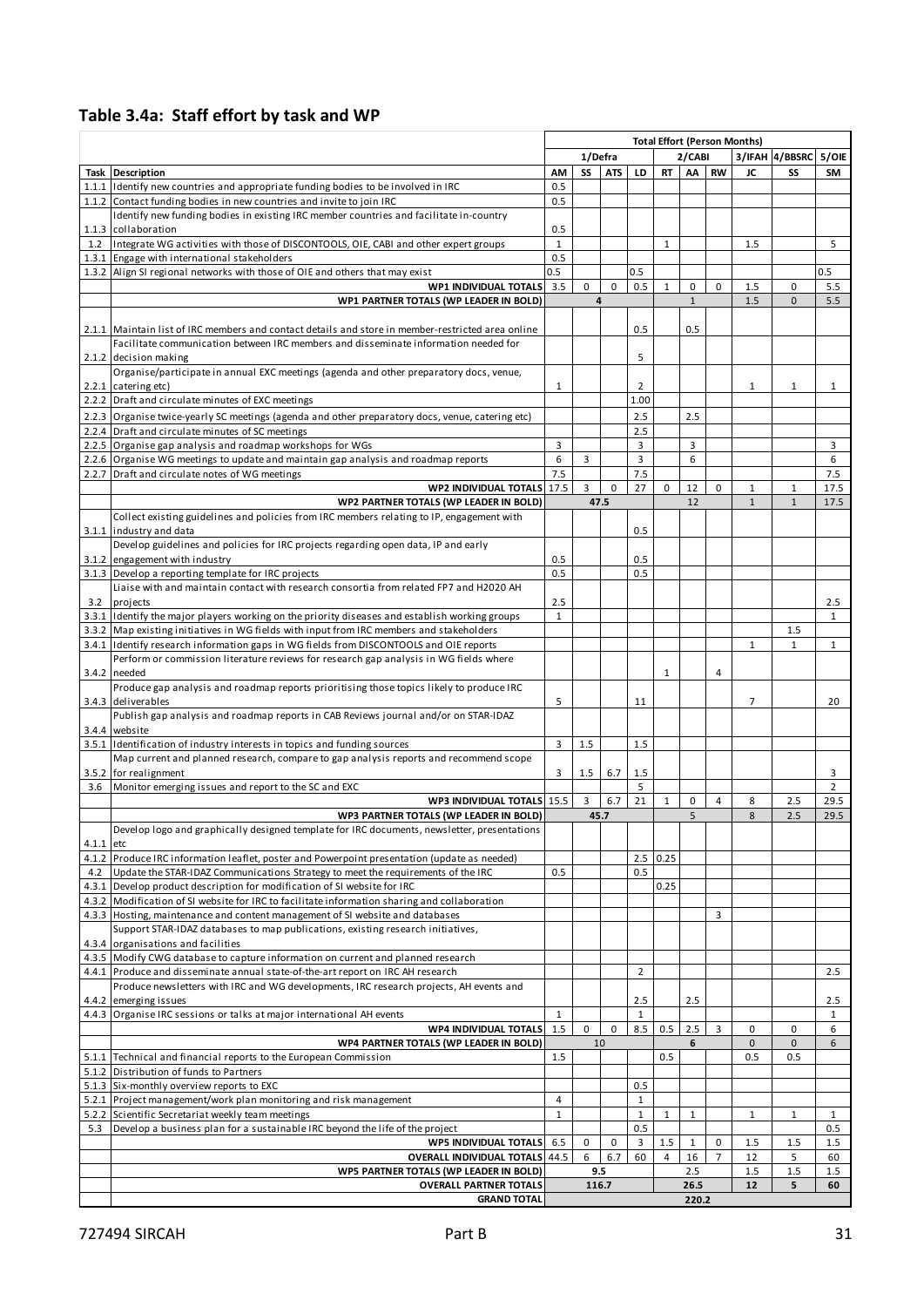#### *Personnel costs*

53% of the budget will be allocated to human resources with the time spent on each task by both individuals and their organisations detailed in Table 3.4a.

Partner 1 (Defra) employs the Coordinator (AM) who will have ultimate responsibility as the grant holder for all contractual obligations to the European Commission and will contribute mainly to the network expansion activities of WP1 and gap analyses/road maps in WP3. Defra also employs Luke Dalton, retained from STAR-IDAZ, through a secondment from Beta Technology Ltd but working in house full time with the Coordinator. He will be responsible for the overall implementation of the project including organisation and reporting of meetings, communication between the various groups, dissemination to the wider animal health community and reporting to the IRC Executive Committee. He will help the Coordinator to ensure adherence to the work plan, risk monitoring and reporting to the European Commission. He will also contribute to the production of gap analysis and roadmap reports and recommendations for IRC partner programme alignment. A budget has been assigned for additional part-time veterinary expertise within Defra specifically for the task of research programme alignment in the final three years of the Project (T3.5.2).

Partner 2 (CABI) will be responsible for preparing literature reviews/bibliographies to feed into the WGs and will also be responsible for keeping the website updated with news, events and the various reports that will be produced. A considerable amount of time will spent organising meetings for the various groups and travel for the Scientific Committee for which they hold the budget.

Partner 3 (IFAH) employs the DISCONTOOLS Project Manager through a secondment from Avia-GIS NV. His main tasks will be T1.2 and T3.4.3, integrating the DISCONTOOLS experts groups with the IRC WGs and producing gap analysis and roadmap reports from these groups.

Partner 4 (BBSRC) will contribute (at no cost to SIRCAH) mainly to tasks T3.3.2 and T3.4.1 involving the mapping of existing initiatives in WG fields and identifying research gaps in WG fields from DISCONTOOLS and OIE reports.

Partner 5 (OIE) will employ SM to work full time on the project, mainly integrating the WG activities with those of DISCONTOOLS, CABI, OIE and other expert groups (T1.2), preparing the gap analysis and roadmap reports from the WGs (T3.4.3) and producing the annual state-of-the-art report on IRC AH research (T4.4.1).

#### *Other direct costs*

Academics and members of the research community are being or will be invited to participate in the Scientific Committee (SC) and Working Groups (WG) but will not be claiming for their time. SC members will meet at least twice a year and SIRCAH will cover their travel costs and also the meeting costs (venue hire and catering). WG members will attend workshops in the first instance then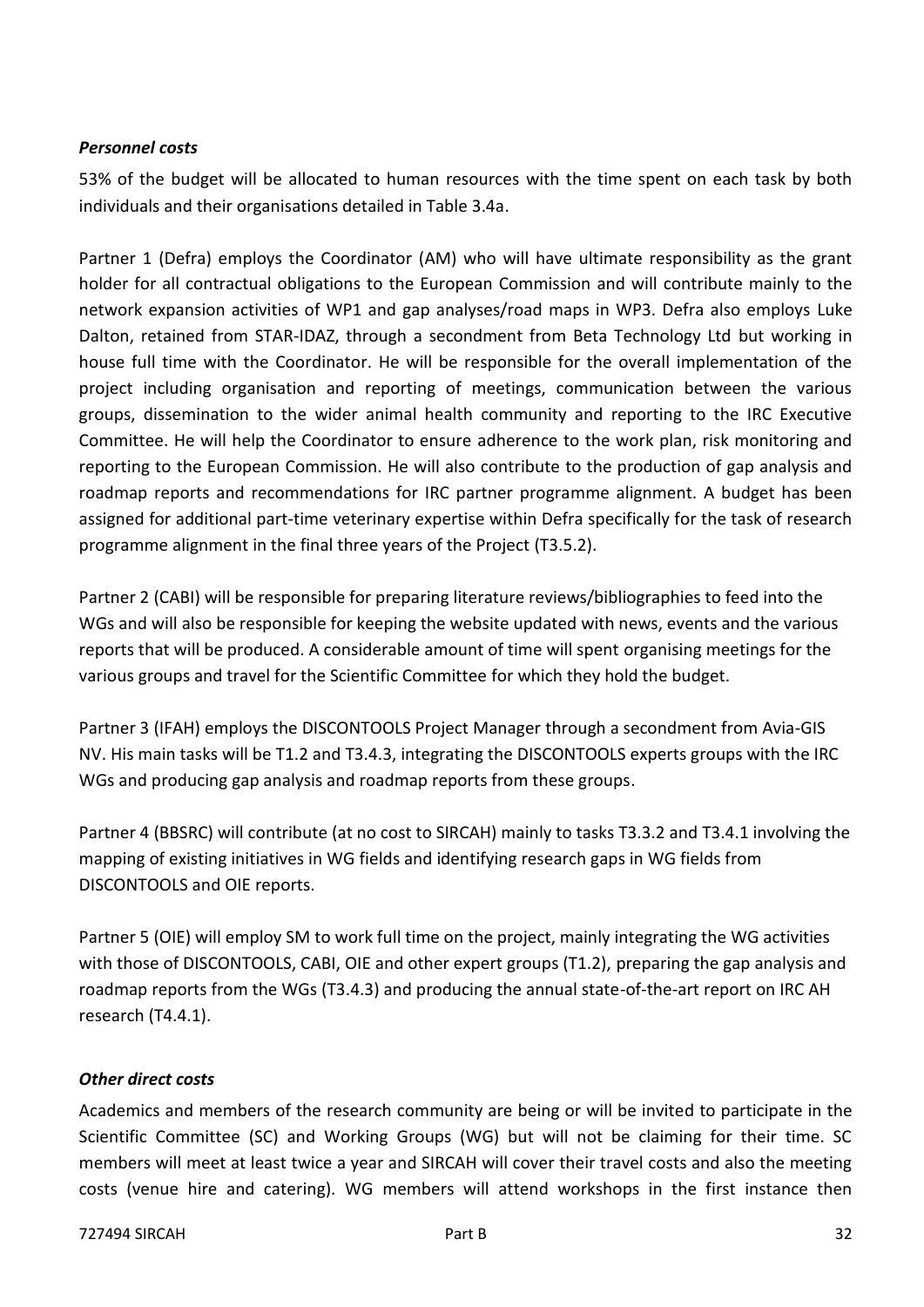meetings (as described) in order to perform gap analyses and develop research roadmaps. The Executive Committee (ExC) of the IRC (funders and programme owners) will meet once a year to hear the SC's recommendations and discuss how to align their research programmes. SIRCAH will cover the WG and ExC meeting costs but not the participants' travel or time. CABI holds the budget for WG and SC workshop and meeting venue hire and catering and for Scientific Committee members' travel to SC meetings and Defra holds the budget for ExC venue hire and catering and for one SC member to attend each of the WG workshops and meetings.

| Participant No. 1 | <b>Cost</b>  | <b>Justification</b>                                                         |
|-------------------|--------------|------------------------------------------------------------------------------|
| <b>Defra</b>      | $(\epsilon)$ |                                                                              |
| <b>Travel</b>     | 7.5k         | Targeted interaction with funding organisations/programme                    |
|                   |              | owners in select countries where engagement isn't at the desired<br>level    |
|                   | 22.5k        | AM, LD and Scientific Committee Chairperson travelling to five EC            |
|                   |              | meetings                                                                     |
|                   | 45k          | AM and LD attending ten SC meetings                                          |
|                   | 90k          | One SIRCAH and one SC member attending each of 30 WG<br>workshops            |
|                   | 180k         | One SIRCAH and one SC member attending each of 60 WG<br>meetings             |
|                   | 8k           | One SIRCAH member attending meetings of related FP7 and H2020<br>initiatives |
|                   | 20k          | Presenting the STAR-IDAZ IRC activities at 10 international animal           |
|                   |              | health conferences                                                           |
| Equipment         |              |                                                                              |
| Other goods and   | 25k          | Venue hire, catering etc for five meetings of the ExC                        |
| services          | 3k           | One audit certificate                                                        |
| <b>Total</b>      | 401k         |                                                                              |

**Tables 3.4 b - 'Other direct cost' items**

| <b>Participant No 2</b> | Cost $(\epsilon)$ | <b>Justification</b>                                          |
|-------------------------|-------------------|---------------------------------------------------------------|
| <b>CABI</b>             |                   |                                                               |
| <b>Travel</b>           | 7.5k              | RT attending five ExC meetings                                |
|                         | 225k              | 15 SC members attending 10 SC meetings                        |
| Equipment               |                   |                                                               |
| Other goods and         | 30k               | Venue hire and catering for 10 SC meetings                    |
| services                | 90k               | Venue hire and catering for 30 WG workshops                   |
|                         | 180k              | Venue hire and catering for 60 WG meetings                    |
|                         | 840               | Development of logo and branded templates                     |
|                         | 1,898             | Production of IRC information leaflets and posters            |
|                         | 2,373             | Development of product description for websites and databases |
|                         | 3k                | One audit certificate                                         |
| Total                   | 540,611           |                                                               |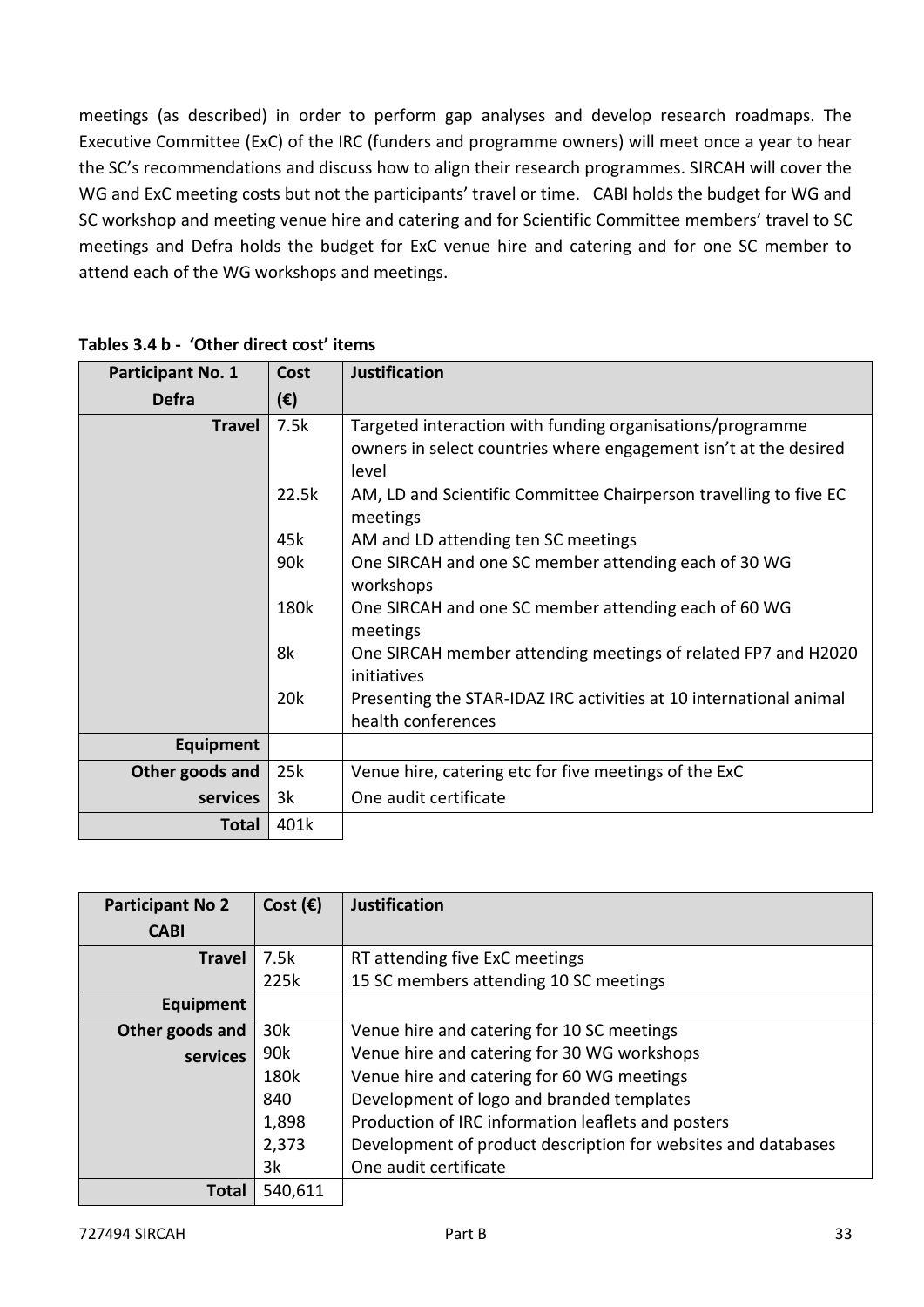| <b>Participant No 3</b> | Cost $(\epsilon)$ | <b>Justification</b>           |
|-------------------------|-------------------|--------------------------------|
| <b>IFAH Europe</b>      |                   |                                |
| <b>Travel</b>           | 7.5k              | JC attending five ExC meetings |
| <b>Total</b>            | 7.5k              |                                |

| <b>Participant No 4</b><br><b>BBSRC</b> | Cost $(\epsilon)$ | <b>Justification</b>           |
|-----------------------------------------|-------------------|--------------------------------|
| Travel $ 7.5k$                          |                   | SS attending five ExC meetings |
| Total $ 7.5k$                           |                   |                                |

| <b>Participant No 5</b> | Cost $(\epsilon)$ | <b>Justification</b>                                       |
|-------------------------|-------------------|------------------------------------------------------------|
| <b>OIE</b>              |                   |                                                            |
| Travel                  | 7.5k              | SM attending five ExC meetings                             |
|                         | 7.5k              | SM attending meetings of related FP7 and H2020 initiatives |
| Other goods and         | 3k                | One audit certificate                                      |
| services                |                   |                                                            |
| Total                   | 18k               |                                                            |

#### <span id="page-33-0"></span>**Section 4: Members of the consortium**

#### <span id="page-33-1"></span>*4.1. Participants (applicants)*

#### <span id="page-33-2"></span>**Partner 1: Defra**

**The Department for the Environment, Food and Rural Affairs (Defra)** is the government department with responsibility for policies relating to Animal Health and Welfare in Great Britain. The STAR-IDAZ IRC, which Defra has joined, is specifically related to one of Defra's, objectives which makes reference to the need of having the nation better protected against plant and animal diseases and other hazards through investment in animal and plant health science. Defra has an animal health and welfare research programme, to provide evidence for policy development and implementation, with an annual budget in the region of 25 million Euros, funding research on Bovine TB, Exotic Diseases, Zoonoses, TSEs, Endemic Diseases, Animal Welfare, Veterinary Medicines and diseases of fish. This research programme is managed centrally within Defra's Animal and Plant Health Directorate and a significant part of the research programme is conducted in Defra's Animal and Plant Health Agency.

There are close working relationships with the other UK research funders including the Research Councils of the Department for Business, Innovation and Skills (especially the Biotechnology and Biological Sciences Research Council), with the animal health research budget holders in the devolved administrations in Scotland and Northern Ireland, with the Food Standards Agency and with the Wellcome Trust, a major charity involved in Biomedical research. At a European and global level Defra led the EMIDA ERA-net on emerging and major infectious diseases of animals (Project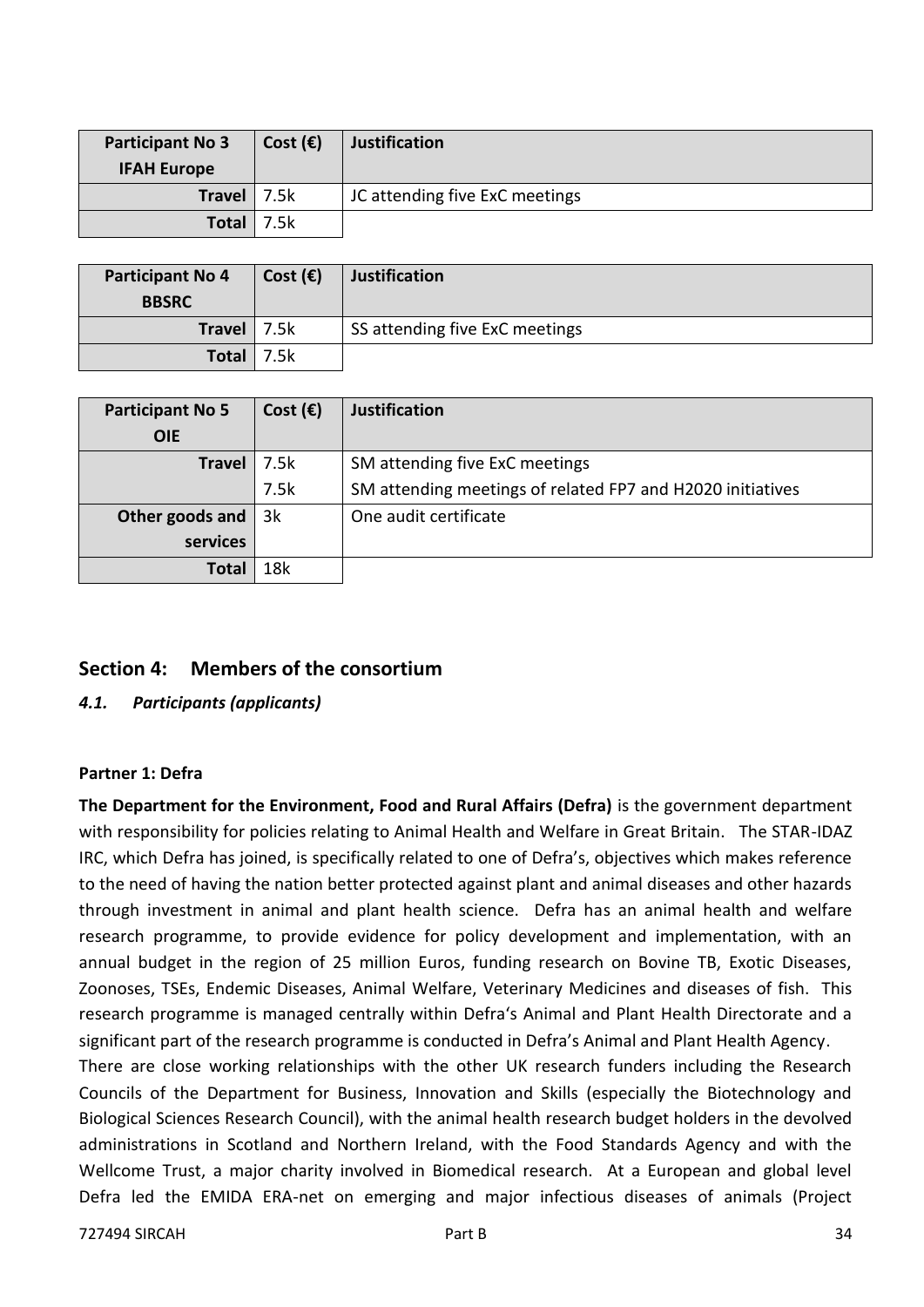Reference: FP7-KBBE - 219235) and the STAR-IDAZ global network on infectious diseases of animals and zoonoses (Project Reference: FP7-KBBE - 265919) and was active in the Animal Health and Welfare ERA-Net (ANIHWA - Project Reference: FP7-KBBE - 291815), leading one of the work packages. STAR-IDAZ involved 25 partners from 18 countries and through regional networks established for the Americas, Asia and Australasia and Africa and the Middle East complementing the existing network in Europe outreach extended to approximately 50 countries.

#### **Main tasks in the project and previous experience relating to these**

Defra will coordinate the project, play a major role in all Work Packages and lead Work Packages 1, 2, 3 and 5. With the above mentioned wide-ranging research programme on animal diseases, links to other UK research funders and experience in leading European and global initiatives Defra is in a position to make a significant contribution to the successful coordination of animal health research and the delivery of the IRC target deliverables through leading the IRC support project (SIRCAH).

**Dr Alex Morrow** BA, MVB, PhD, MRCVS **(Coordinator)** (male) is a veterinary surgeon with twenty years' experience in research, followed by four years in a research support capacity at Edinburgh University and twelve years in his current position in research programme management with Defra. He has also undertaken formal (certificated) training in project (Prince 2) and programme (Managing Successful Programmes) management. In Defra, where he is currently International Evidence Lead, he was previously responsible for an annual research budget of approximately 10 million Euros, including direct responsibility for the research programme on endemic diseases, and established research advisory groups involving the various industry sectors. He represents Defra on the Biotechnology and Biological Sciences Research Council, Committee A (previously the Animal Sciences Committee), grant awarding meetings, and co-ordinates the UK Animal Diseases Research Funders Forum. He proposed the establishment of and coordinated, for ten years, the Collaborative Working Group on Animal Health and Welfare research under the EU Standing Committee on Agriculture Research and represented the CWG on the Executive Board of the European Technology Platform on Global Animal Health. He led the associated EMIDA ERA-Net and a work package in the ANIHWA ERA-Net. These ERA-Nets were referred to as "**very notable ERA-NET success stories** in 'agriculture'" in a review of Framework Programme 7 activities on FOOD, AGRICULTURE AND FISHERIES, AND BIOTECHNOLOGY. He also led the STAR-IDAZ global network, the first of its kind to be funded by the EC. With his experience in research, including research programme management with responsibility for significant research funding, leading the EMIDA ERA-NET and associated SCAR CWG on animal health and welfare and the STAR-IDAZ global network on infectious diseases of animals and zoonoses and working in an environment where he is supported by administrators he is well suited to leading this Support Action project.

**Luke Dalton** BCA, BSc, MSc, (male) has worked for Defra via secondment since 2006, first managing the Veterinary Medicines and Antimicrobial Resistance research programmes then as Project Manager for the FP7-funded EMIDA ERA-Net from 2008 and STAR-IDAZ from 2011. As a PRINCE2 Practitioner with a degree in management, courses in financial and technical reporting for FP7, and having seen two international animal health research coordination projects through from proposals to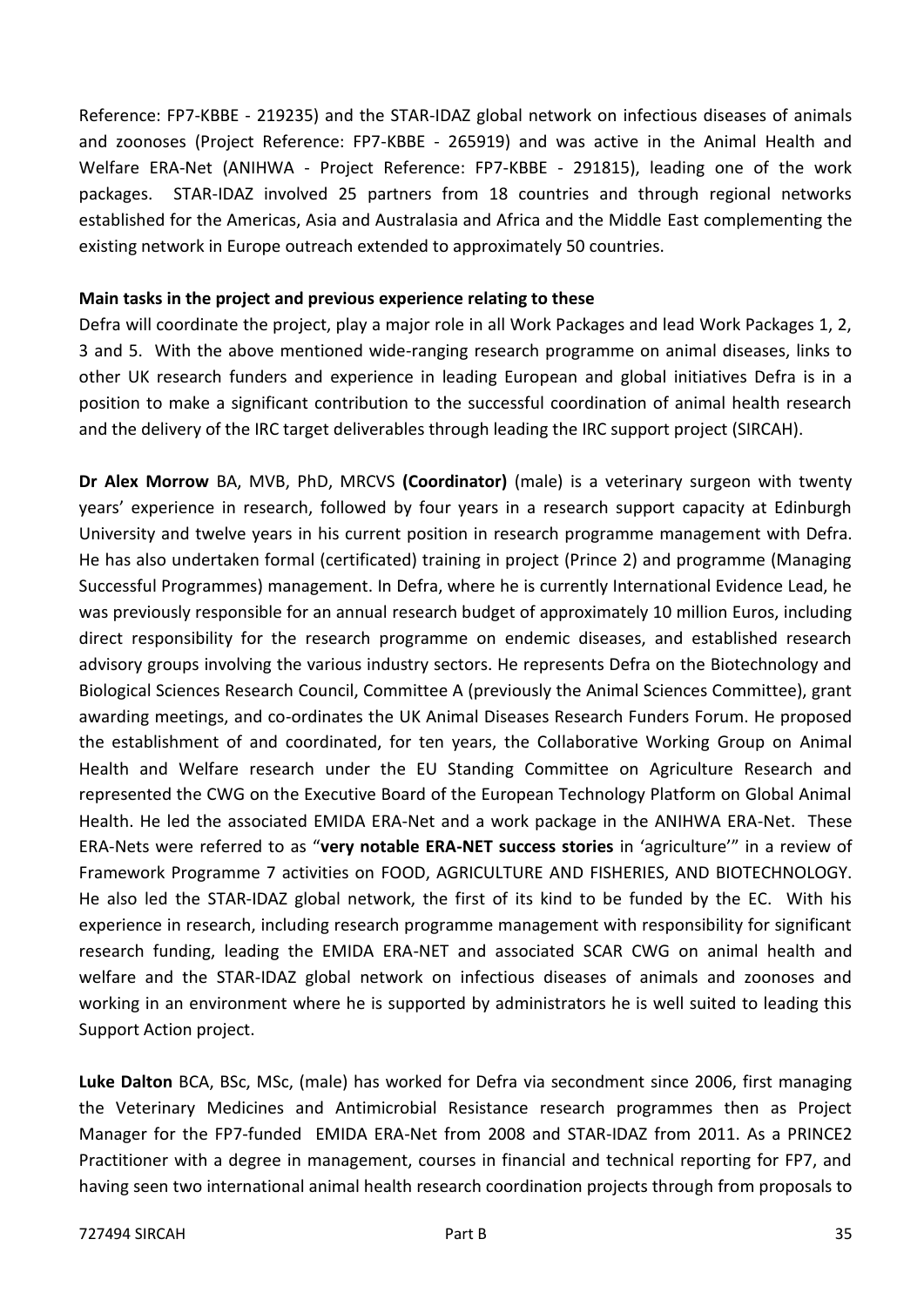completion, he has the training and experience required to successfully manage the SIRCAH Coordination and Support Action. Luke ran the secretariat for the SCAR CWG from 2006-2015 and designed, commissioned and managed three websites, an online collaborative platform and database for this network and the two FP7 projects He is an active member of the CWG Strategy and Foresight Unit and took a leading role in the foresight exercises performed under ANIHWA and STAR-IDAZ to identify the research needed to prepare for emerging infectious animal disease threats in the next 20 years. He has recently completed a Masters degree in Risk Analysis for which his dissertation was titled "A systems approach to understanding the drivers for the emergence of infectious diseases of animals".

**Dr Scott Sellers** BSc, PhD (male) has 22 years' experience working in core Defra and UK government research agencies, including the Veterinary Laboratories Agency (now the Animal and Plant Health Agency) and the Institute for Animal Health (now the Pirbright Institute). He has undertaken research activities, including work on immune responses to bovine TB and genetic resistance to infectious disease in poultry. In his current role, as lead for Animal Health & Welfare (AH&W) R&D strategy at Defra, he has oversight of the Defra AH&W R&D portfolio (approx. €25m/pa) and has been an active member of several international networks to co-ordinate AH&W research, including the SCAR-CWG, EMIDA & ANIHWA ERA-nets and STAR-IDAZ.

#### <span id="page-35-0"></span>**Partner 2: CABI**

**CAB International** (CABI – [www.cabi.org\)](http://www.cabi.org/) is an intergovernmental, not-for-profit organization, owned and run by its 48 member countries, with 500 staff based in over 12 locations around the world, all of them experts in their field. Staff members range from microbiologists and ecologists to content editors, book commissioners and web specialists. CABI has an annual turnover of about 25 million GBP. It's mission is to improve people's lives worldwide by providing information and applying scientific expertise to solve problems in agriculture and the environment. CABI's research and development work focuses on four overarching themes: Knowledge for Development, Knowledge Management, Trade and Commodities, Invasive Species Management. CABI uses Prince 2 project management methodology, and has developed the project management and financial reporting systems required by institutional donors. It is compliant with requirements for Joint Management of strategic EC programmes, following successful 4-pillar audit in 2011. This review covers accounting standards, audit standards, internal control framework and procurement standards.

Throughout its 100 year history, CABI has managed knowledge through systematically creating, organising, storing and communicating information in agriculture, veterinary medicine, and animal science, as well as food, health and the environment. By acting as a central resource and facilitator, CABI has enabled researchers and practitioners around the world to access the world's research knowledge. CABI has much experience in building international consortia of public and private organizations to fund knowledge tools, such as the Animal Health and Production Compendium, and the Invasive Species Compendium (an open access resource). For these consortia of organizations from the private and public sectors came together to build knowledge tools that benefit all those researching, teaching and practicing in that subject area.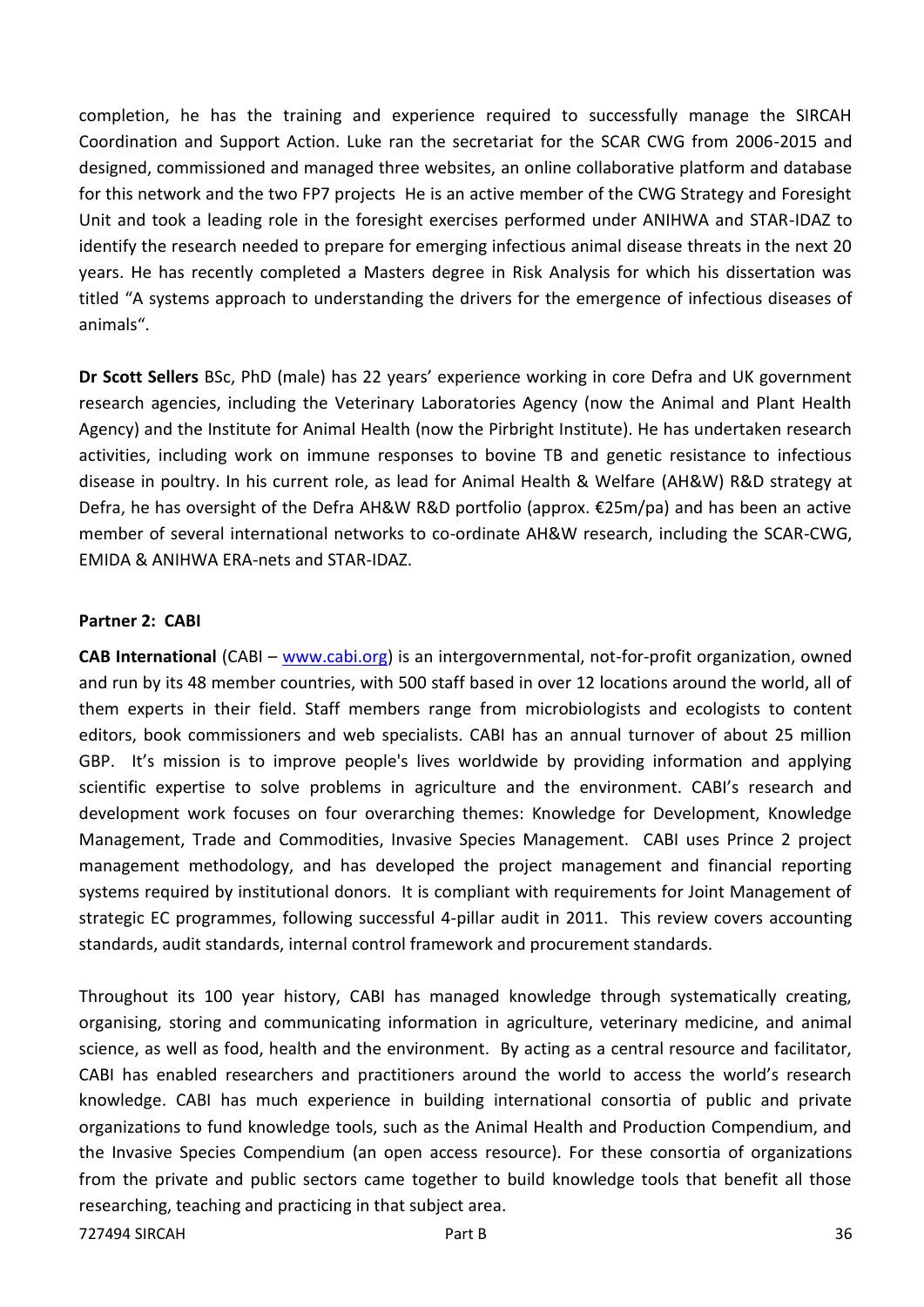CABI's carries out development projects with public, private and international organizations such as European Commission, DfID, B&M Gates Foundation, and development aid organizations from many countries including Switzerland, Australia, Canada, Netherlands, and Denmark. CABI also collaborates with FAO, WHO and OIE, and CABI has cooperation agreement with the OIE.

CABI's status and cost-effective structure has enabled it to be chosen to host and manage international secretariats such as GODAN, and previously, BioNet International.

#### **Knowledge management (including Publishing)**

CABI's world-class reputation as a database and publishing house is widely cited as an important area that distinguishes CABI from other organizations. CABI is seen as a source of credible, reliable and quality-assured information, and, CABI has the skills needed to handle information produced by other organisations, as well as that generated by itself. So, **through resources like CABI's global databases and Compendia, CABI is able to collate, synthesize and disseminate research knowledge and identify gaps in the global research initiative**. CABI's ability to maintain sustainable knowledge databases is also well established. CABI handles information and knowledge on public health, food and nutrition, veterinary medicine and environmental information, as well as agriculture.

#### *The CAB Abstracts Database*

The most comprehensive database of its kind, CAB Abstracts gives researchers instant access to over 8 million records from 1973 onwards, with over 360,000 abstracts added each year. Its coverage of the applied life sciences includes agriculture, environment, veterinary sciences, applied economics, food science and nutrition. Our excellent international coverage sets CAB Abstracts apart from other databases. We process all relevant publications, including less well-known and non-English journals and those published by independent and learned publishers.

With publications from over 116 countries in 50 languages, including English abstracts for most articles, researchers get the fullest global picture for any subject.

#### *Compendia*

Compendia first launched 1994 have been making a difference to people's work across the world, by bringing together a vast selection of information into one place on subjects such as animal health and production, crop protection, aquaculture, and forestry. The Compendia combine indexed information of all scientific research, detailed datasheets, images and much more. They are each funded by an international consortium of public and private bodies, and with partners such as the OIE, FAO, ILRI and others.

CABI Hosts the secretariat of Global Open Data for Agriculture and Nutrition (GODAN) initiative.

#### **Main tasks in the project and previous experience relating to these**

CABI will be involved in all Work Packages, playing a major role in WP 2, 3 and 4 and leading Work Package 4 which is concerned with communication and dissemination. CABI's knowledge databases are important for WP 3 and their knowledge management systems and experience relating to communications are important for WP4. They will be responsible for preparing literature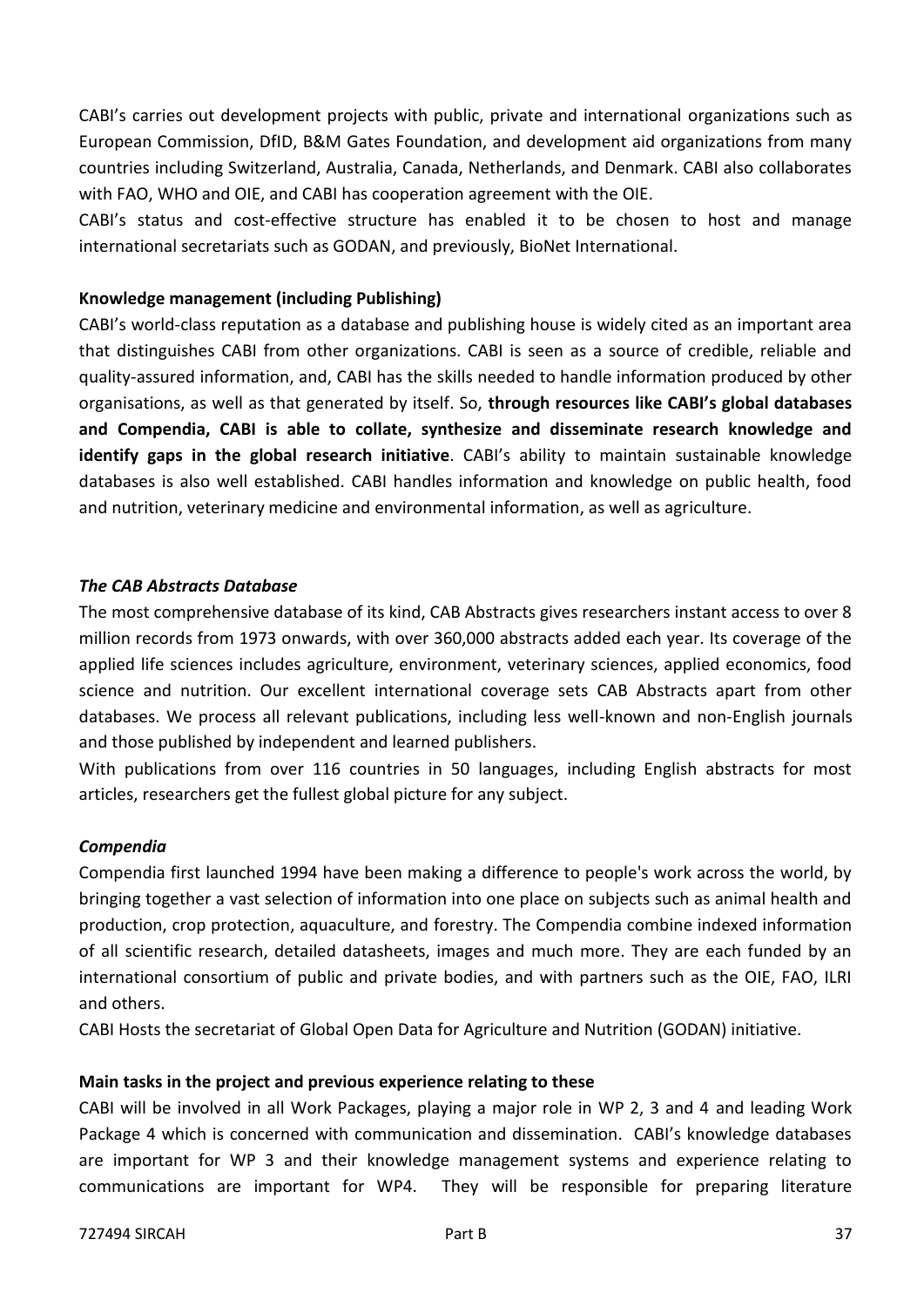reviews/bibliographies to feed into the WGs and will also be responsible for keeping the website updated with news, events and the various reports that will be produced. A considerable amount of time will be spent booking meetings for the various groups and travel for the Scientific.

#### **Robert Taylor BSc, Editorial Director, CABI** (male)

In his career at CABI, Robert Taylor has acquired extensive skills and experience in the production and appropriate delivery of agricultural information. He is currently Editorial Director in CABI's Knowledge Business, which is responsible for the databases, books, and Compendia on agriculture, veterinary medicine, human health and the environment. He has a degree in zoology, and worked mainly in the animal health section of CABI, developing its veterinary business. He has a strong commitment to agricultural information for development and has studied development management at the Open University. Overseas experience includes consultancy placement in Lithuania and India, and delivering training in information skills in India, Tanzania and South Africa and speaking at conferences in France, South Africa, Tunisia and Trinidad.

#### <span id="page-37-0"></span>**Partner 3: IFAH-Europe**

**International Federation for Animal Health - Europe** (IFAH-Europe) is the representative body of manufacturers of veterinary medicines, vaccines and other animal health products in Europe. It represents 13 corporate Members and 20 National Animal Health Trade Associations in Europe. These companies comprise both local medium-size enterprises (SMEs) and international companies. IFAH-Europe's Membership covers 90% of the European market for veterinary medicinal products, both originators and generics.

Since 1997, the European animal health industry has been working towards improving the quality of life for animals and people by successfully addressing the strategic priorities that contribute towards safeguarding the health and quality of life of animals, people and the environment.

IFAH-Europe is committed to proactively engaging with the EU institutions, stakeholders including veterinarians, farmers, pet owners, as well as the media and other partners to ensure a working relationship based on mutual trust and respect by:

• increasing awareness of the value animal health brings to society in terms of companion animals, sustainable agriculture, safe food and diseases which can impact public health; • promoting a predictable, harmonised, science-based and innovative market place for quality animal medicines.

IFAH-Europe is a source of reliable information for all key stakeholders. In order to achieve this IFAH-Europe has broad experience in undertaking a number of activities which include:

- Organising international symposia
- Organising workshops on selected topics related to animal medicines
- Publishing information and outreach material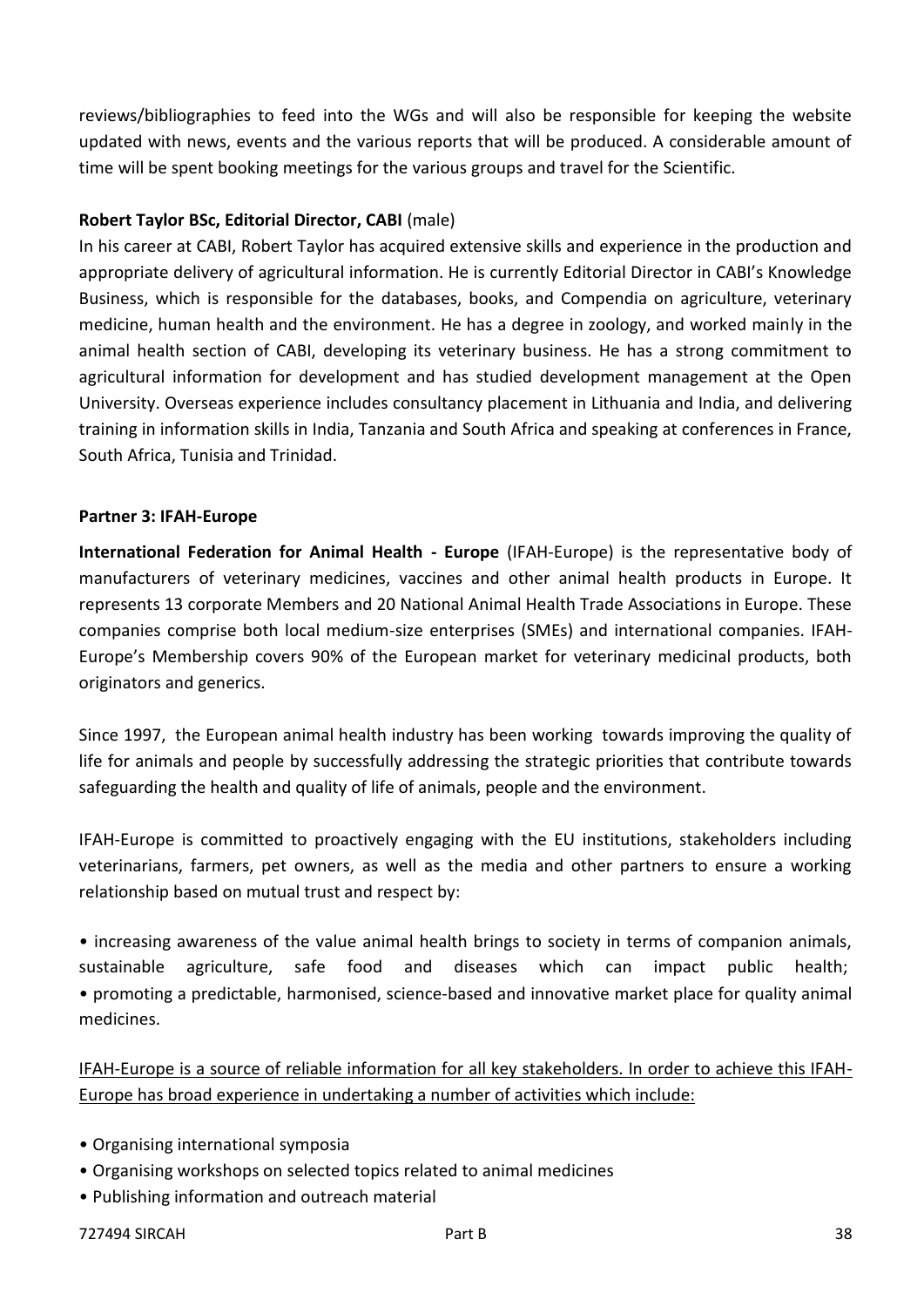- Writing position papers (on technical and political issues)
- Building networks
- Contributing to the definition of EU research programmes

In December 2004 when the Vision document for the ETPGAH (European Technology Platform) was launched, IFAH-Europe took the lead. Since then IFAH-Europe has overseen the successful development of the ETPGAH and the publication of the final Vision document, the Strategic Research Agenda and the Action Plan of the platform (Project Reference: FP6-POLICIES - 22515). IFAH-Europe has led the platform through the governance structure as chair of the executive board and the steering council. The successor of the ETPGAH, DISCONTOOLS(Project Reference: FP7-KBBE - 219235), has been and is still managed by IFAH-Europe.

Consequently IFAH-Europe is well experienced in participating as coordinator of the DISCONTOOLS Support Action project. IFAH-Europe has also demonstrated the ability to run not only the governance of the platform but also to involve stakeholders in the development of the various components of the platform and that of DISCONTOOLS.

## **Main tasks in the project and previous experience relating to these**

IFAH-Europe developed and are currently updating the DISCONTOOLS disease databases identifying gaps in knowledge and disease control products. They will therefore contribute to WP1 helping to integrate STAR-IDAZ IRC activities with those of DISCONTOOLS, CABI and OIE and the development of disease research roadmaps in WP3. They will also contribute to WP1 and 5.

## **Roxane Feller - IFAH-Europe Secretary General** (female)

Before joining IFAH-Europe in February 2015, she was Director of the Economic Department in FoodDrinkEurope, an umbrella organisation which, as the name suggests, represents the food and drink manufacturing industry in Europe. The department coordinates the work related to the Commission's "High Level Forum for a better functioning Food Supply Chain" and inputs into EU policies that impact the competitiveness of the industry, such as those related to the supply of agricultural raw materials, trade and relations in the food chain.

Prior to this position, she worked for Copa-Cogeca, the organisation representing European farmers and agri-cooperatives, for 14 years, where she was senior policy officer in charge of all food and feed safety-related issues including animal health and welfare. She was representing Copa-Cogeca at the ETPGAH and DISCONTOOLS since their creation.

She started her career in the area of EU political advocacy in Brussels in 1992 for the European Sugar Industry, where she was in charge of social affairs.

Roxane Feller studied in the United States and in Switzerland. She is a lawyer by training and speaks French and English, with an excellent knowledge of German, Spanish and Dutch.

**Dr Johannes Charlier** DVM, PhD, Dip. EVPC, (male), graduated as a veterinarian from the Faculty of Veterinary Medicine (Ghent University) in 2002. From 2002 to 2015, he worked as a researcher at the Laboratory of Parasitology (Faculty of Veterinary Medicine, Ghent University) and specialized in the diagnosis, epidemiology and economics of helminth infections in cattle. He acquired international expertise through participation in several EU funded projects. His research led to the development of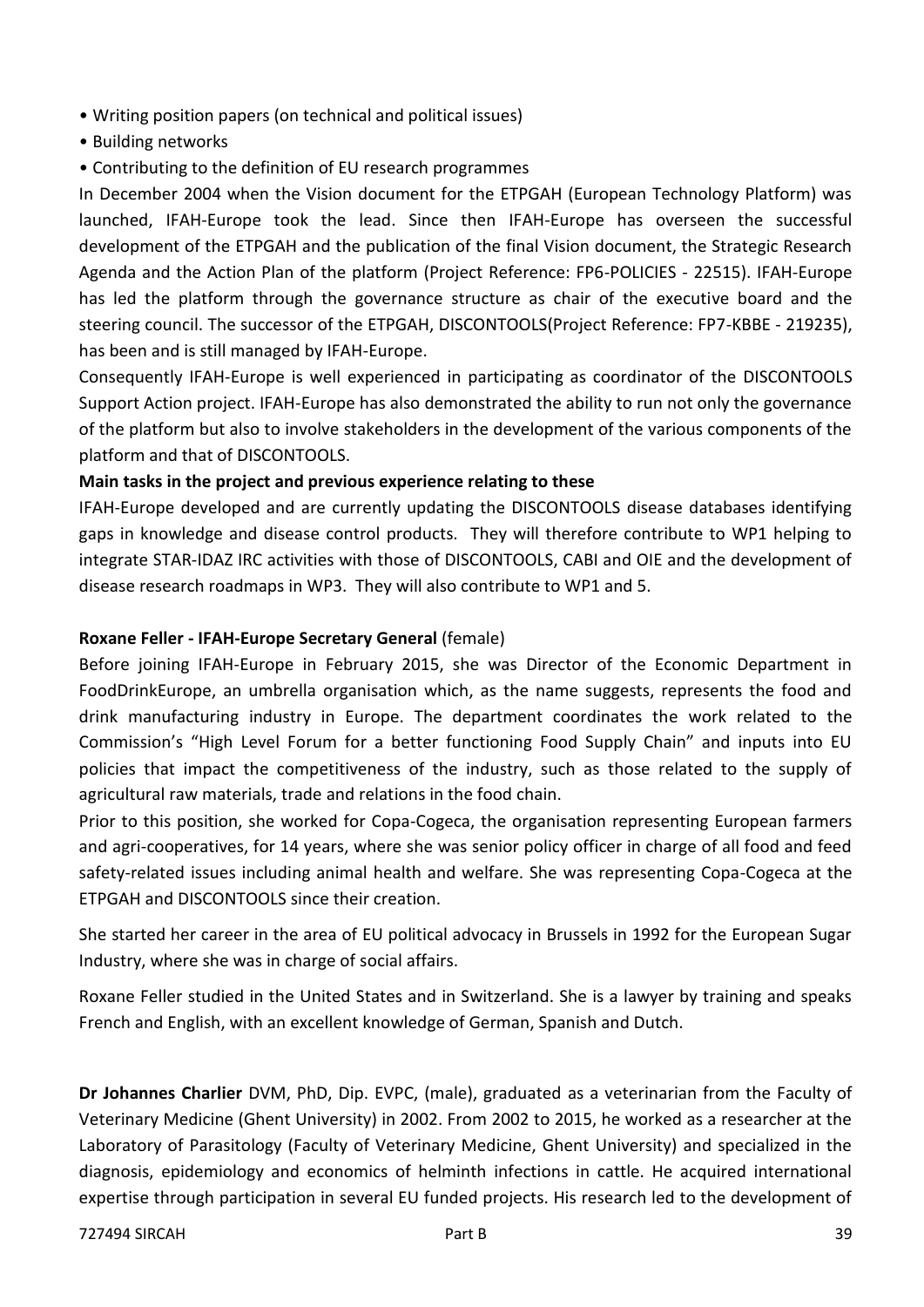2 ELISA kits that assess the exposure of dairy cattle to gastrointestinal nematodes and liver fluke and estimate the impact of these infections on animal productivity. In 2015, he joined Avia-GIS with the aim to translate the gained knowledge in health information systems for the veterinary community. His research has been published in 59 peer-reviewed articles and has been recognized by several scientific awards, including the Peter Nansen Young Scientist Award of the World Association for the Advancement of Veterinary Parasitology (WAAVP).

He is editor of the journal BMC Veterinary Research, section Parasitology and project manager of DISCONTOOLS, a European project to prioritize animal health research towards the development of novel diagnostics, vaccines and pharmaceuticals.

#### <span id="page-39-0"></span>**Partner 4: BBSRC**

**The Biotechnology and Biological Science Research Council (BBSRC)** is the UK's leading funder of academic research and training in the non-clinical life sciences in universities, institutes and centres. It is one of the seven UK Research Councils that work together as Research Councils UK. BBSRC is a non-departmental public body sponsored through the Department for Business, Innovation and Skills (BIS).

BBSRC's Vision is to lead world-class  $21^{st}$  century bioscience, promoting innovation and realising benefits for society within and beyond the UK. It funds internationally competitive research to improve fundamental understanding of biological systems. BBSRC's funded research spans the microbial, plant and animal kingdoms, from molecules to cells to whole organisms and populations.

Animal Health and Welfare are areas of strategic priorities for BBSRC. Animal Health research is aimed at combating both endemic and exotic infectious diseases, including food-borne and vector-borne diseases. BBSRC is also committed to ensuring high standards of animal welfare and supports research that will inform strategies for improving the conditions of animals. BBSRC has recently published its five year Veterinary Vaccinology strategy which focuses on addressing current unmet needs; improving current vaccines and preparing for future threats through vaccinology research and deployment that will enable prevention and eradication of diseases and maintenance of disease free status to sustainably increase productivity and address welfare issues:,

BBSRC, on behalf of the UK Research Councils of HM Government (Department for Business, Innovation and Skills, Government Office for Science, Department for Environment, Food and Rural Affairs, Food Standards Agency, Department for International Development, Public Health England) and Department of Agriculture and Rural Development – Northern Ireland, Scottish Government and Welsh Government, published research strategy 'A Vision and high-level Strategy for UK Animal and Plant Health Research To 2020 and Beyond ' to realise the following vision:

- By 2020, the UK will have created and harnessed new research knowledge and technology that will transform our ability to:
	- $\circ$  systematically predict, detect and understand key current UK animal and plant health problems and emerging threats in real time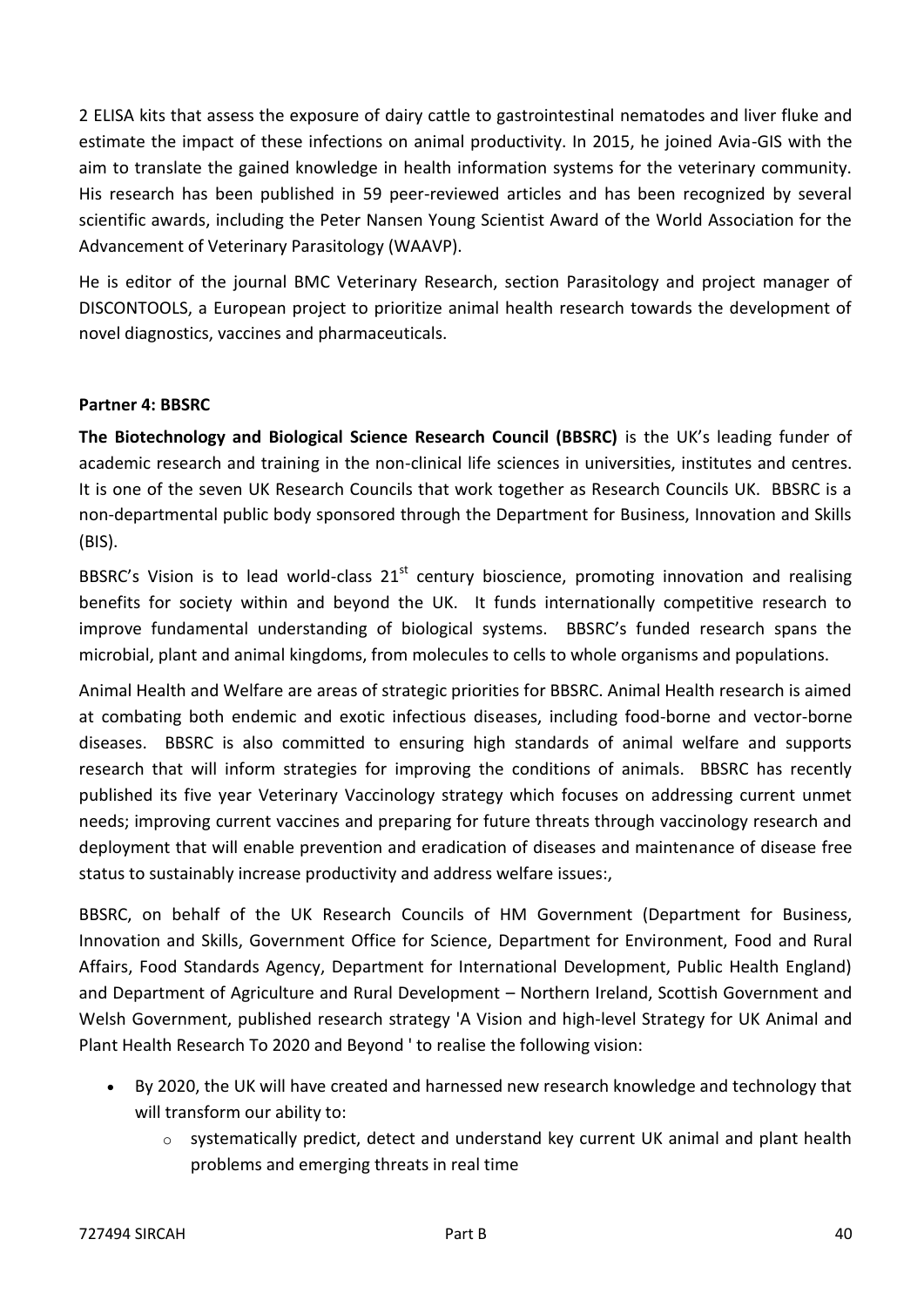o direct sophisticated and rapid responses to effectively and efficiently prevent and mitigate impacts on our agri-environment and wider ecosystems and landscapes

BBSRC has a significant research portfolio of research in Animal Health and Welfare and the recent strategic investment includes £7M investment in developing new approaches to tackling bovine tuberculosis and £20.5M for research and training to reduce the impact of zoonoses on poor people in developing countries and their livestock. BBSRC has recently funded two Networks: Veterinary Vaccinology and Animal Welfare. The vision of these Networks is to foster a multi-disciplinary community. BBSRC provides strategic funding to eight Institutes which provide critical national capability and expertise in strategically important areas. Two of these Institutes, the Pirbright Institute and the Roslin Institute, provide specialist facilities for long term basic, strategic and applied research in Animal Health and Welfare:

 The Pirbright Institute is a world-leading centre of excellence for research and surveillance of virus diseases of farm animals and viruses that spread from animals to humans. Roslin Institute, now incorporated with the Royal (Dick) School of Veterinary Studies, is focused on the health and welfare of animals, and applications of basic animal sciences in human and veterinary medicine, the livestock industry and food security.

BBSRC maintains strong connections with the other major funders of animal health research in the UK, particularly with the Defra, Food Standards Agency, the devolved administrations in Scotland and Northern Ireland, and the Wellcome Trust.

#### **Main tasks in the project and previous experience relating to these**

BBSRC will be mainly involved in WP3 mapping existing initiatives in the field of the various working groups and contributing to gap analysis, having led these areas in STAR-IDAZ and having established a veterinary vaccinology network. They also provide a link with the G20 Ministry of Agriculture Chief Scientific Advisors initiative on coordination of research activities on priority animal health topics, with a particular focus on vaccinology.

**Dr Sadhana Sharma BSc, PhD** (female) has over 10 years of academic and industrial research experience in Canada and UK focussing on the structure-function relationships of both microbial and mammalian proteins including G-protein coupled receptors. Dr Sharma also has management experience in industry (Group Leader of Gene Structure and Function group and manager of core automated sequencing facility). She has been with BBSRC for over 10 years, responsible for developing, implementing and communicating BBSRC Strategies and Policies related to animal health and welfare including veterinary vaccinology strategy, tools, resources and technologies including Nanotechnologies and Bioscience Engineering. In her current role, Dr Sharma is responsible for BBSRC's Animal and Plant Health. She represents BBSRC at the SCAR CWG, ANIHWA (Project Reference: FP7-KBBE - 291815) and the UK Animal Disease Research Funders Forum and has led a workpackage for STAR IDAZ (Project Reference: FP7-KBBE - 265919) and has led in developing BBSRC – National Institute of Food and Agriculture, US Department of Agriculture, partnership in animal health and welfare.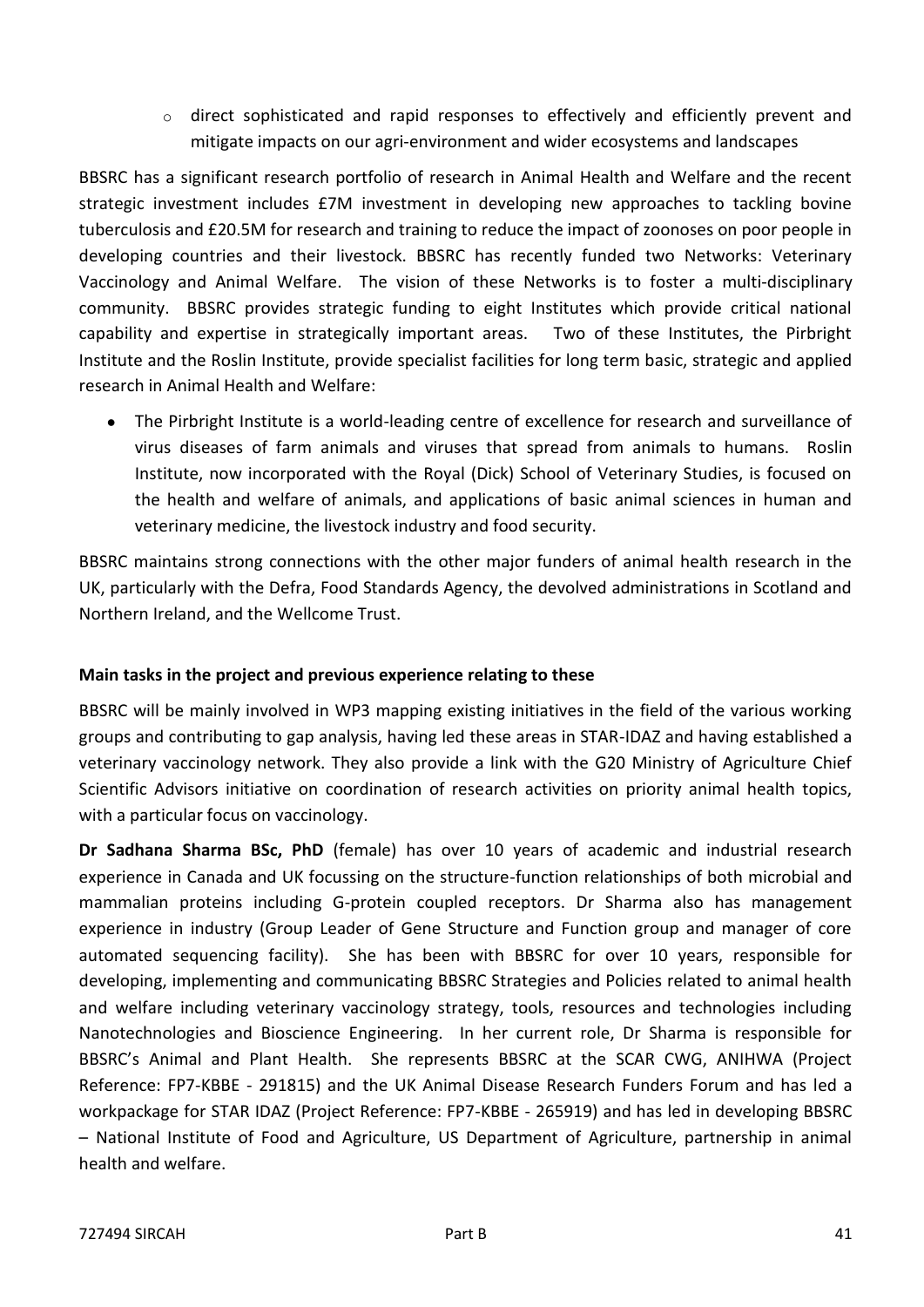**Dr Sarah Plowman, PhD** (female) received her undergraduate degree from the University of York in 1997, her Masters degree from the University of Nottingham in 1998 and her PhD from the University of Edinburgh in 2003. She spent the next nine years working in academia first as a postdoctoral researcher in Australia and then as an Assistant Professor in USA.

Sarah has worked at BBSRC since 2012 first as a Peer Review Officer and since 2013 as a Strategy and Policy Officer in the Bioscience for Health Strategy Team. Sarah has led on the delivery of multi-funder projects including the 'Integrated Programme of Research on Bovine Tuberculosis' which was a joint activity between BBSRC, Defra and NC3Rs. Sarah is currently jointly providing the secretariat for the UK Vaccine Research and Development Network with Department of Health and Medical Research Council. She is also current scoping potential multi-funder activities around vector borne disease.

#### <span id="page-41-0"></span>**Partner 5: OIE**

**The World Organisation for Animal Health (OIE)** is the intergovernmental organisation responsible for improving animal health and welfare throughout the world. The OIE has 180 Member Countries as of 2015 and maintains permanent relationships with over 70 other international and regional organisations<sup>1</sup> as well as regional and sub-regional offices in Africa; the Americas; Asia, the Far East and Oceania; Europe; and the Middle East<sup>2</sup>. The OIE also has the support of a global network of 252 Reference Laboratories covering 118 animal diseases or topics in 39 countries, and 49 Collaborating Centres covering 46 topics in 26 countries; OIE Reference Centres provide the OIE with scientific and technical assistance and expert advice on a broad range of subject matters, methods and procedures that facilitate the harmonisation of OIE intergovernmental standards, guidelines and recommendations at global level.

In the context of the WTO Agreement on the Application of Sanitary and Phytosanitary Measures (the SPS Agreement), the OIE is the international reference for the development, elaboration and promotion of intergovernmental science-based standards for animal health and zoonoses. The SPS Agreement encourages countries to base their sanitary measures on OIE standards, guidelines, or recommendations in order to promote, to the greatest extent possible, the global harmonisation of sanitary measures in animal health and trade. In addition, the SPS Agreement gives the OIE a significant role in collaborating with the WTO in promoting the development and use of international animal health standards between Member Countries and providing technical expertise and advice to the WTO or individual Member Countries. OIE standards, guidelines, and recommendations are developed on the best scientific basis and to ensure widest possible support and implementation; they are prepared by elected OIE Specialist Commissions, Working Groups and ad hoc Groups, bringing together internationally renowned scientists and experts. OIE intergovernmental standards are adopted by the World Assembly of national Delegates to the OIE.

Ensuring transparency in and enhancing knowledge of the worldwide animal health situation is another core mandate of the OIE. Among the formal obligations of OIE Member Countries is the

1

<sup>1</sup> Complete list and corresponding agreements available at:<http://www.oie.int/en/about-us/key-texts/cooperation-agreements/>

More information available at[: http://www.oie.int/en/about-us/wo/regional-representations/](http://www.oie.int/en/about-us/wo/regional-representations/)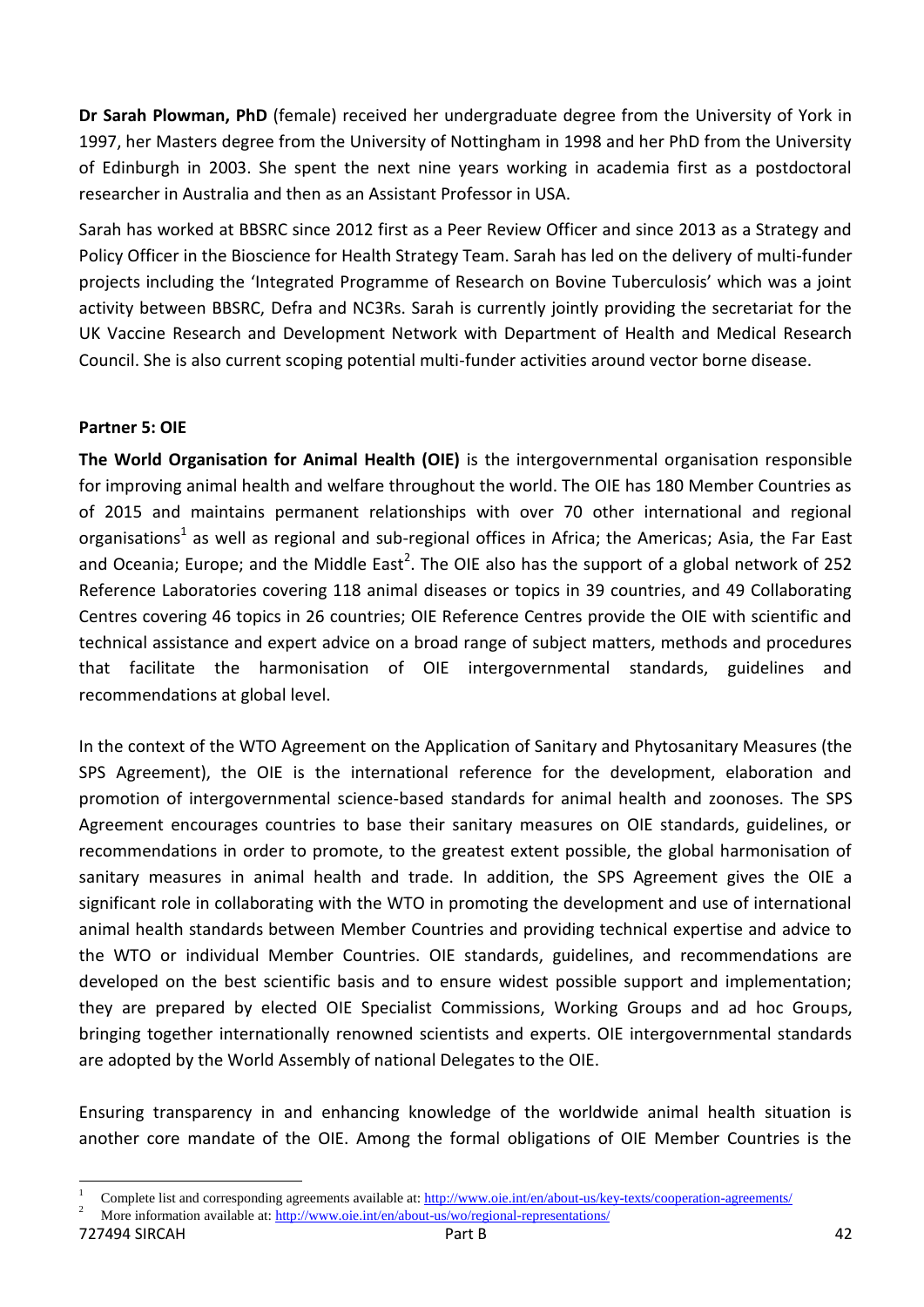submission of information on the relevant animal disease situation – including on zoonoses present in their territory –in the most timely and transparent way. A single OIE list of notifiable terrestrial and aquatic animal diseases has been established for this purpose. To accomplish its mandate in this respect, the OIE created and manages the World Animal Health Information System (WAHIS), providing information on 118 listed diseases. WAHIS provides public access to all data regarding OIE listed diseases; this extensive database is a cornerstone of the OIE's efforts to improve the transparency, efficiency and speed with which animal health information is disseminated throughout the world.

The OIE has a longstanding relationship and collaboration with the European Union; through an exchange of letters and as adopted by the Commission of the European Communities and the OIE on 23 February 2004, both parties "can agree on any joint measures, in particular aimed at developing international cooperation in order to protect animal health, ensure the sanitary safety of foodstuffs of animal origin, combat zoonoses and in relation to animal welfare, as well as the preparation and implementation by developing countries of intergovernmental standards and guidelines related to above mentioned fields".<sup>3</sup> In its capacity as reference organisation, recognised by the WTO for improving animal health worldwide, the European Union recognises that the OIE has a de facto monopoly in the field of animal health and welfare. Moreover, the OIE has been positively assessed and has been qualified as a Pillar Assessed Organisation by the EU.

Among others, the OIE's comparative advantage includes:

- Direct access to Member Countries' National Delegates to the OIE (Chief Veterinary Officers) in 180 countries globally
- Technical and scientific objectivity and expertise closely linked to its role in setting global animal health standards built on the active participation of Member Countries, represented by their Delegates and technical staff, with input of a network of more than 300 OIE Reference Centres
- Strong relationships with regional institutions, technical agencies and private sector representative organisations
- Highly responsive, global technical assistance in all fields encompassing the veterinary domain<sup>4</sup>
- Capacity development approach of working with partner government systems in recognition of State's primary responsibility in managing their respective veterinary services in accordance to OIE standards

Additionally, the OIE produces a wide range of publications which constitute a valuable source of documentation for the international scientific community and facilitate progress in veterinary medicine worldwide. They cover the full spectrum of animal health issues throughout the world and include periodicals, OIE international standards, global conference proceedings, and publications addressing key topical issues. OIE publications are divided into three categories:

**.** 

<sup>3</sup> Available at[: http://www.oie.int/about-us/key-texts/cooperation-agreements/exchange-of-letters-between-the-commission-of-the](http://www.oie.int/about-us/key-texts/cooperation-agreements/exchange-of-letters-between-the-commission-of-the-european-communities-ec/)[european-communities-ec/](http://www.oie.int/about-us/key-texts/cooperation-agreements/exchange-of-letters-between-the-commission-of-the-european-communities-ec/)

<sup>4</sup> The OIE defines the Veterinary domain as "all the activities that are directly or indirectly related to animal, their products or byproducts, which help to maintain and improve the health and welfare of animals, including by mean of the protection of animal health and welfare, and food safety"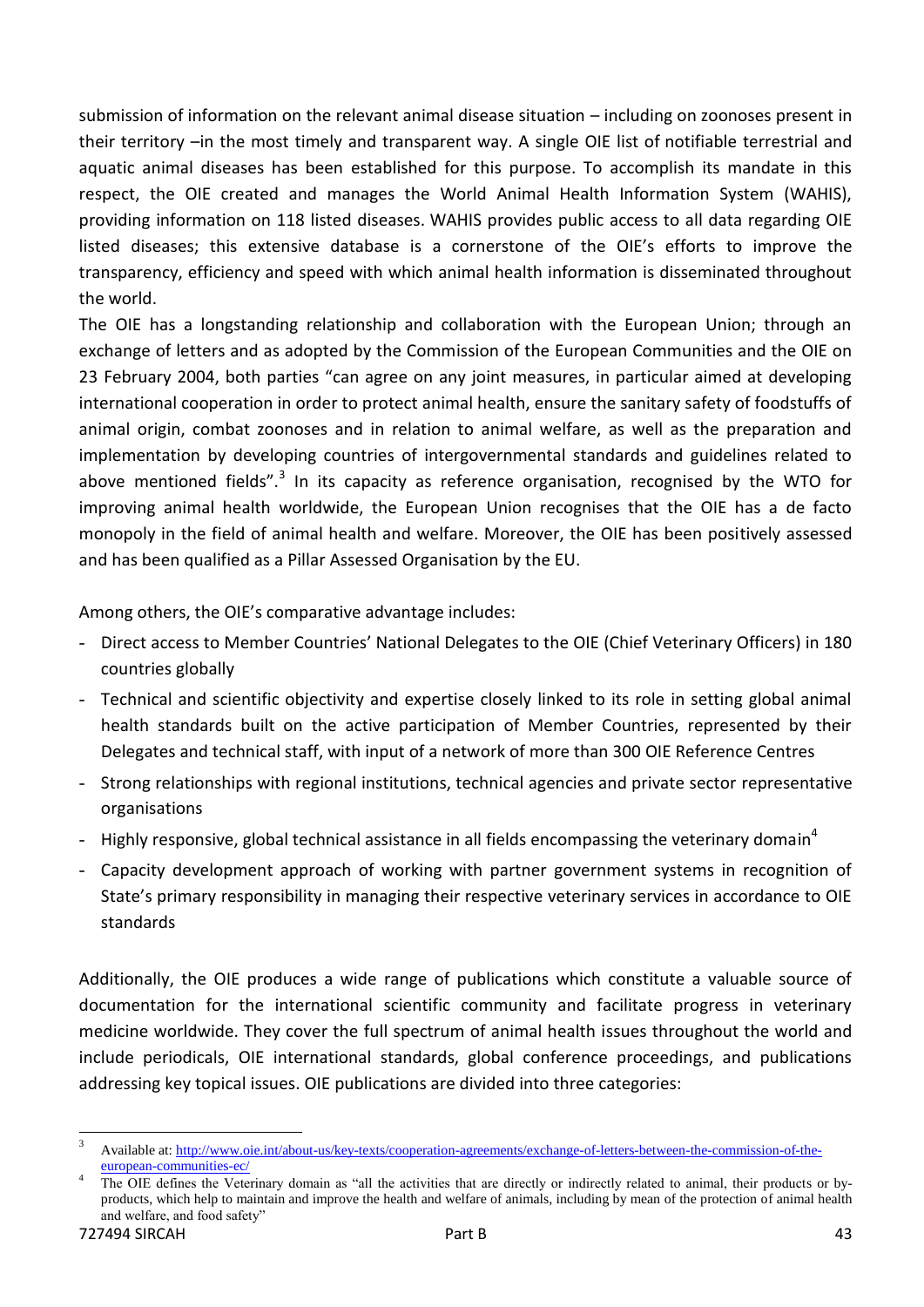- Periodicals: *Scientific and Technical Review*; *Bulletin*; *Disease Information* (available on the WAHIS Interface or in *World Animal Health*).
- International standards: *Terrestrial Animal Health Code*; *Aquatic Animal Health Code*; *Manual of Diagnostic Tests and Vaccines for Terrestrial Animals*; *Manual of Diagnostic Tests for Aquatic Animals.*
- Non-periodicals: Technical series; Thematic publications and joint publications; International scientific conference proceedings and compendiums; Compendium of technical items.

All titles published by or co-published with the OIE are in English, French and/or in Spanish.

## **Main tasks in the project and previous experience relating to these**

OIE will be involved in all work-packages, contributing in particular to the development of gap analysis and research roadmaps in WP3 where its extensive network of disease specialists around the world will be invaluable.

**Dr Elisabeth Erlacher-Vindel** (female) is Veterinarian with over 30 years of international experience in the veterinary field, including research, field practice and senior positions in various professional and international organisations. Her previous positions include: Head of the Food Safety Unit and later Deputy Director and Head of Scientific Research at the *Centre National Interprofessionnel de l'Economie Laitière* (France). Since 2006, she has been Deputy Head of the Scientific and Technical Department at the OIE Headquarters in Paris (France). She is responsible for managing and organising the work of the OIE Scientific Animal Diseases Commission, the Biological Standards Commission, as well as numerous other Working groups and ad hoc Groups focusing on specific animal disease related topics. She also supervises the official process for recognition of the sanitary status of Member Countries, and of diagnostic tests; including oversight of the operational activities of the OIE Reference Laboratories and Collaborating Centres. This includes developing, oversight and management of numerous scientific projects. She is also tasked with the responsibility of providing answers to OIE Member Countries on scientific questions related to animal health. In this position, she has consolidated experience in organising scientific OIE conferences, seminars and meetings. She has represented the OIE at numerous international conferences, scientific symposiums and other relevant meetings and fora. Her experience in the research and management of international scientific issues, Dr Erlacher-Vindel is a valuable partner to this project.

**Dr Alain Dehove** (male) is a Veterinarian with a specialised Master's degree in economics and food industry management. His previous positions include: Head of Unit for the 'internal market' (of the European Union) and Head of Unit for Sanitary and Phytosanitary Multilateral Agreements at the French Directorate General for Food of the French Ministry of Agriculture and Fisheries; National expert at the Unit for monitoring and disseminating scientific opinion of the Directorate General for Health and Consumer Protection (DG SANCO, now DG SANTE) at the European Commission in Brussels; seconded national expert to the European Commission in the field of international food, veterinary and phytosanitary matters; Administrator of the European Commission team responsible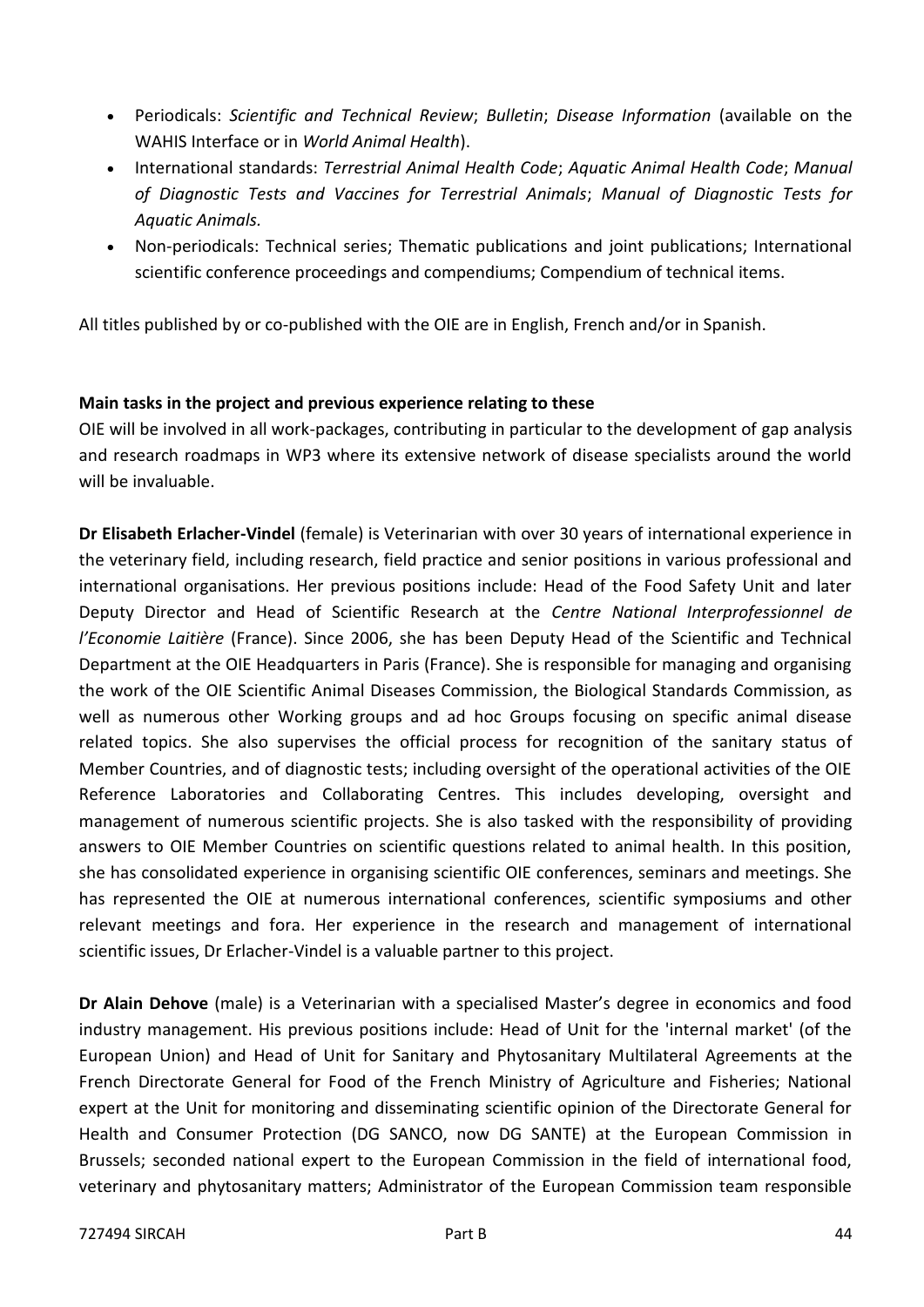for Community coordination of *Codex Alimentarius* meetings. In July 2006, he joined the OIE as Coordinator of the World Animal Health and Welfare Fund. The OIE World Fund is a multi-donor trust fund that collects voluntary contributions to implement projects of international public utility relating to the control of animal diseases and the strengthening of national veterinary services. On 20 January 2016, Alain Dehove was appointed Director of Finance of the OIE, under the direct authority of the OIE Director General; he will provide financial and contractual guidance for this project. He is also a Member of the Governing Council (2014-2017) of the French National Veterinary School of Alfort - *Ecole nationale vétérinaire d'Alfort* - ENVA.

**Dr Stefano Messori** DVM, PhD, (male) who will be employed by OIE, graduated with honours at the faculty of Veterinary Medicine of Parma in 2006. Since then, he has undertaken research activities on animal health and welfare in several institutions in Italy and France. Since 2011, he is working as a researcher and expert in the management of international projects at the OIE Collaborating Centre for Veterinary Training, Epidemiology, Food Safety and Animal Welfare of the Istituto Zooprofilatttico Sperimentale dell'Abruzzo e del Molise (Teramo). From 2012 to 2015, he worked for the Italian Ministry of Health as a Task Leader on the ANIHWA ERA-Net, being in charge of identifying research gaps on animal health and welfare and supporting decision-makers in research prioritisation and in the alignment of research programmes. In this framework, he supported and supervised the development of a Web platform for the collection and sharing of research programmes and calls on animal health and welfare, as well as in the development of a publication database and in the implementation of bibliometric analyses to map research collaborations on animal health and welfare across Europe. In 2014, he co-organised and implemented an international foresight for the definition of a Strategic Research Agenda for animal health in the Mediterranean area, and was involved in the foresight exercises carried out under the ANIHWA and STAR-IDAZ projects. For about 5 years, he has been involved in lecturing and in the tutoring and management of working groups at training courses for official veterinarians, both under BTSF and TAIEX initiatives of the European Commission. Since 2016, he is running the secretariat of the SCAR CWG on animal health and welfare research.

## <span id="page-44-0"></span>*4.2. Third parties involved in the project (including use of third party resources)*

#### **Partner 1: Defra**

| Does the participant plan to subcontract certain tasks (please note that $\vert$ N       |     |  |  |
|------------------------------------------------------------------------------------------|-----|--|--|
| core tasks of the action should not be sub-contracted)                                   |     |  |  |
| The participant does not plan to subcontract tasks.                                      |     |  |  |
| Does the participant envisage that part of its work is performed by linked $\mid N \mid$ |     |  |  |
| third parties <sup>5</sup>                                                               |     |  |  |
| The participant does not envisage that work will be assigned to linked third parties     |     |  |  |
| Does the participant envisage the use of contributions in kind provided by               | - Y |  |  |
| third parties (Articles 11 and 12 of the General Model Grant Agreement)                  |     |  |  |

 $\overline{a}$ <sup>5</sup> A third party that is an affiliated entity or has a legal link to a participant implying a collaboration not limited to the action (Article 14 of the Model Grant Agreement).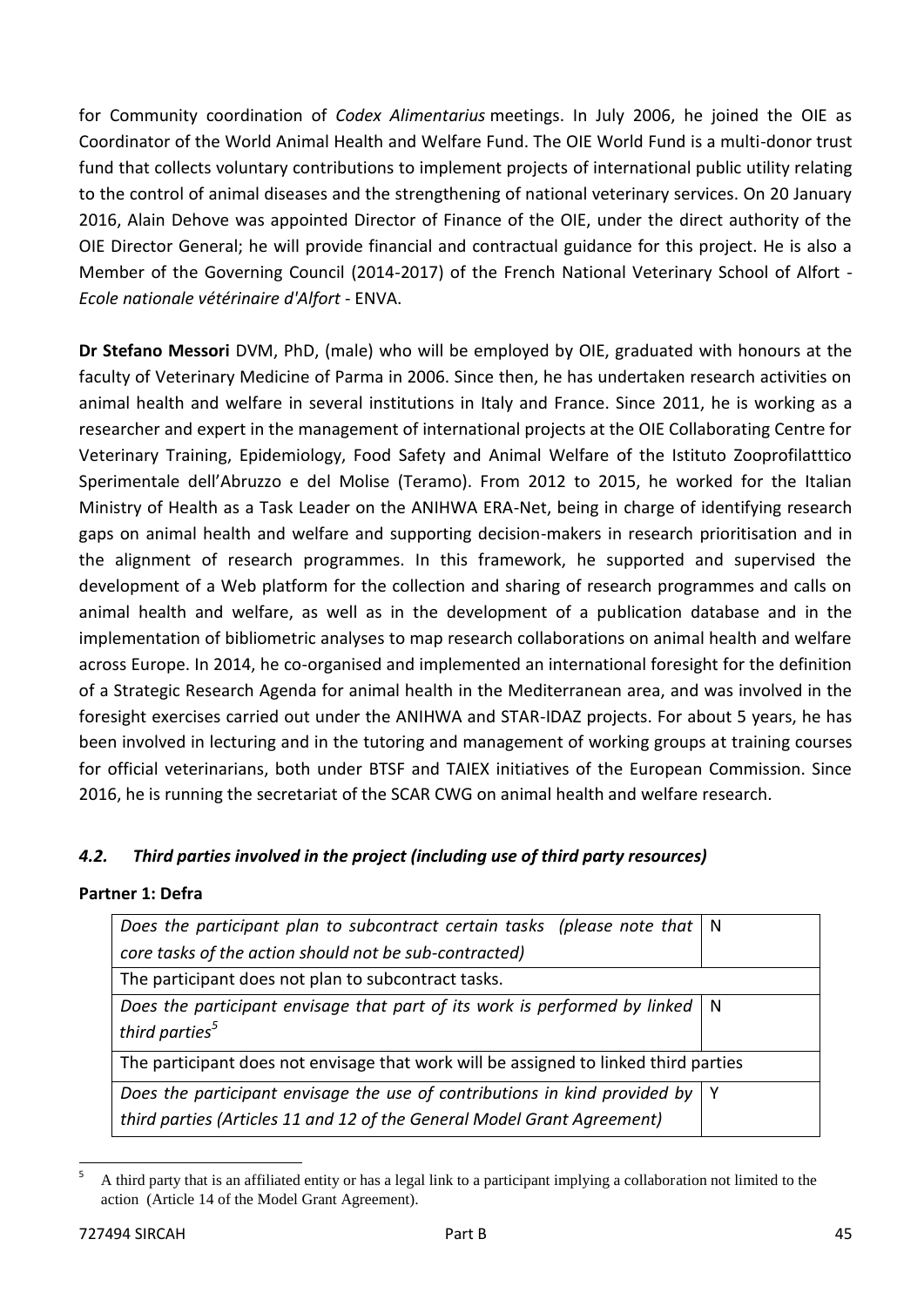Luke Dalton will be employed by a third party (Beta Technology Ltd) and seconded to Defra full time for the five year life of the project. This in-kind contribution will be against payment as per Article 11. This has been costed at €100k per year for a total of €500k over five years. It is the same amount it would cost Defra to employ a permanent person at this level and covers the employee's salary costs only.

#### **Partner 2: CABI**

*Does the participant plan to subcontract certain tasks (please note that core tasks of the action should not be sub-contracted)* Y

Tasks 4.3.2, 4.3.3, 4.3.4 and 4.3.5 relating to website/database development and hosting (€50k in total) will be subcontracted out by CABI because none of the partners have inhouse expertise and server equipment needed to perform this work. Hosting of the website is budgeted at €3k/year for a total of €15k over the five year project. It is estimated that five days of maintenance work fixing bugs etc will need to be done each year at €700/day for a total of 25 days at €17,500. A further 25 days of development work will be needed for a total of €17,500.

*Does the participant envisage that part of its work is performed by linked third parties<sup>6</sup>* N

The participant does not envisage that work will be assigned to linked third parties

*Does the participant envisage the use of contributions in kind provided by third parties (Articles 11 and 12 of the General Model Grant Agreement)*

The participant does not envisage that contributions will be made in kind by third parties

#### **Partner 3: IFAH Europe**

| Does the participant plan to subcontract certain tasks (please note that   N         |     |  |
|--------------------------------------------------------------------------------------|-----|--|
| core tasks of the action should not be sub-contracted)                               |     |  |
| The participant does not plan to subcontract certain tasks.                          |     |  |
| Does the participant envisage that part of its work is performed by linked           | I N |  |
| third parties <sup>7</sup>                                                           |     |  |
| The participant does not envisage that work will be assigned to linked third parties |     |  |
| Does the participant envisage the use of contributions in kind provided by   Y       |     |  |
| third parties (Articles 11 and 12 of the General Model Grant Agreement)              |     |  |
| The DISCONTOOLS Project Manager will be employed by a third party (Avia-GIS NV) and  |     |  |

seconded to IFAH Europe for one day a week. This in-kind contribution will be against payment as per Article 11. This has been costed at €33,800 per year for a total of €169k

**.** 

N

<sup>6</sup> A third party that is an affiliated entity or has a legal link to a participant implying a collaboration not limited to the action (Article 14 of the Model Grant Agreement).

<sup>7</sup> A third party that is an affiliated entity or has a legal link to a participant implying a collaboration not limited to the action (Article 14 of the Model Grant Agreement).